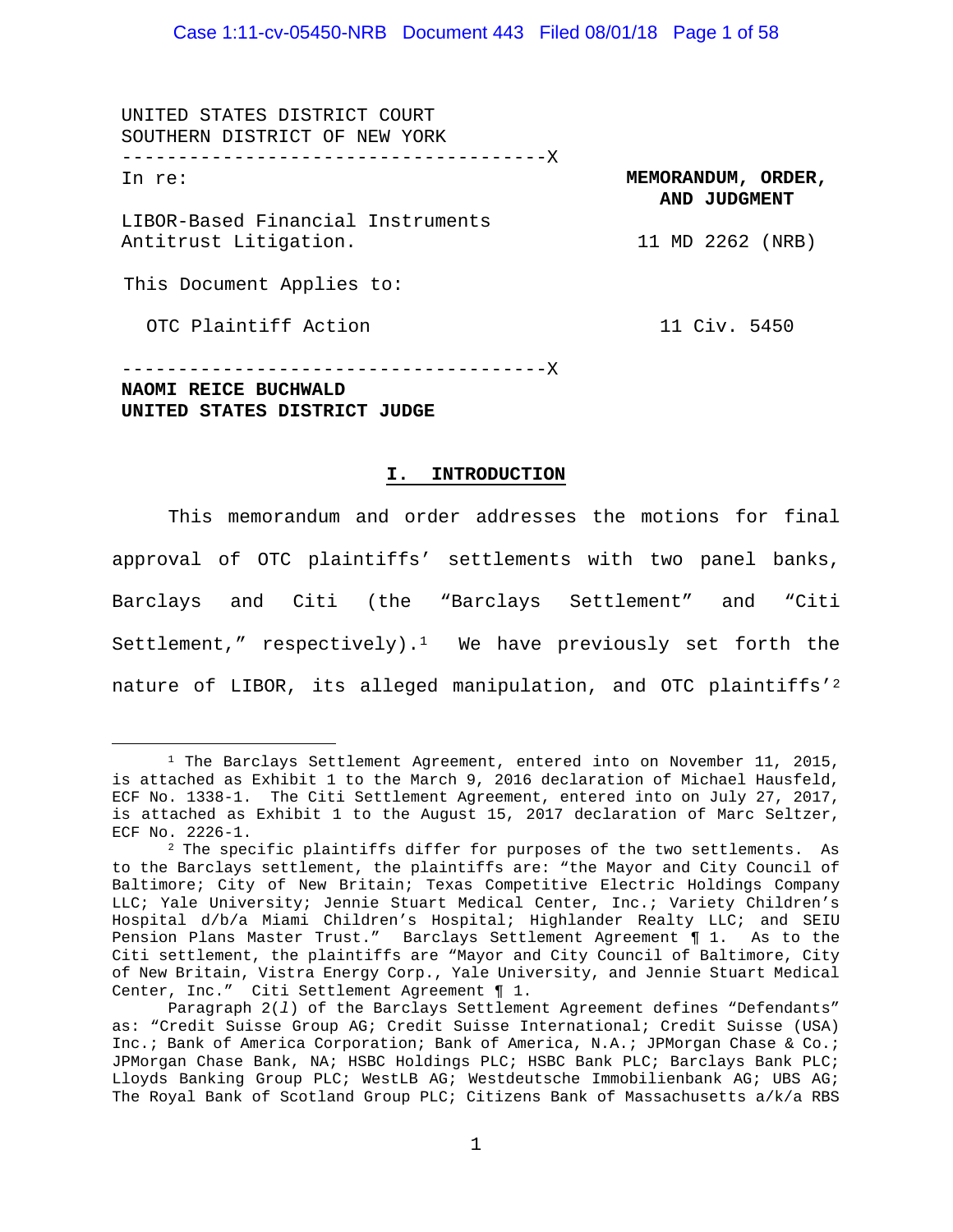#### Case 1:11-cv-05450-NRB Document 443 Filed 08/01/18 Page 2 of 58

specific claims at length, and general familiarity with the background of this case continues to be assumed.<sup>[3](#page-1-0)</sup> As set forth below, the Barclays and Citi settlements are finally approved and partial judgment will be entered accordingly[.4](#page-1-1)

<span id="page-1-0"></span><sup>3</sup> We rely extensively on our prior opinions in this case, including the seven denominated by roman numerals. See LIBOR VII, 299 F. Supp. 3d 430 (S.D.N.Y. 2018), ECF No. 2452; LIBOR VI, 2016 WL 7378980 (S.D.N.Y. Dec. 20, 2016), ECF No. 1676; LIBOR V, 2015 WL 6696407 (S.D.N.Y. Nov. 3, 2015), ECF No. 1234; LIBOR IV, 2015 WL 6243526 (S.D.N.Y. Oct. 20, 2015), ECF No. 1222, aff'd in part, vacated in part, and remanded sub nom. Charles Schwab Corp. v. Bank of Am. Corp., 883 F.3d 68 (2d Cir. 2018); LIBOR III, 27 F. Supp. 3d 447 (S.D.N.Y. 2014), ECF No. 568; LIBOR II, 962 F. Supp. 2d 606 (S.D.N.Y. 2013), ECF No. 389; LIBOR I, 935 F. Supp. 2d 666 (S.D.N.Y. 2013), ECF No. 286, vacated and remanded sub nom. Gelboim v. Bank of Am. Corp., 823 F.3d 759 (2d Cir. 2016).

<span id="page-1-1"></span><sup>4</sup> Additionally, Kenneth Feinberg is appointed as Settlement Administrator and Huntington National Bank is appointed as Escrow Agent.

Pursuant to paragraph 7(c) of each settlement agreement: "The Settlement Administrator shall assist in the development of the Plan of Distribution and the resolution of any disputes between OTC Class Members and the Claims Administrator pursuant to the Plan of Distribution." Barclays Settlement Agreement  $\P$  7(c); Citi Settlement Agreement  $\P$  7(c).

Pursuant to paragraph 10(a) of each settlement agreement: "The Settlement Fund shall be established as an escrow account and administered by the Escrow Agent, subject to approval by the Court." Barclays Settlement Agreement ¶ 10(a); Citi Settlement Agreement ¶ 10(a).

Ĩ. Citizens Bank N.A.; Deutsche Bank AG; Citibank NA; Citigroup Inc.; Coöperatieve Centrale Raiffeisen Boerenleenbank B.A.; The Norinchukin Bank; The Bank of Tokyo-Mitsubishi UFJ, Ltd; HBOS PLC; Société Générale S.A.; Royal Bank of Canada; and any other Person or Persons who are named as defendants in the OTC Action at any time up to and including the date a Preliminary Approval Order is issued." Barclays Settlement Agreement ¶ 2(*l*).

Paragraph 2(*l*) of the Citi Settlement Agreement defines "Defendants" as: "Citibank; Barclays Bank PLC; Credit Suisse Group AG; Credit Suisse International; Credit Suisse (USA) Inc.; Bank of America Corporation; Bank of America, N.A.; JPMorgan Chase & Co.; JPMorgan Chase Bank, NA; HSBC Holdings PLC; HSBC Bank PLC; Lloyds Banking Group PLC; WestLB AG; Westdeutsche Immobilienbank AG; UBS AG; The Royal Bank of Scotland Group PLC; Citizens Bank of Massachusetts a/k/a RBS Citizens Bank N.A.; Deutsche Bank AG; Coöperatieve Centrale Raiffeisen Boerenleenbank B.A.; The Norinchukin Bank; The Bank of Tokyo-Mitsubishi UFJ, Ltd; HBOS PLC; Société Générale S.A.; Royal Bank of Canada; and any other Person or Persons who are or were named as defendants in the OTC Action at any time up to and including the date a Preliminary Approval Order is issued." Citi Settlement Agreement ¶ 2(*l*).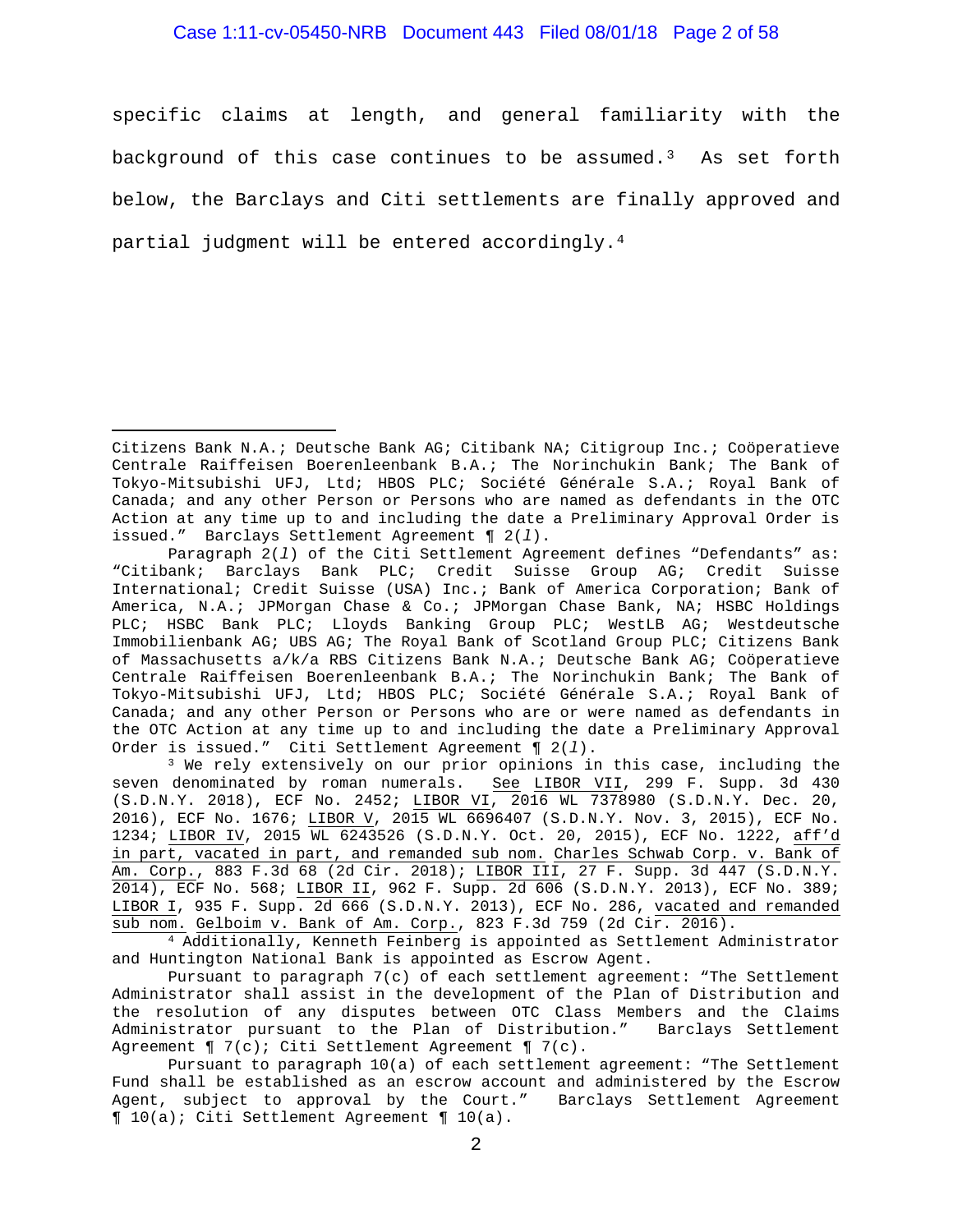#### **II. SETTLEMENT APPROVAL**

We consider, in turn, class certification, sufficiency of the notice distributed to potential class members, the fairness of the settlements, and the fairness of the plans of distribution.

#### **1. Settlement Classes**

# **Certification**

"Before approving a class settlement agreement, a district court must first determine whether the requirements for class certification in Rule 23(a) and (b) have been satisfied." In re Am. Int'l Grp., Inc. Sec. Litig. (In re AIG), 689 F.3d 229, 238 (2d Cir. 2012). "Confronted with a request for settlement-only class certification, a district court need not inquire whether the case, if tried, would present intractable management problems" precluding findings of predominance under Rule 23(b)(3). Amchem Prods., Inc. v. Windsor, 521 U.S. 591, 620 (1997); see also In re AIG, 689 F.3d at 242 ("[M]anageability concerns do not stand in the way of certifying a settlement class."). "But other specifications of the Rule -- those designed to protect absentees by blocking unwarranted or overbroad class definitions -- demand undiluted, even heightened, attention in the settlement context." Amchem, 521 U.S. at 620.

In LIBOR VII, we considered extensively whether a proposed class of OTC plaintiffs could be certified for litigation purposes. We found that OTC plaintiffs satisfied the numerosity,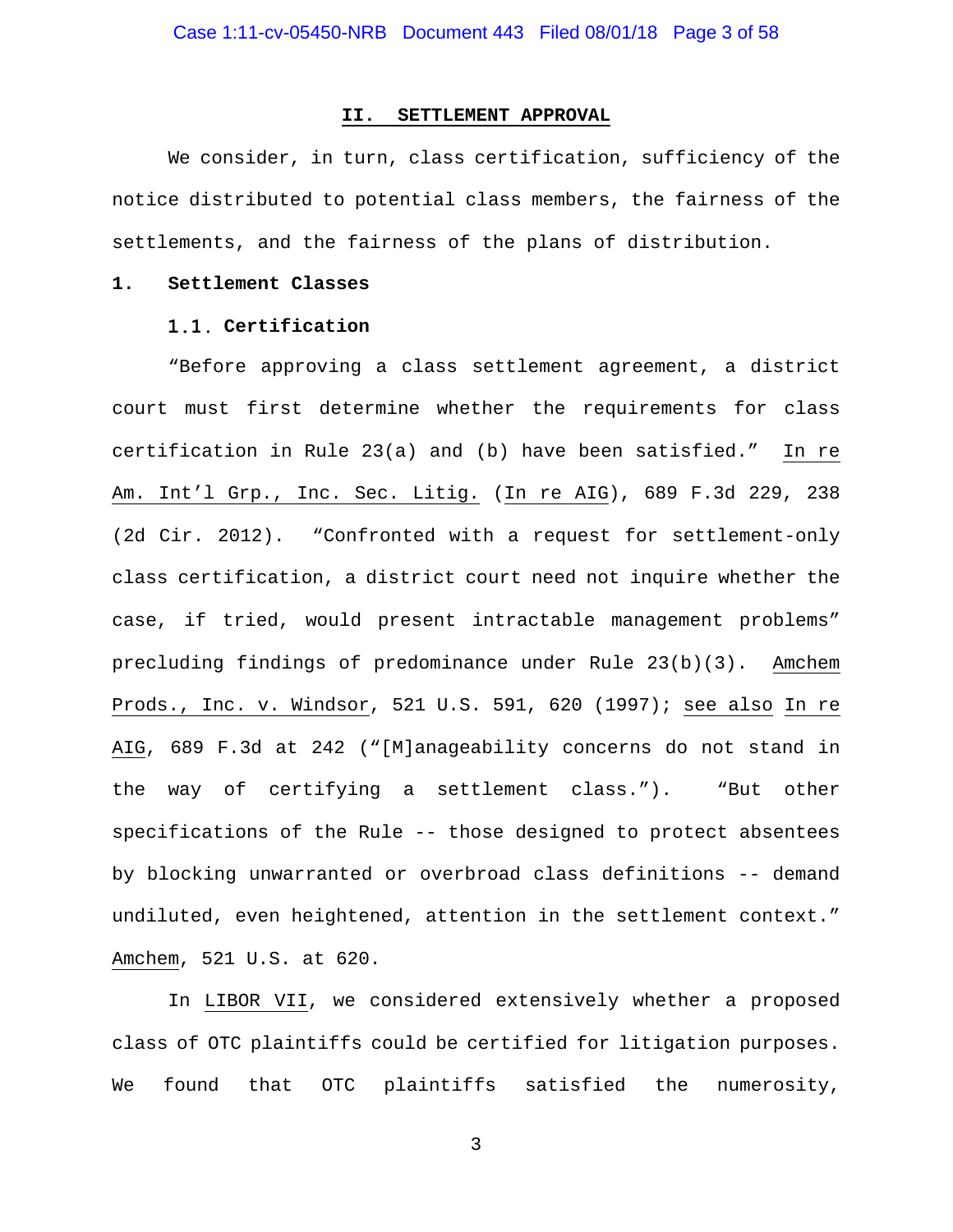# Case 1:11-cv-05450-NRB Document 443 Filed 08/01/18 Page 4 of 58

commonality, typicality, and adequacy of representation requirements of Rule 23(a), see LIBOR VII, 299 F. Supp. 3d at 585- 90, concluded that common issues predominated at least with respect to OTC plaintiffs' antitrust claims, see id. at 590-95, and found that a class action was a superior method of adjudication, see id. at 607. We see no reason to depart from these prior holdings.<sup>[5](#page-3-0)</sup>

Accordingly, we certify two classes (the "Settlement Classes"): (1) a class corresponding to the Barclays settlement (the "Barclays Settlement Class") and (2) a class corresponding to the Citi settlement (the "Citi Settlement Class").

Each settlement class is defined as follows:

All persons or entities (other than Defendants and their employees, affiliates, parents, and subsidiaries) that purchased in the United States, directly from a Defendant (or a Defendant's subsidiaries or affiliates), a U.S. Dollar LIBOR-Based Instrument and that owned the U.S. Dollar LIBOR-Based Instrument any time during the<br>period August 2007 through May 2010 (the "Class period August 2007 through May Period").<sup>[6](#page-3-1)</sup>

<span id="page-3-0"></span> <sup>5</sup> Further, while we concluded that variations in state substantive law raised considerable manageability concerns precluding a finding of predominance as to OTC plaintiffs' unjust enrichment claims and certification of a nationwide class as to those claims, see LIBOR VII, 299 F. Supp. 3d at 600-02, "the existence of a settlement that eliminates manageability problems can alter the outcome of the predominance analysis," In re AIG, 689 F.3d at 242.

<span id="page-3-1"></span><sup>6</sup> Specifically excluded from the Classes are Defendants; Released Parties; co-conspirators; the officers, directors, or employees of any Defendant, Released Party, or co-conspirator; any entity in which any Defendant, Released Party, or co-conspirator has a controlling interest; any affiliate, legal representative, heir, or assign of any Defendant, Released Party, or coconspirator and any person acting on their behalf. Also excluded from the Classes are any judicial officers presiding over this action and the members of his/her immediate families and judicial staff, and any juror assigned to the OTC Action. Barclays Settlement Agreement ¶ 3(b); Citi Settlement Agreement  $\P$  3(b).

Paragraph 2(qq) of the Barclays Settlement Agreement and paragraph 2(ss) of the Citi Settlement Agreement each define "U.S. Dollar LIBOR-Based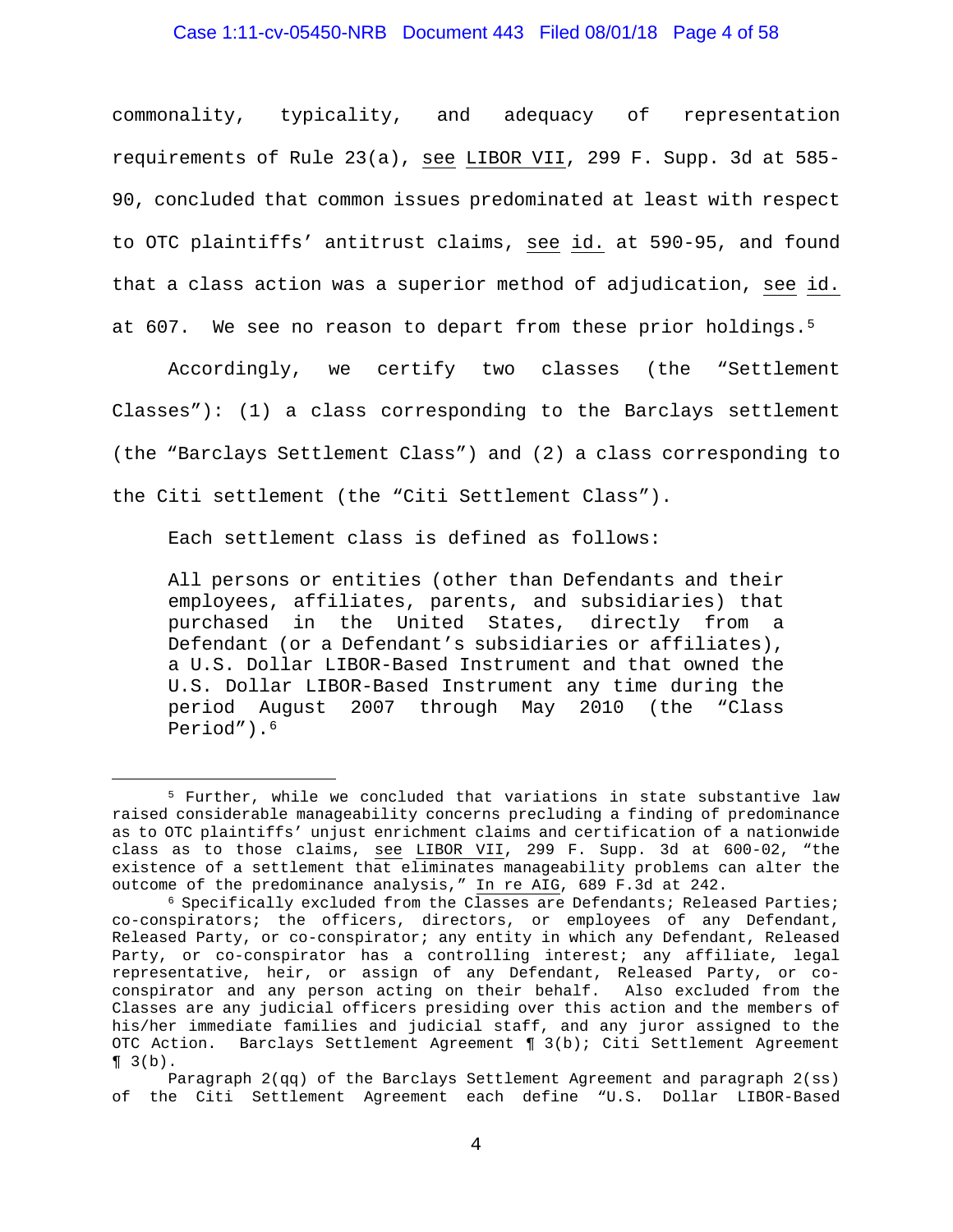# Case 1:11-cv-05450-NRB Document 443 Filed 08/01/18 Page 5 of 58

The Barclays Settlement Class does not include the 17 individuals and entities who have timely requested exclusion (the "Barclays Opt-Outs"), as listed in Exhibit A to the Supplemental Declaration of Jason Rabe dated October 16, 2017, ECF No. 2319. The Citi Settlement Class does not include the 16 individuals and entities who have timely requested exclusion (the "Citi Opt-Outs"), as listed in Exhibit A to the Declaration of Jason Rabe dated January 23, 2018, ECF No. 2412.

The Court's certification of the Settlement Classes as provided herein is without prejudice to, or waiver of the rights of, any defendant to contest certification of any other class proposed in these actions (i.e., the actions included in the abovecaptioned multi-district litigation). The Court's findings in this Order shall have no effect on the Court's ruling on any motion to certify any class in these actions, and no party may cite or refer to the Court's approval of the Class as persuasive or binding authority with respect to any motion to certify any such class.

Ĩ. Instrument" as: "An instrument that includes any term, provision, obligation or right to be paid or to receive interest based upon the U.S. Dollar LIBOR rate, including but not limited to asset swaps, collateralized debt obligations, credit default swaps, forward rate agreements, inflation swaps, interest rate swaps, total return swaps, options or floating rate notes. For the avoidance of doubt, U.S. Dollar LIBOR-Based Instrument does not include an instrument that includes only a term, provision, obligation or right to pay interest based upon the U.S. Dollar LIBOR rate, such as business, home, student or car loans, or credit cards." Barclays Settlement Agreement  $\P$  2(qq); Citi Settlement Barclays Settlement Agreement  $\P$  2(qq); Citi Settlement Agreement  $\parallel$  2(ss).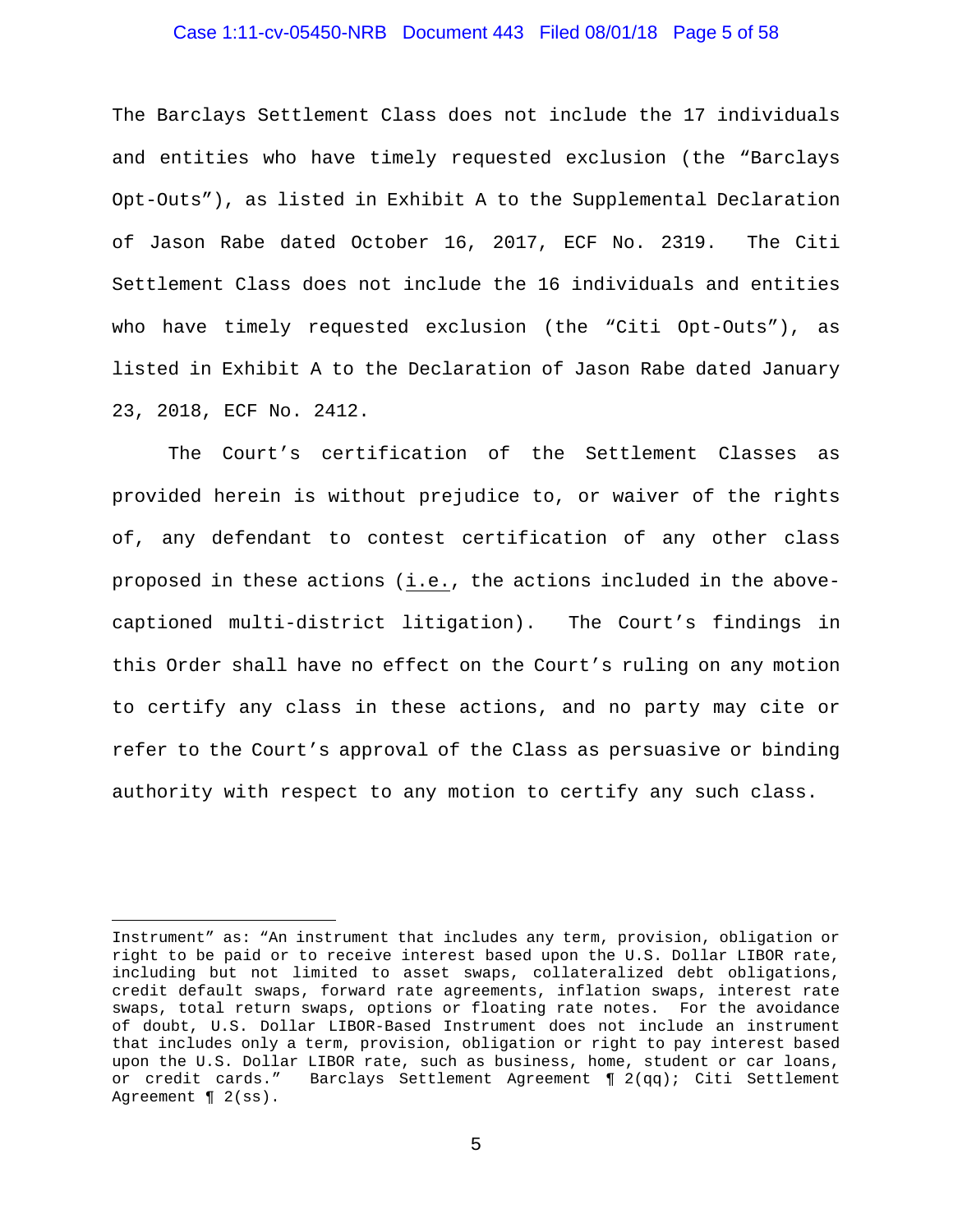# Case 1:11-cv-05450-NRB Document 443 Filed 08/01/18 Page 6 of 58

If the Effective Date[7](#page-5-0) does not occur with respect to a Settlement because of the failure of a condition that affects the Settlement, the certification of the corresponding Class shall be deemed null and void as to the parties subject to that Settlement without the need for further action by the Court or further action by Barclays or Citi (as relevant). In such circumstances, Barclays or Citi (as relevant) shall retain its rights to seek or to object to certification of this litigation as a class action under Rule 23 of the Federal Rules of Civil Procedure, or under any other state or federal rule, statute, law, or provision thereof, and to contest and appeal any grant or denial of certification in this litigation or in any other litigation on any grounds.

<span id="page-5-0"></span> <sup>7</sup> Pursuant to paragraph 6(a) of the Barclays Settlement Agreement: "The Effective Date of Settlement shall be the date when all of the following events shall have occurred and shall be conditioned on the occurrence of all of the following events: (i) The contribution to the Settlement Fund has been made pursuant to this Agreement; (ii) Entry of the Preliminary Approval Order; (iii) Final approval by the Court of the settlement set forth in this Agreement, following Class Notice and the Fairness Hearing; (iv) No Party has exercised his, her, or its rights to terminate this Agreement pursuant to Paragraphs  $10(c)$ ,  $13(a)$ ,  $13(c)$ , or  $13(d)$ ; and (v) Entry by the Court of a Final Judgment and Order of Dismissal, and the Final Judgment and Order of Dismissal becomes final, or, in the event that the Court enters an Alternative Judgment and neither Class Plaintiffs nor Barclays elects to terminate this Agreement, and such Alternative Judgment becomes final." Barclays Settlement Agreement ¶  $6(a)$ .

Pursuant to paragraph 6(a) of the Citi Settlement Agreement: "The Effective Date of Settlement shall be the date when all of the following events shall have occurred and shall be conditioned on the occurrence of all of the following events: (i) The contribution to the Settlement Fund has been made pursuant to this Agreement; (ii) Entry of the Preliminary Approval Order; (iii) Final approval by the Court of the settlement set forth in this Agreement, following Class Notice and the Fairness Hearing; (iv) No Party has exercised his, her, or its rights to terminate this Agreement pursuant to Paragraphs  $10(c)$ ,  $13(a)$ , or  $13(d)$ ; and (v) Entry by the Court of a Final Judgment and Order of Dismissal, and the Final Judgment and Order of Dismissal becomes final, or, in the event that the Court enters an Alternative Judgment and neither Class Plaintiffs nor Citibank elects to terminate this Agreement, and such Alternative Judgment becomes final." Citi Settlement Agreement ¶ 6(a).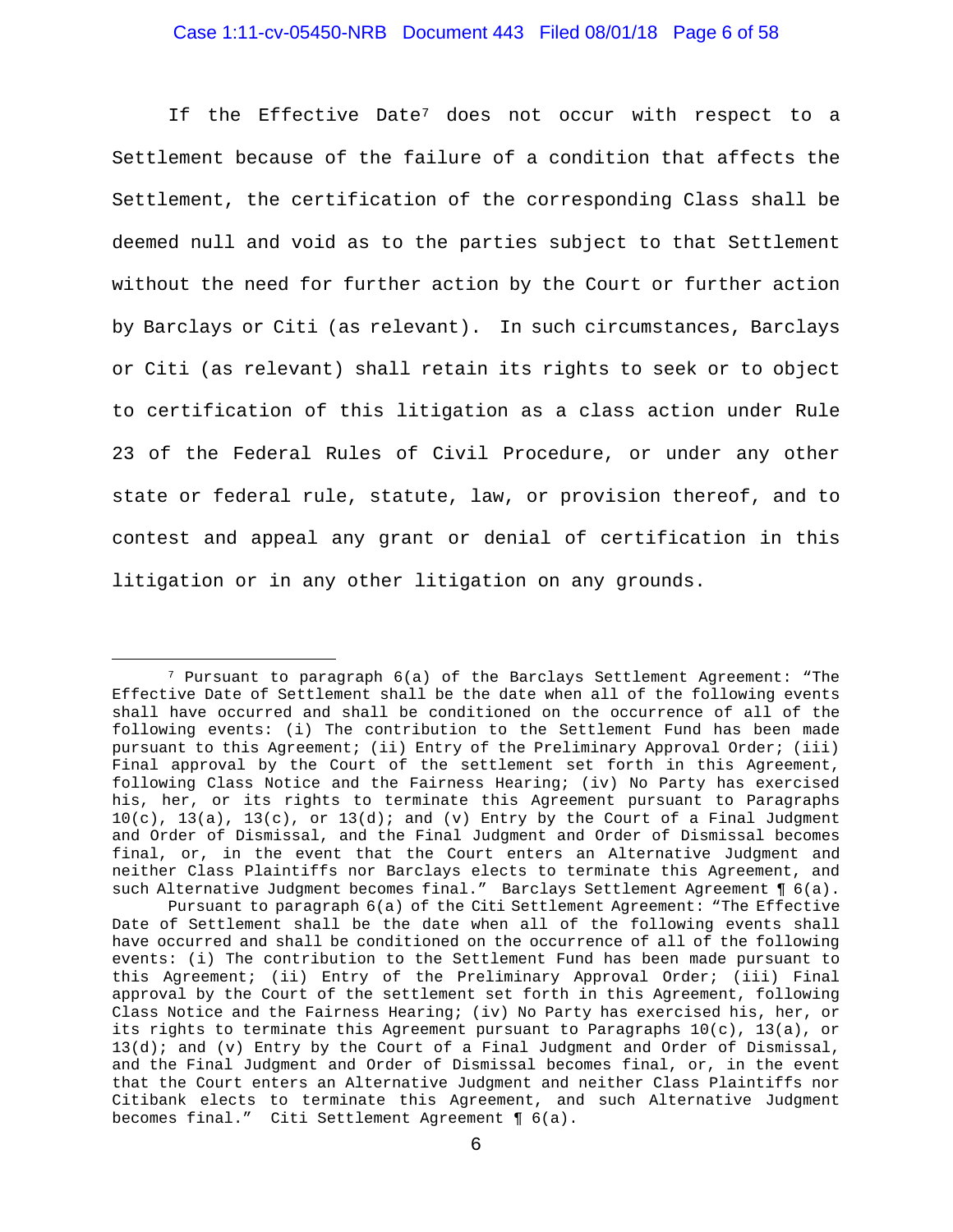#### **Class Counsel**

Consistent with our prior orders, see LIBOR VII, 299 F. Supp. 3d at 608; see also Dec. 22, 2011 Order, ECF No. 90, Susman Godfrey LLP and Hausfeld LLP are appointed as class counsel for each of the Settlement Classes.

#### **2. Final Approval of Notice**

When a Rule  $23(b)(3)$  class is certified for settlement purposes, Rule 23 imposes two distinct notice obligations. First, Rule  $23(c)(2)(B)$  directs the provision of "the best notice that is practicable under the circumstances, including individual notice to all members who can be identified through reasonable effort." Fed. R. Civ. P.  $23(c)(2)(B)$ . "The notice must clearly and concisely state in plain, easily understood language" seven specific pieces of information relating to the action:

(i) the nature of the action; (ii) the definition of the class certified; (iii) the class claims, issues, or defenses; (iv) that a class member may enter an appearance through an attorney if the member so desires; (v) that the court will exclude from the class any member who requests exclusion; (vi) the time and manner for requesting exclusion; and (vii) the binding effect of a class judgment on members under Rule 23(c)(3).

Id. Second, Rule 23(e)(1) requires the Court to "direct notice in a reasonable manner to all class members who would be bound by the proposal." Fed. R. Civ. P. 23(e)(1). "There are no rigid rules to determine whether a settlement notice to the class satisfies constitutional or Rule 23(e) requirements." Wal-Mart Stores, Inc. v. Visa U.S.A., Inc., 396 F.3d 96, 114 (2d Cir. 2005). Rather,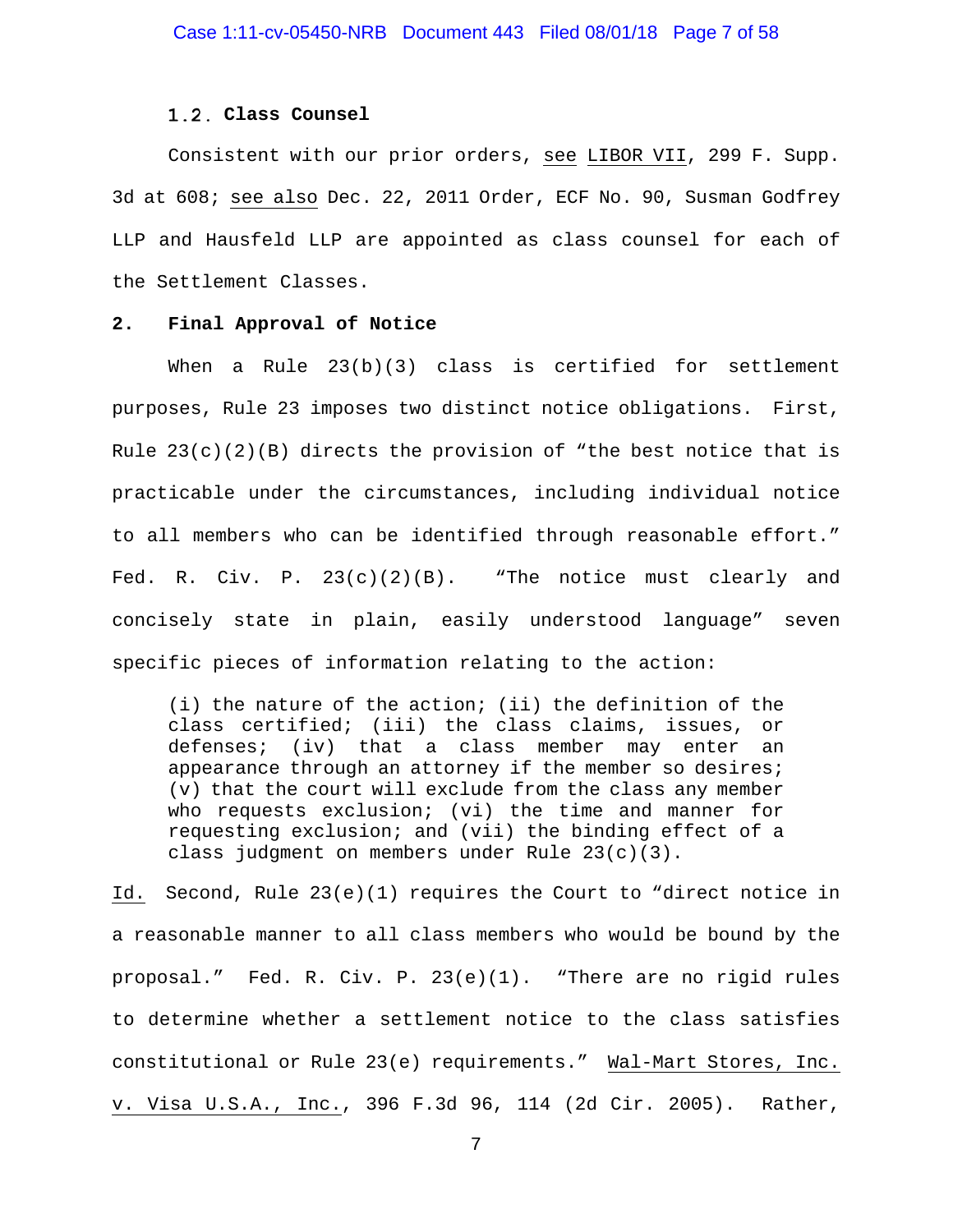# Case 1:11-cv-05450-NRB Document 443 Filed 08/01/18 Page 8 of 58

"the settlement notice must 'fairly apprise the prospective members of the class of the terms of the proposed settlement and of the options that are open to them in connection with the proceedings.'" Id. (quoting Weinberger v. Kendrick, 698 F.2d 61, 70 (2d Cir. 1982)). Additionally, while due process also requires that class members receive notice of certification and settlement, "[c]onformity with the requirements of Rule 23(c)(2) fulfills the due process mandate." In re Glob. Crossing Sec. & ERISA Litig., 225 F.R.D. 436, 456 (S.D.N.Y. 2004) (Lynch, J.) (citing Eisen v. Carlisle & Jacquelin, 417 U.S. 156, 173 (1974)).

We find these standards met here. Substantively, the notices distributed to the classes $8$  contain each of the seven enumerated requirements of Rule  $23(c)(2)(B)$ , and contain content sufficient to inform class members of the proposed settlement and apprise

<span id="page-7-0"></span> <sup>8</sup> Paragraph 2(i) of each settlement agreement defines Class Notice as: "The Notice and Summary Notice, collectively." Barclays Settlement Agreement ¶ 2(i); Citi Settlement Agreement ¶ 2(i). Each settlement agreement further defines the "Notice" as "The Notice of Proposed Settlement of Class Action to be provided to the Class as provided in this Agreement and the Preliminary Approval Order," Barclays Settlement Agreement ¶ 2(w); Citi Settlement Agreement  $\P$  2(y), and the "Summary Notice" as "The summary notice of proposed settlement and hearing for publication," Barclays Settlement Agreement ¶ 2(nn); Citi Settlement Agreement ¶ 2(pp).

The Class Notice distributed for the Barclays settlement is comprised of the long-form notice, Exhibit A to the June 5, 2017 letter from William C. Carmody to the Court, ECF No. 1943-1, and the publication notice, Exhibit 4 to the May 25, 2017 declaration of Shannon R. Wheatman, ECF No. 1929-4. See June 6, 2017 Order, ECF No. 1948 (approving notice program for the Barclays settlement). The Class Notice distributed for the Citi settlement is comprised of the long-form notice, Exhibit A to the October 27, 2017 letter from William C. Carmody to the Court, ECF No. 2331-1, and the publication notice, Exhibit B to the September 14, 2017 letter from William C. Carmody to the Court, ECF No. 2264-3. See Sept. 26, 2017 Order, ECF No. 2290 (approving notice program for the Citi settlement); Oct. 30, 2017 Order, ECF No. 2332 (approving slight modification to Citi notice program).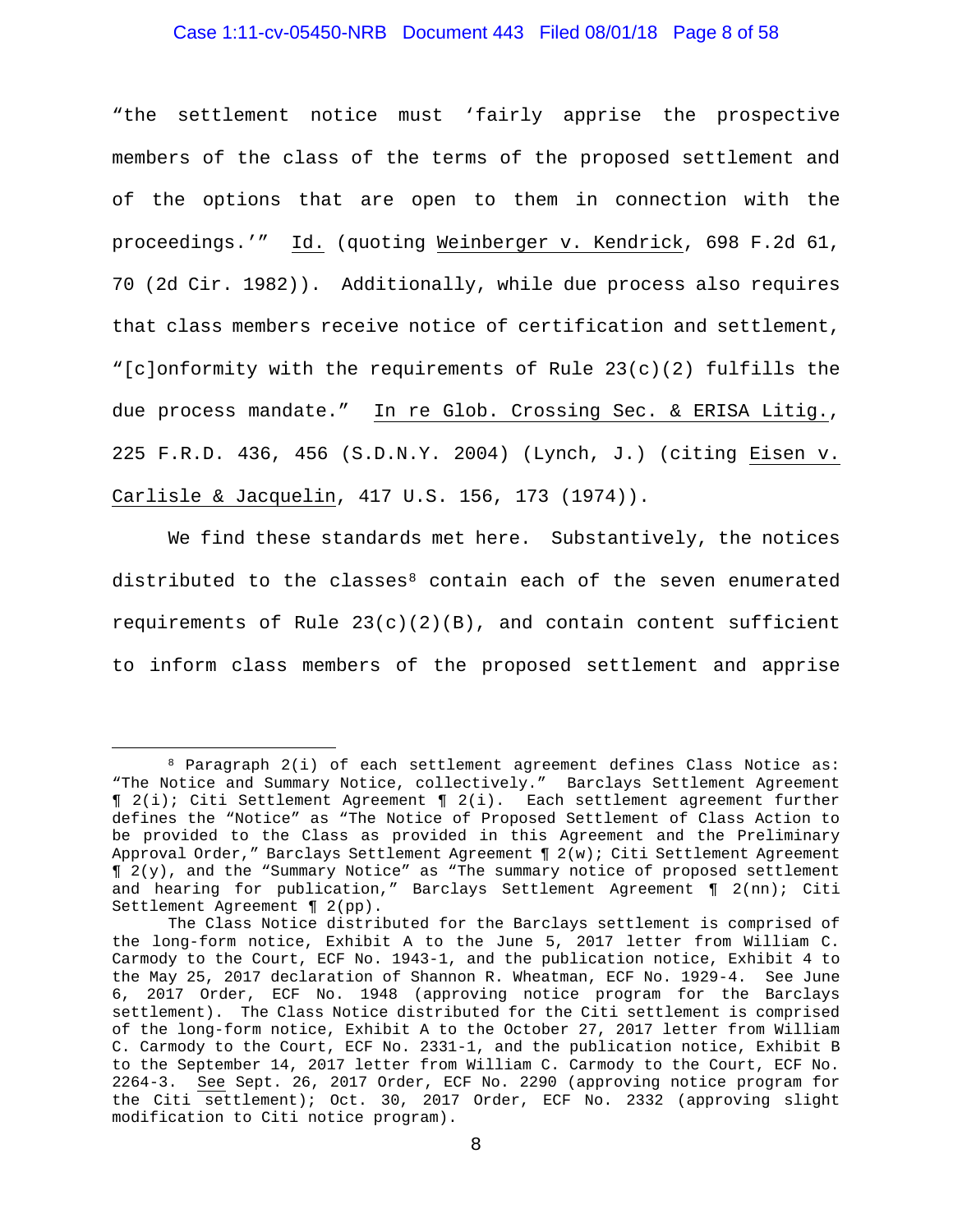# Case 1:11-cv-05450-NRB Document 443 Filed 08/01/18 Page 9 of 58

them of their options moving forward. Further, we note that the notices first proposed by counsel were not summarily accepted; rather, the notices that were ultimately distributed resulted from an iterative revision process involving both counsel and the Court. See ECF Nos. 2254, 2264, 2266, 2331 (revisions to Citi notice); ECF Nos. 1882, 1930, 1939, 1943 (revisions to Barclays notice).

Procedurally, we find that the notice programs undertaken as to each settlement constitutes the best notice practicable under the circumstances. The long-form notices were mailed directly to a developed list of more than 137,000 potential class members, while the publication notices were placed in various publications focused on finance and investment subjects that are likely of particular interest to potential class members. These means of informing potential class members were further supplemented by a dedicated website and toll-free telephone number. These myriad methods, taken together, are sufficient to satisfy the standards of Rule 23(c), Rule 23(e), and due process. See In re IMAX Sec. Litig., 283 F.R.D 178, 184-85 (S.D.N.Y. 2012); In re Glob. Crossing, 225 F.R.D. at 449-50.

#### **3. Final Approval of the Settlements**

"Federal Rule of Civil Procedure 23(e)(2) provides that a court may approve a class action settlement only if it is 'fair, reasonable, and adequate.'" Charron v. Wiener, 731 F.3d 241, 247 (2d Cir. 2013) (quoting Fed. R. Civ. P. 23(e)(2)). We "determine[]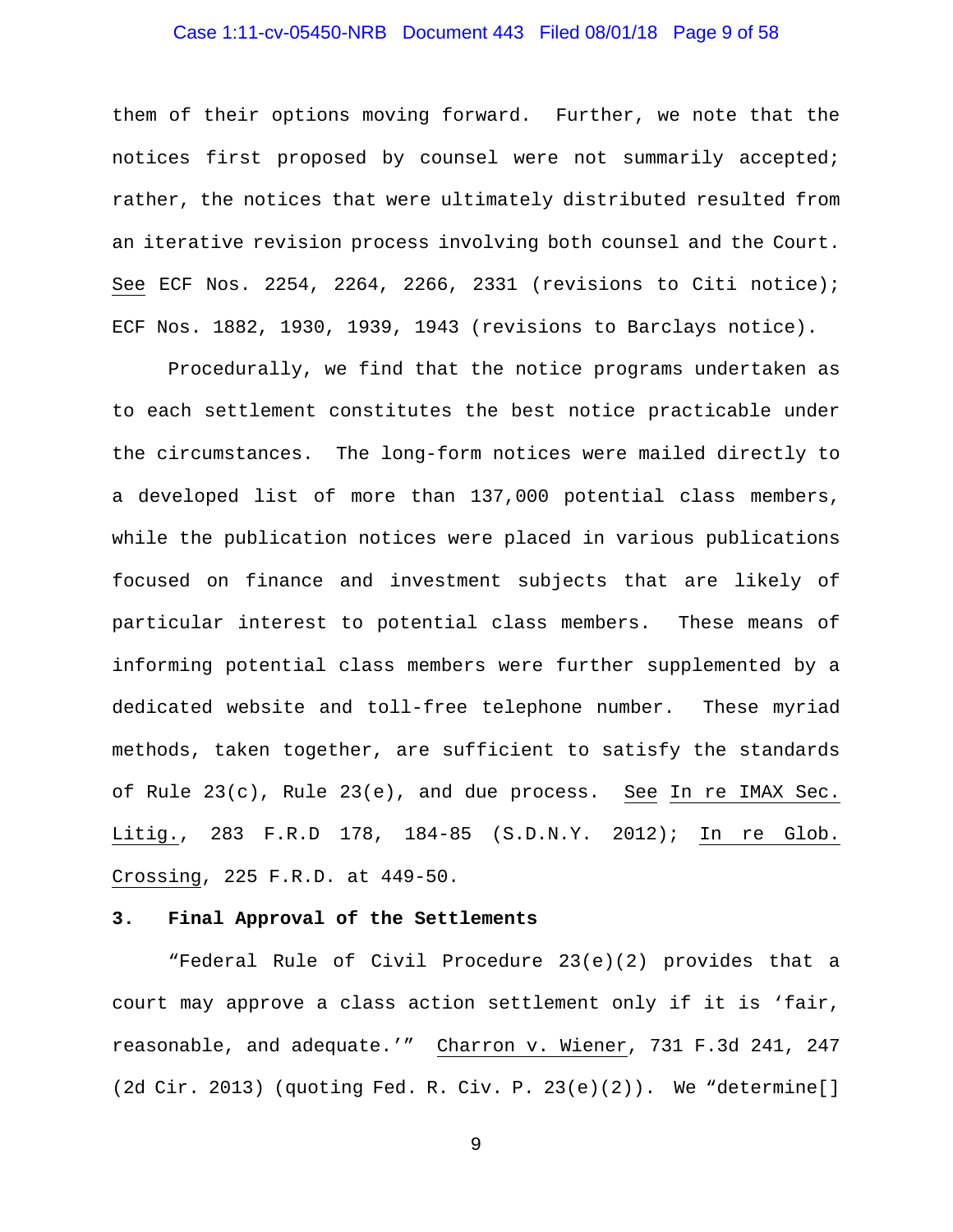# Case 1:11-cv-05450-NRB Document 443 Filed 08/01/18 Page 10 of 58

a settlement's fairness by examining [1] the negotiating process leading up to the settlement as well as [2] the settlement's substantive terms." D'Amato v. Deutsche Bank, 236 F.3d 78, 85 (2d Cir. 2001).

#### **Procedural Fairness**

"The court must review the negotiating process leading up to the settlement for procedural fairness, to ensure that the settlement resulted from an arm's-length, good faith negotiation between experienced and skilled litigators." Charron, 731 F.3d at 247; see also McReynolds v. Richards-Cantave, 588 F.3d 790, 804 (2d Cir. 2009) (considering whether "plaintiffs' counsel . . . possessed the [necessary] experience and ability, and have engaged in the discovery, necessary to effective representation of the class's interests" (alterations in original) (quoting D'Amato, 236 F.3d at 85)). When these criteria are met, "a presumption of fairness, reasonableness, and adequacy" arises, which is "consistent with the 'strong judicial policy in favor of settlements, particularly in the class action context.'" McReynolds at 803 (quoting Wal-Mart Stores, 396 F.3d at 116).

Here, there is no dispute that the class has been represented by experienced and skilled counsel, that the parties have engaged in extensive discovery, or that the settlement resulted from good faith negotiation. As we have previously explained, "Barclays and the OTC plaintiffs entered into multiple rounds of mediation with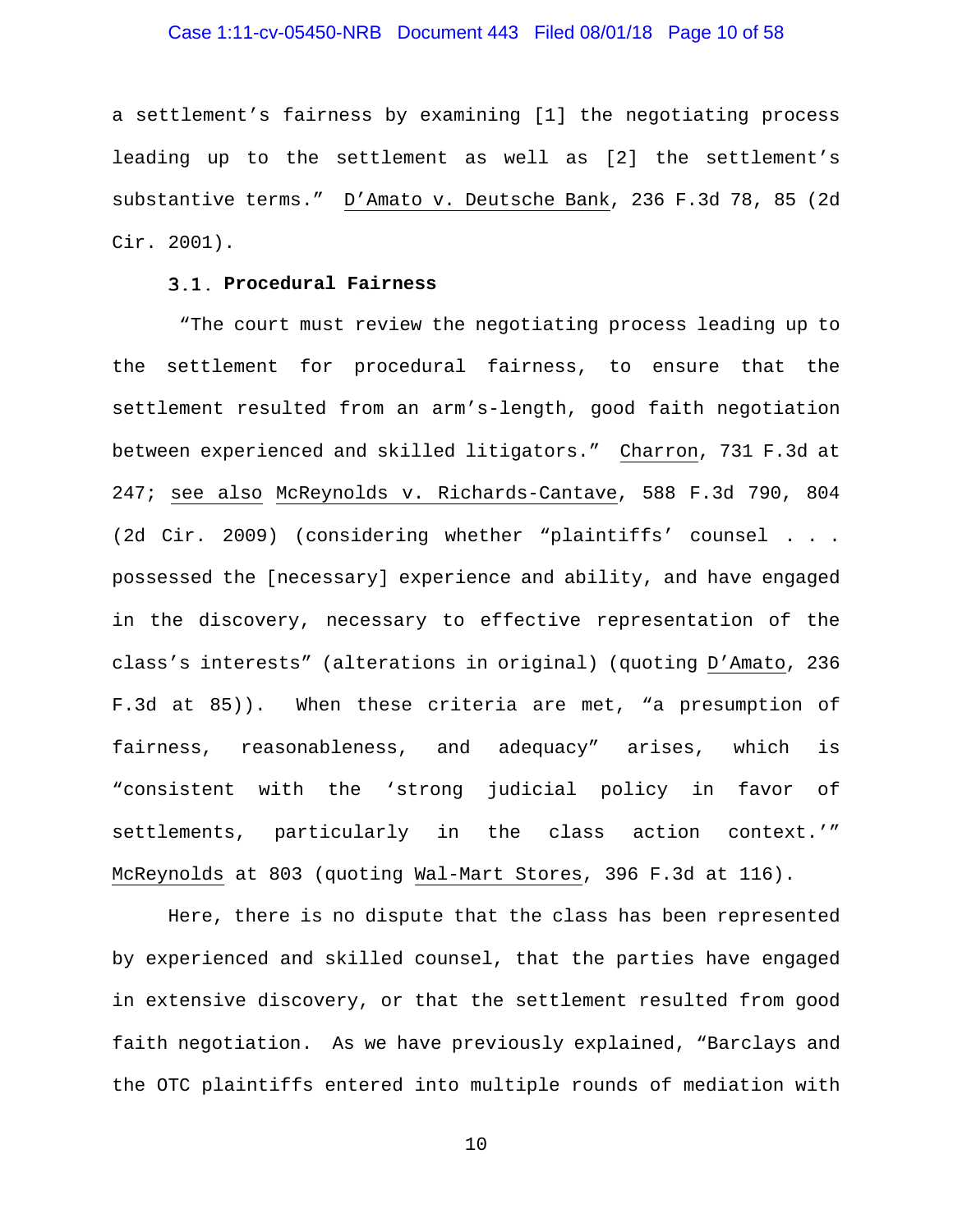# Case 1:11-cv-05450-NRB Document 443 Filed 08/01/18 Page 11 of 58

three . . . mediators" and, indeed, the OTC-Barclays settlement was reached only "after years of negotiation." Dec. 21, 2016 Order ("Barclays Preliminary Approval Order"), 2016 WL 7625708, at \*1 (S.D.N.Y. Dec. 21, 2016), ECF No. 1678; see also Decl. of Michael D. Hausfeld ¶¶ 6-7, Sept. 22, 2017, ECF No. 2275; Decl. of Michael D. Hausfeld ¶¶ 20-27, Mar. 9, 2016, ECF No. 1338. The OTC-Citi settlement arises out of similarly protracted and extensive negotiations before mediators. See Decl. of Michael D. Hausfeld ¶¶ 5-8, Dec. 15, 2017, ECF No. 2378.

Given the foregoing, and the absence of any suggestion of collusion or other impropriety, cf. D'Amato, 236 F.3d at 85 ("[A] . . . mediator's involvement in pre-certification settlement negotiations helps to ensure that the proceedings were free of collusion and undue pressure."), that could rebut the presumption of fairness that arises here, we find that the settlement is procedurally fair.

#### **Substantive Fairness**

"In this Circuit, courts examine the [substantive] fairness, adequacy, and reasonableness of a class settlement according to the 'Grinnell factors.'" Wal-Mart Stores, 396 F.3d at 117. These nine factors are:

(1) the complexity, expense and likely duration of the litigation; (2) the reaction of the class to the settlement; (3) the stage of the proceedings and the amount of discovery completed; (4) the risks of establishing liability; (5) the risks of establishing damages; (6) the risks of maintaining the class action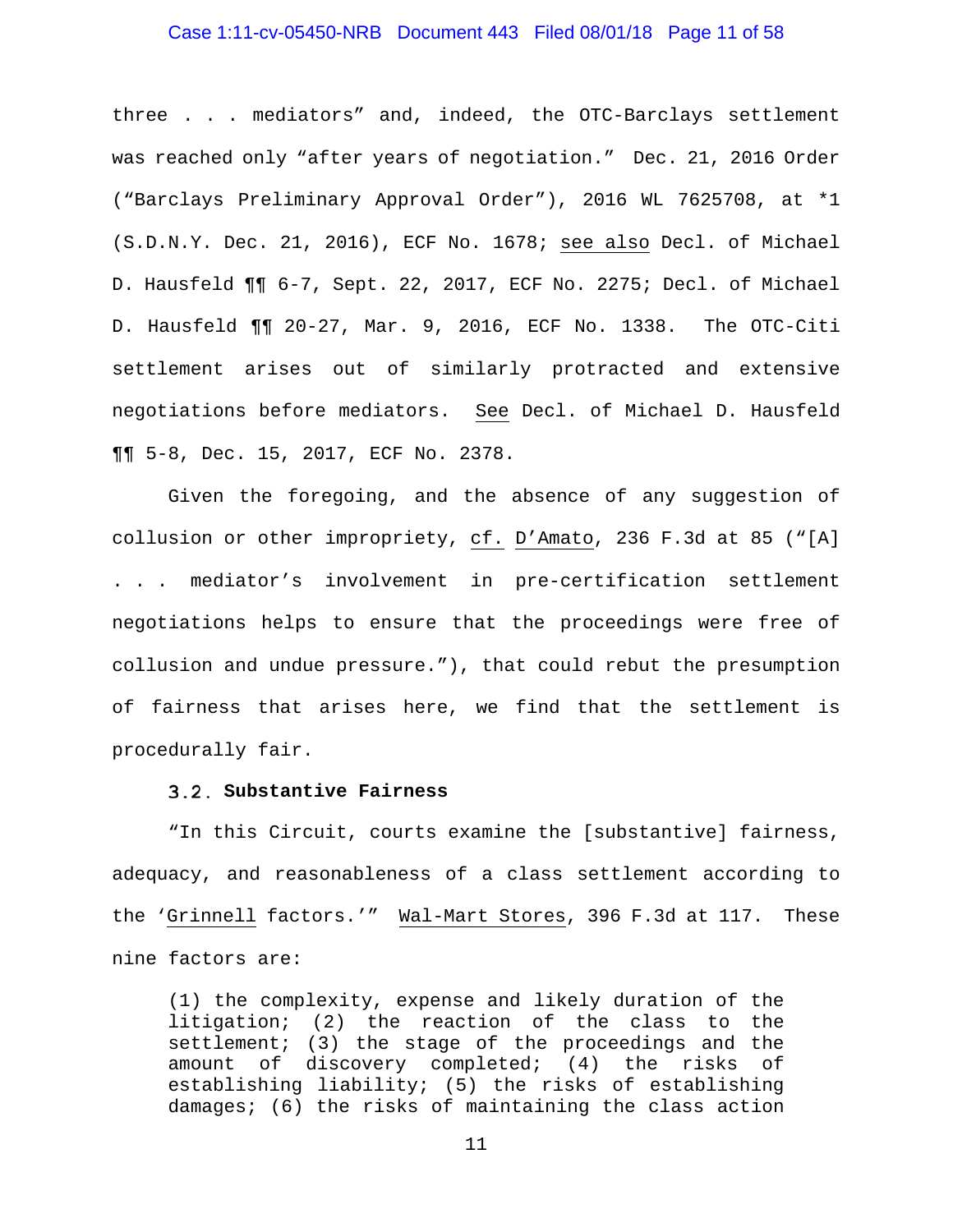through the trial; (7) the ability of the defendants to withstand a greater judgment; (8) the range of judgment; (8) the range of reasonableness of the settlement fund in light of the best possible recovery; (9) the range of reasonableness of the settlement fund to a possible recovery in light of all the attendant risks of litigation.

Id. (citing City of Detroit v. Grinnell Corp., 495 F.2d 448, 463 (2d Cir. 1974), abrogated by other grounds by Goldberger v. Integrated Res., Inc., 209 F.3d 43 (2d Cir. 2000)). "In finding that a settlement is fair, not every factor must weigh in favor of settlement, 'rather the court should consider the totality of these factors in light of the particular circumstances.'" In re Glob. Crossing, 225 F.R.D. at 456 (quoting Thompson v. Metro. Life Ins. Co., 216 F.R.D. 55, 61 (S.D.N.Y. 2003)); cf. Charron, 731 F.3d at 248 (identifying "the deference [the Second Circuit] accord[s] to trial courts in these situations").

First, we consider "the complexity, expense and likely duration of the litigation." Grinnell, 495 F.2d at 463. "The economies and certainties achieved by settlement usually result in this factor favoring settlement in complex class action litigation," 2 McLaughlin on Class Actions § 6:9 (14th ed.) (Westlaw 2017), and particularly so here. "[T]his case is rapidly approaching its seventh birthday, having journeyed up and down the appellate ladder in the process," LIBOR VII, 299 F. Supp. 3d at 545, and "we have issued opinions on substantive issues totaling more than 1000 pages," id. at 603 n.186. And as complex as this action has been, "we have [only] proceeded beyond the pleading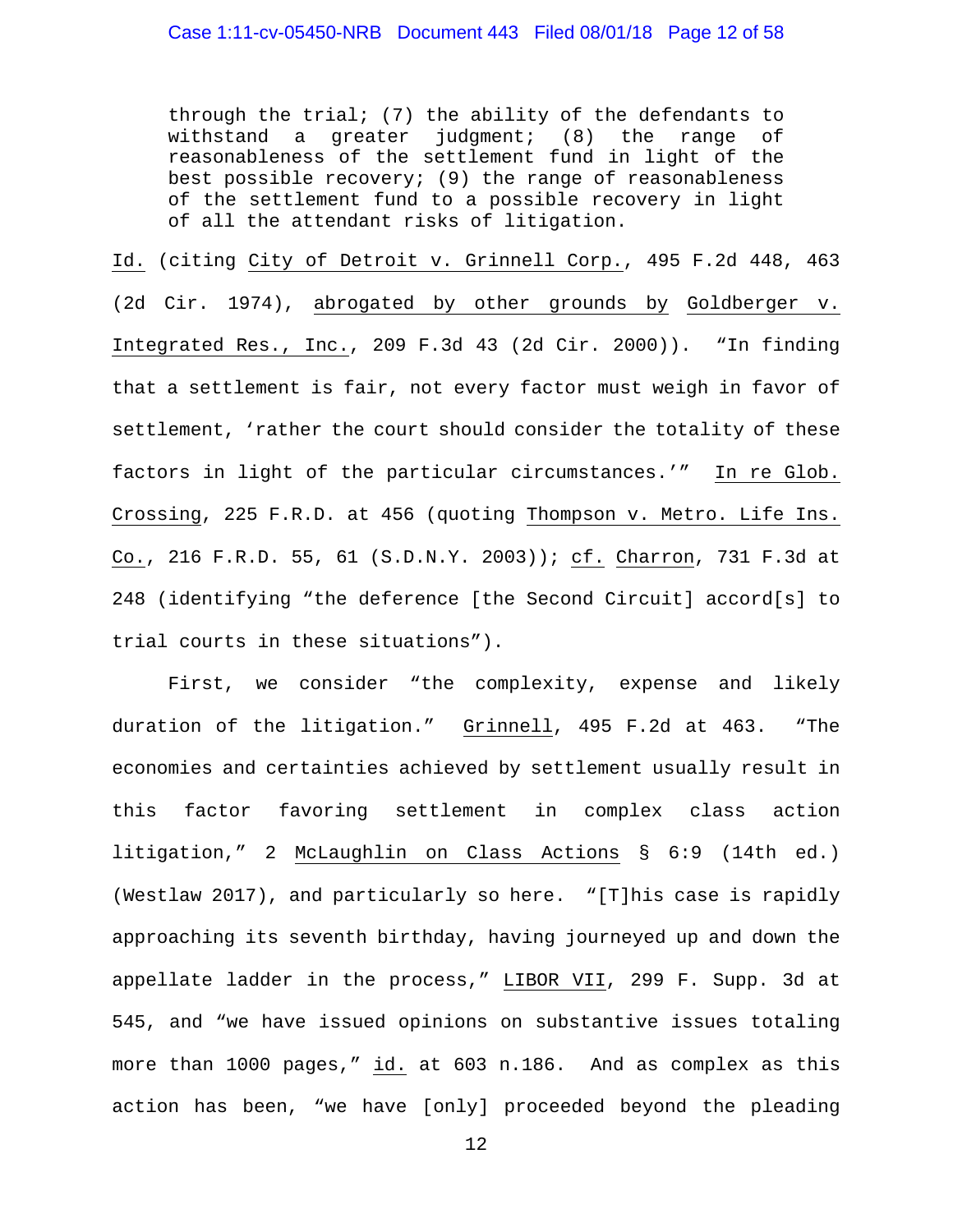# Case 1:11-cv-05450-NRB Document 443 Filed 08/01/18 Page 13 of 58

stage" and class certification, and we "have not yet reached summary judgment." Id. at 531. There is little reason to believe that this complexity will abate if the case were to proceed through to summary judgment and trial, and indeed, even the optimistic schedule advanced by OTC plaintiffs regarding the litigation class has a trial being held in late 2020 or early 2021. See Proposed Scheduling Order, Letter from William C. Carmody to the Court ex. 1, Apr. 30, 2018, ECF No. 2499-1. This factor therefore weighs strongly in favor of settlement.

Second, we consider "the reaction of the class to the settlement." Grinnell, 495 F.2d at 463. The classes' favorable response to the settlements weighs strongly in favor of final approval. Of the more than 137,000 potential class members informed of the Barclays settlement, only two entities have objected[9](#page-12-0) and only 17 requests for exclusion from the class have been received, see Decl. of Jason Rabe ex. A, Oct. 16, 2017, ECF No. 2319. Similarly, of a comparable number of class members informed of the Citi settlement, only one entity has objected<sup>[10](#page-12-1)</sup> and only 16 have sought exclusion, see Suppl. Decl. of Jason Rabe, Jan. 23, 2018, ECF No. 2412. "[T]his small number of objections weigh[s] in favor of the settlement." D'Amato, 236 F.3d at 87.

<span id="page-12-0"></span> <sup>9</sup> We address these objections in Section III, infra.

<span id="page-12-1"></span><sup>10</sup> And, as we will address, this objector is not in fact a class member.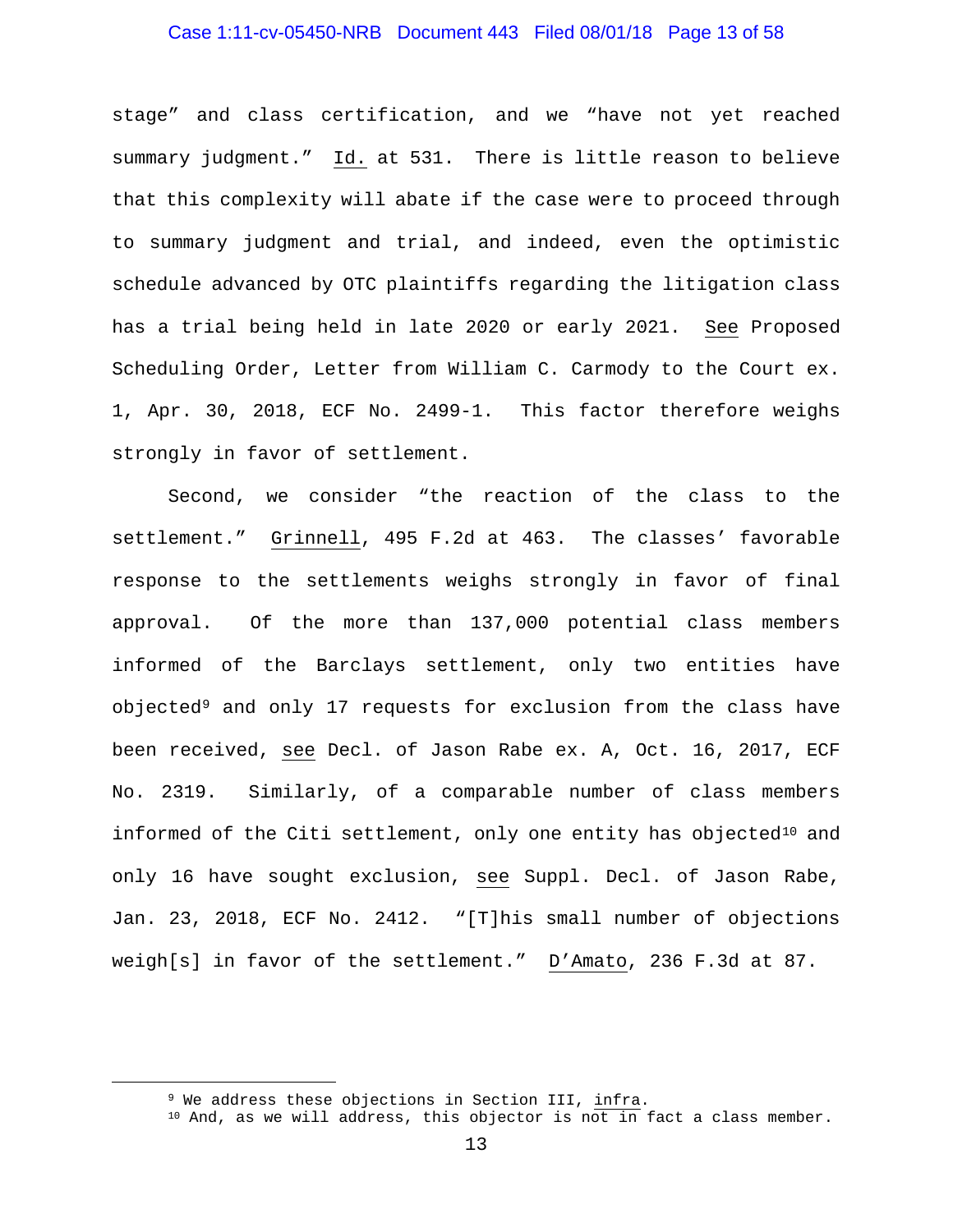# Case 1:11-cv-05450-NRB Document 443 Filed 08/01/18 Page 14 of 58

Third, we consider "the stage of the proceedings and the amount of discovery completed." Grinnell, 495 F.2d at 463. Here, while the action has proceeded only past class certification, the parties have had the benefit of an extensive record: "the record in this case has included more than 1.1 million documents and 6000 audio files," and plaintiffs have had access to the materials generated by "multiple government investigations, consent decrees, and trials" regarding LIBOR manipulation. LIBOR VII, 299 F. Supp. 3d at 608 (alteration incorporated). These "extensive discovery proceedings spanning over [several] years" and the expansive record generated thereby also weighs in favor of settlement. Wal-Mart Stores, 396 F.3d at 118.

The fourth, fifth, and sixth factors consider the risks of establishing liability, establishing damages, and maintaining the action as a class through trial. See Grinnell, 495 F.2d at 463. As our questions posed during the oral argument held on January 18, 2018 and our prior opinions have made clear, each of these facets of trial poses substantial risks to this action. First, as to liability, establishing the existence and extent of a conspiracy will necessarily be a complex task, and many of the hurdles that plaintiffs have overcome at the pleading stage will raise substantially more difficult issues at the proof stage. See, e.g., Gelboim, 823 F.3d at 782 (considering the alternative explanation "that the 'pack' behavior described in the complaints is equally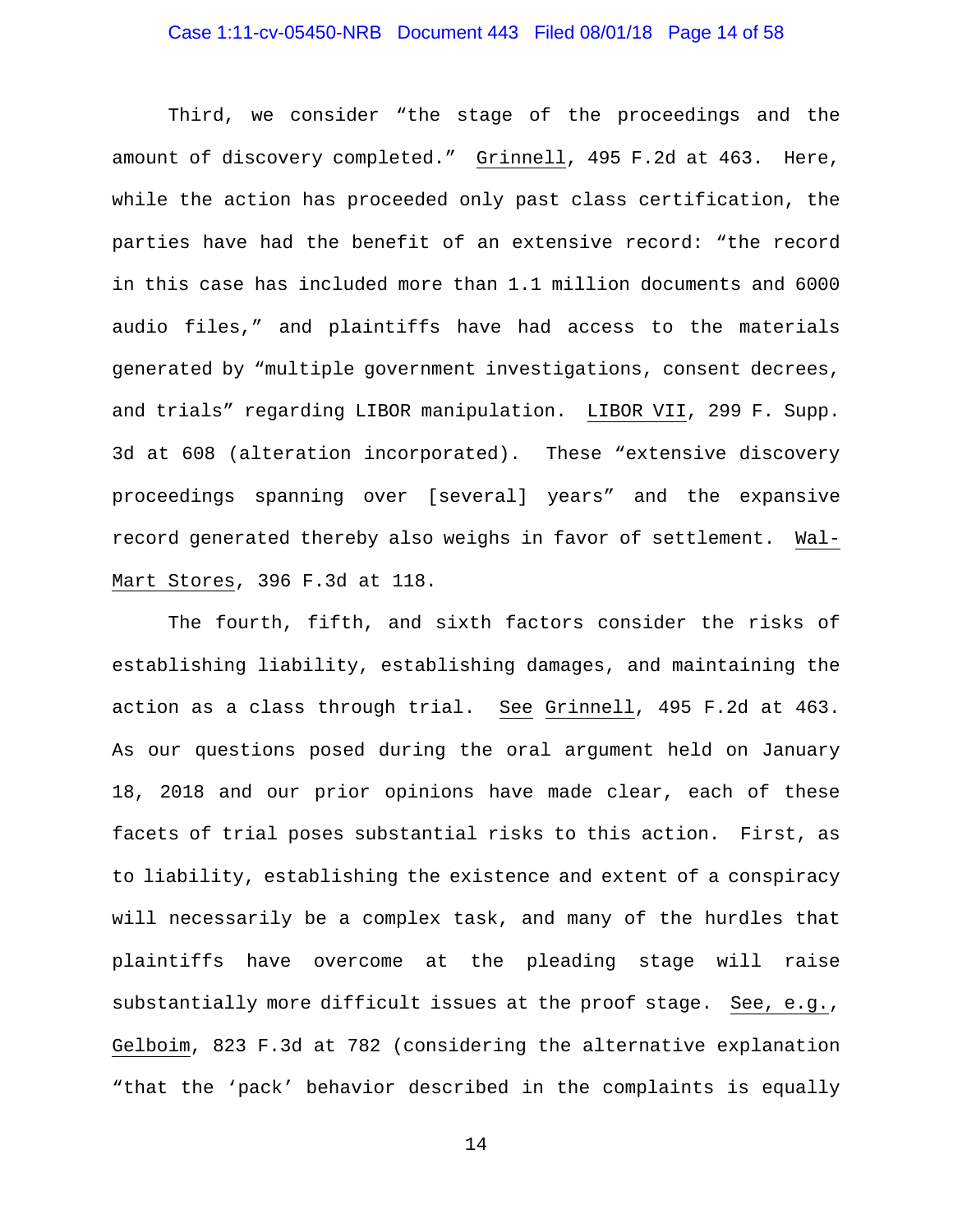# Case 1:11-cv-05450-NRB Document 443 Filed 08/01/18 Page 15 of 58

consistent with parallelism"); id. ("The net impact of a tainted LIBOR in the credit market is an issue of causation reserved for the proof stage."); see also Jan. 18, 2018 Hr'g Tr. 49:4-7, ECF No. 2425 ("How can the plaintiffs establish what the proper submission by the bank should have been if the meaning of LIBOR is not entirely clear and the submission need not be grounded in an actual transaction?").

As to establishing damages, the Second Circuit has remarked that "it is difficult to see how appellants would arrive at such an estimate [of damages], even with the aid of expert testimony," and expressly acknowledged that "this case presents some unusual challenges" in terms of assessing damages. Gelboim, 823 F.3d at 779-80. Indeed, we specifically declined to endorse a model for the calculation of but-for LIBOR, see LIBOR VII, 299 F. Supp. 3d at 595 ("Regardless of whether this evidence consists of regressions that are capable of estimating but–for LIBOR over the class period in a few calculations (like those offered by Dr. Bernheim), or something more complex as Dr. Willig suggests is necessary . . . ."), and any such models will unquestionably be challenged and perhaps subject to further Daubert motions. Further, as we have explained at length, questions of netting and absorption loom large over the amount of damages that any plaintiff may ultimately recover. See LIBOR VII, 299 F. Supp. 3d at 591-92 (addressing netting and absorption in the OTC context); LIBOR VI,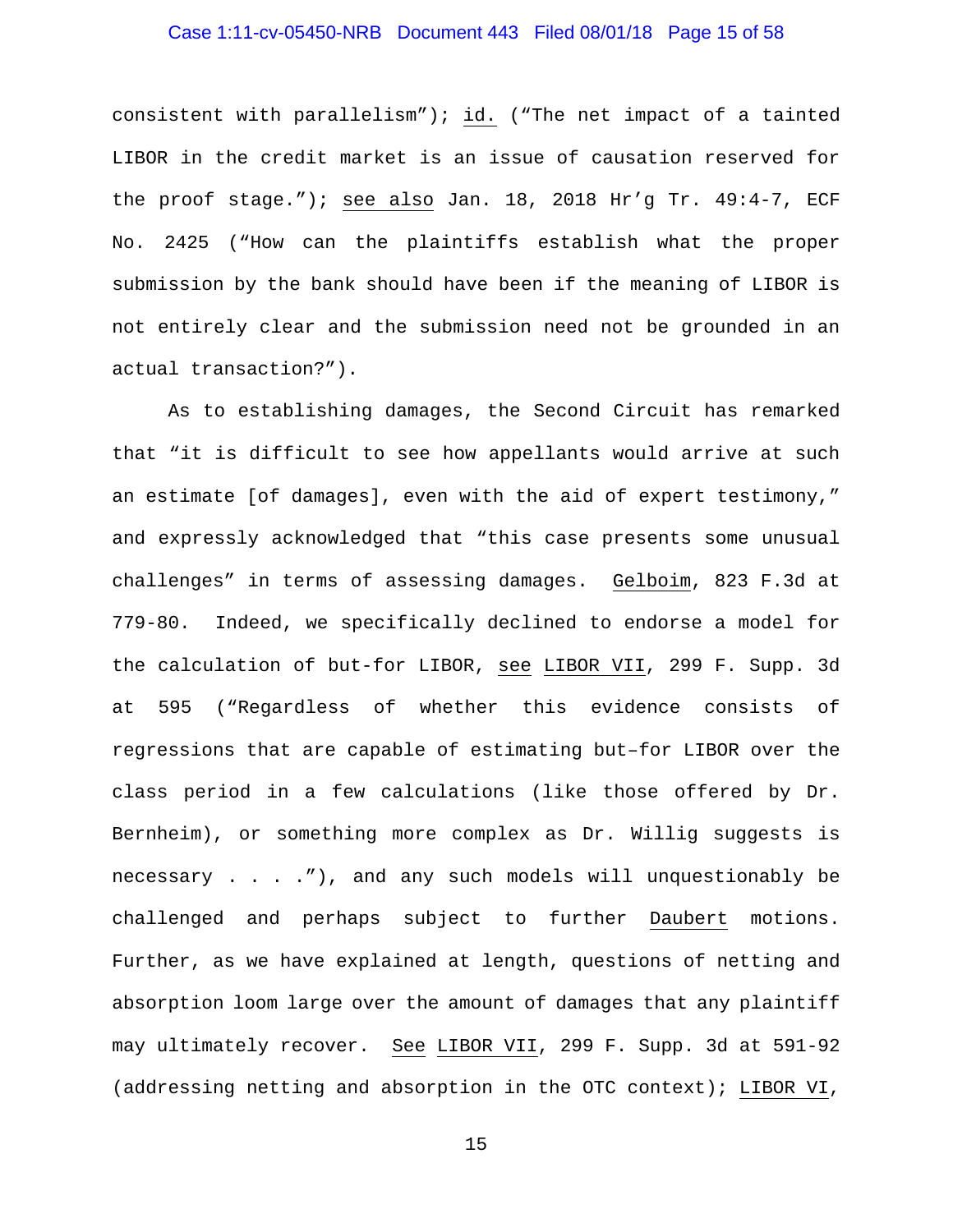# Case 1:11-cv-05450-NRB Document 443 Filed 08/01/18 Page 16 of 58

2016 WL 7378980, at \*17-20 (discussing the issue of "speculative damages").

And as to maintaining the action as a class, Bank of America and JPMorgan have sought interlocutory review of our decision in LIBOR VII certifying a litigation class as to OTC plaintiffs' antitrust claims. See Mayor of Baltimore v. Bank of Am. Corp., No. 18-746 (2d Cir. filed March 16, 2018). But regardless of proceedings on appeal, we have also noted that "[o]ur decision to certify a class as to OTC plaintiffs' antitrust claims rests on the action in its current form, including on OTC plaintiffs' allegations of a sixteen-bank conspiracy to suppress LIBOR" and have cautioned that "subsequent developments in the case [that] call into question those allegations or the other bases on which we rely" could warrant modification or decertification of the class. LIBOR VII, 299 F. Supp. 3d at 607 n.189; see also Jan. 18, 2018 Hr'g Tr. 38:9-11 ("I'm not sure why you're so sanguine that the case just proceeds as a class action if you're unable to prove the 16-bank conspiracy that you've alleged."). Therefore, the certainty of maintaining a class action is by no means guaranteed. Each of the fourth, fifth, and sixth factors, accordingly, weighs strongly in favor of final approval.

Seventh, we consider the ability of defendants to withstand a greater judgment. See Grinnell, 495 F.2d at 463. We do not doubt that as two globally prominent financial institutions,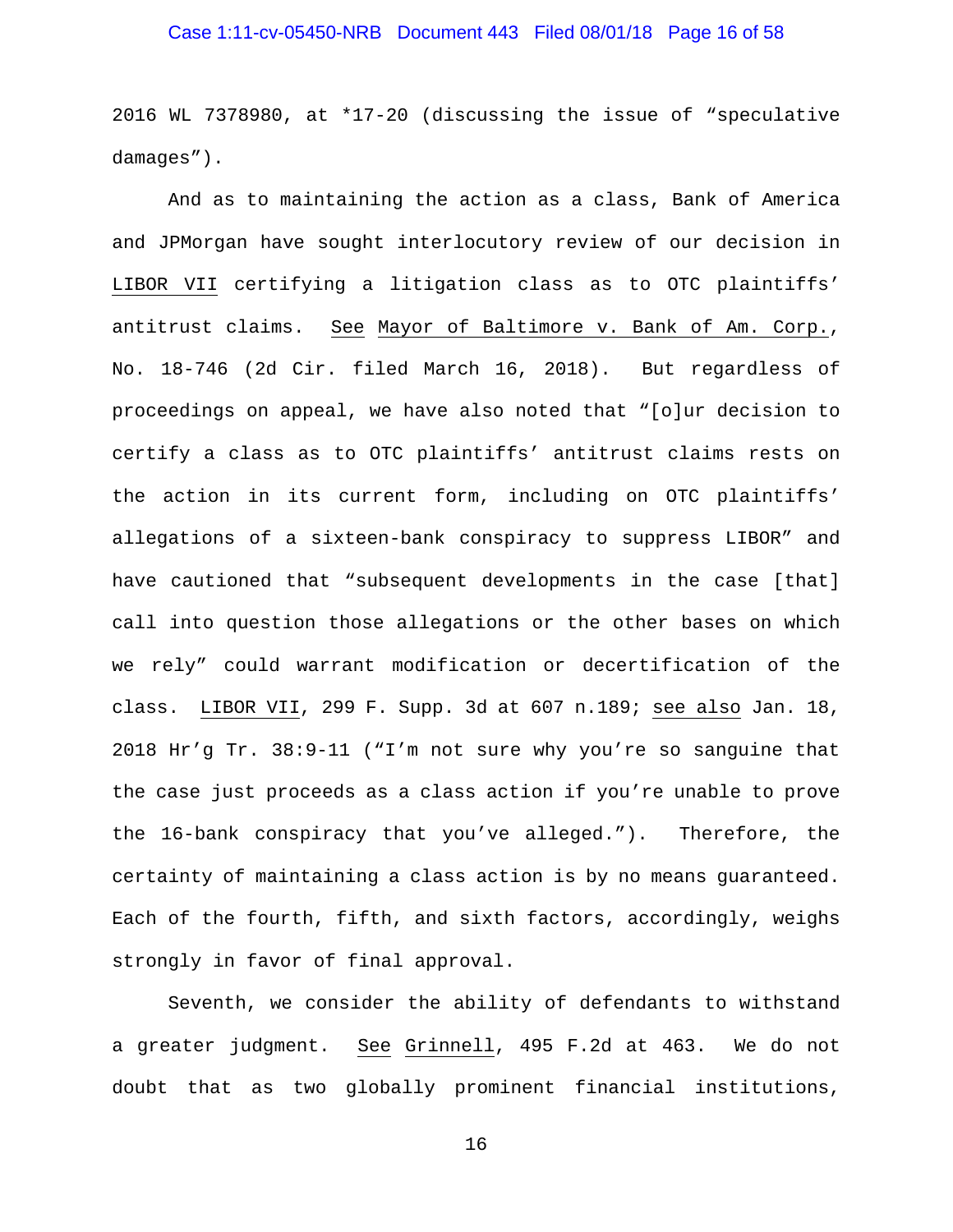# Case 1:11-cv-05450-NRB Document 443 Filed 08/01/18 Page 17 of 58

Barclays and Citi, could each withstand a greater judgment, but "fairness does not require that the [defendant] empty its coffers before this Court will approve a settlement." McBean v. City of New York, 233 F.R.D. 377, 388 (S.D.N.Y. 2006) (Lynch, J.); see also In re Wachovia Equity Sec. Litig., No. 08 Civ. 6171 (RJS), 2012 WL 2774969, at \*5 (S.D.N.Y. June 12, 2012). Rather, as Judge Lynch has explained, this factor is intended to "strongly favor settlement" when "there is a risk that an insolvent defendant could not withstand a greater judgment" but that "the ability of defendants to pay more, on its own, does not render the settlement unfair." McBean, 233 F.R.D. at 388; cf. Gelboim, 823 F.3d at 779 (expressing concern about "bankrupt[ing] 16 of the world's most important financial institutions").

Finally, we consider the range of reasonableness of the settlement fund to the best possible recovery (the eighth factor) and the possible recovery given all the attendant risks of litigation (the ninth factor). Grinnell, 495 F.2d at 463. In considering these factors, "the settlement amount's ratio to the maximum potential recovery need not be the sole, or even the dominant, consideration when assessing the settlement's fairness." In re Glob. Crossing, 225 F.R.D. at 460–61. As the Second Circuit has explained, "[t]he fact that a proposed settlement may only amount to a fraction of the potential recovery does not, in and of itself, mean that the proposed settlement is grossly inadequate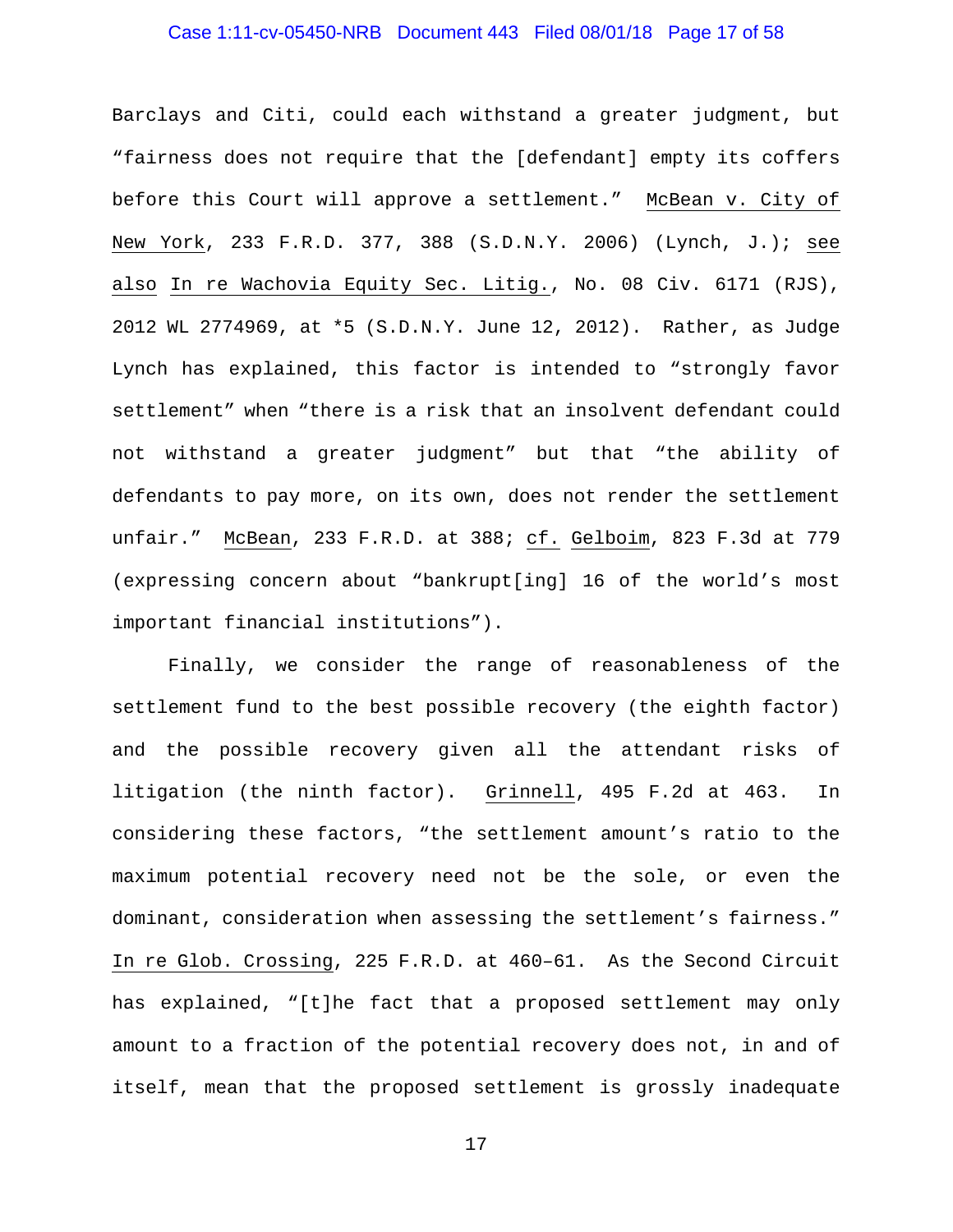# Case 1:11-cv-05450-NRB Document 443 Filed 08/01/18 Page 18 of 58

and should be disapproved." Grinnell, 495 F.2d at 455. Rather, "there is 'a range of reasonableness with respect to a settlement,'" Teachers' Ret. Sys. of La. v. A.C.L.N., Ltd., No. 01 Civ. 11814 (MP), 2004 WL 1087261, at \*5 (S.D.N.Y. May 14, 2004) (quoting Newman v. Stein, 464 F.2d 689, 693 (2d Cir. 1972)), and "there is no reason, at least in theory, why a satisfactory settlement could not amount to a hundredth or even a thousandth part of a single percent of the potential recovery," Grinnell, 495 F.2d at 455 n.2.

Here, we conclude that the eighth factor is, at most, neutral, and the ninth factor strongly weighs in favor of settlement. An assessment of the eighth factor is somewhat difficult to make, as OTC plaintiffs have not offered an estimate of "the best possible recovery" that plaintiffs often do in the class-action context, see In re IMAX, 283 F.R.D. at 191-92 (collecting cases). But this shortcoming is perhaps understandable, as any assessment of the best possible recovery against a single defendant would indeed be difficult to make given that "there are features of this case that make it like no other," Gelboim, 823 F.3d at 778. The recoverability of damages is indeed particularly complex in this case. Under an antitrust conspiracy theory, a class member may recover against a given panel bank (assuming liability has been established) for losses incurred in OTC transactions with any panel bank that is found to have participated in the conspiracy. By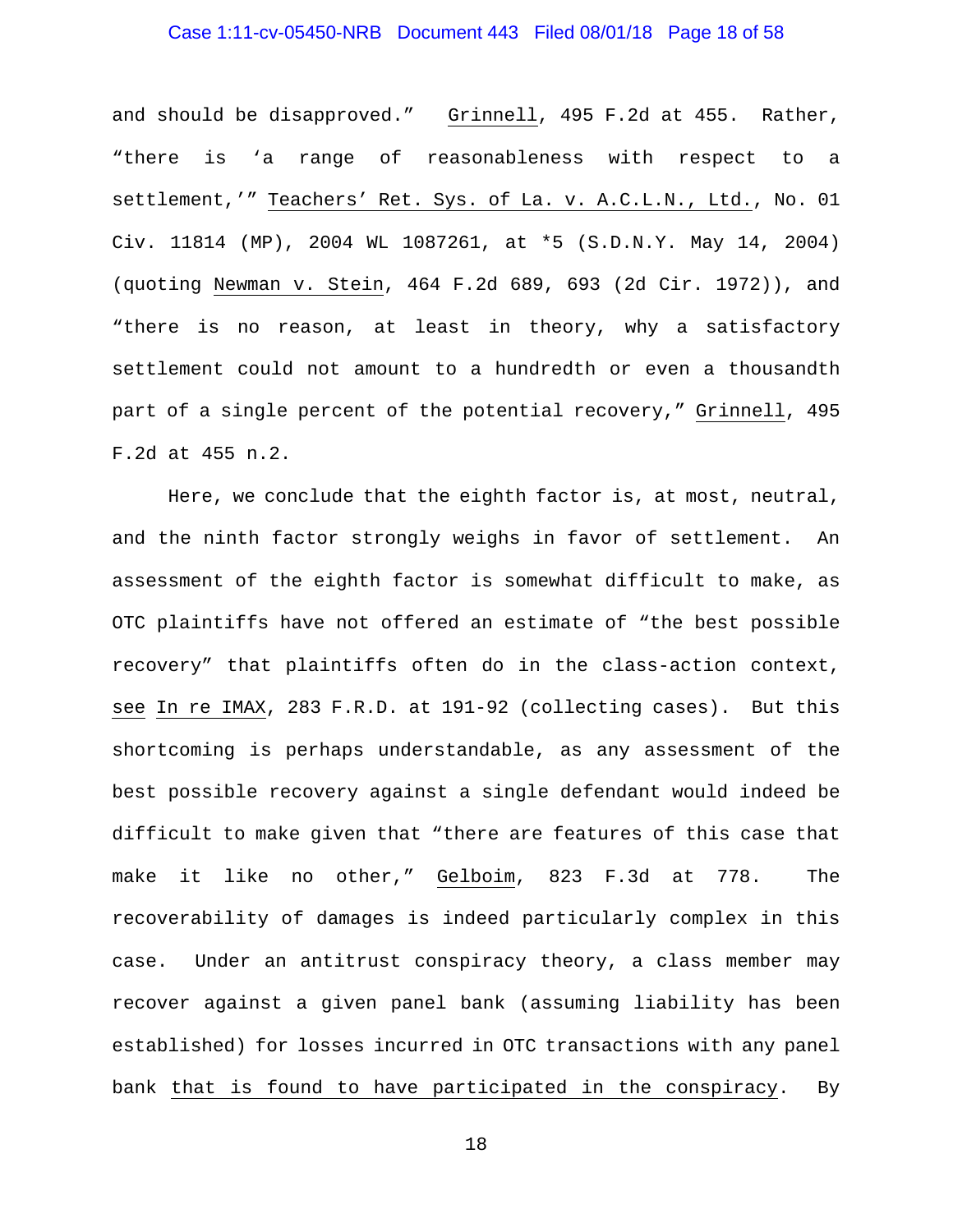# Case 1:11-cv-05450-NRB Document 443 Filed 08/01/18 Page 19 of 58

contrast, under an implied covenant theory or an unjust enrichment theory, a class member may recover against a given panel bank only for losses incurred in transacting with that specific panel bank. The settlement, of course, releases both forms of claims. Given these varying metrics, and the other difficulties associated with the calculation of damages that we discuss in analyzing the other Grinnell factors, we conclude that an assessment of the "best possible recovery" would be of little value in assessing the substantive fairness of the settlement. Rather, "[d]ue to the complexities inherent in this case, the certainty of this settlement amount has to be judged in [the] context of the legal and practical obstacles to obtaining a large recovery." In re Glob. Crossing, 225 F.R.D. at 461.

Accordingly, we turn to the ninth factor, the "possible recovery in light of all the attendant risks of litigation." Grinnell, 495 F.2d at 463. This factor at least somewhat overlaps with the fourth, fifth, and sixth factors, which consider the risks of establishing liability, establishing damages, and maintaining a class action through trial. We concluded above that there are substantial risks as to all three, and that those factors therefore weighed heavily in favor of a finding of substantive fairness; our analysis of the final factor is no different. "The prompt, guaranteed payment of the settlement money increases the settlement's value in comparison to 'some speculative payment of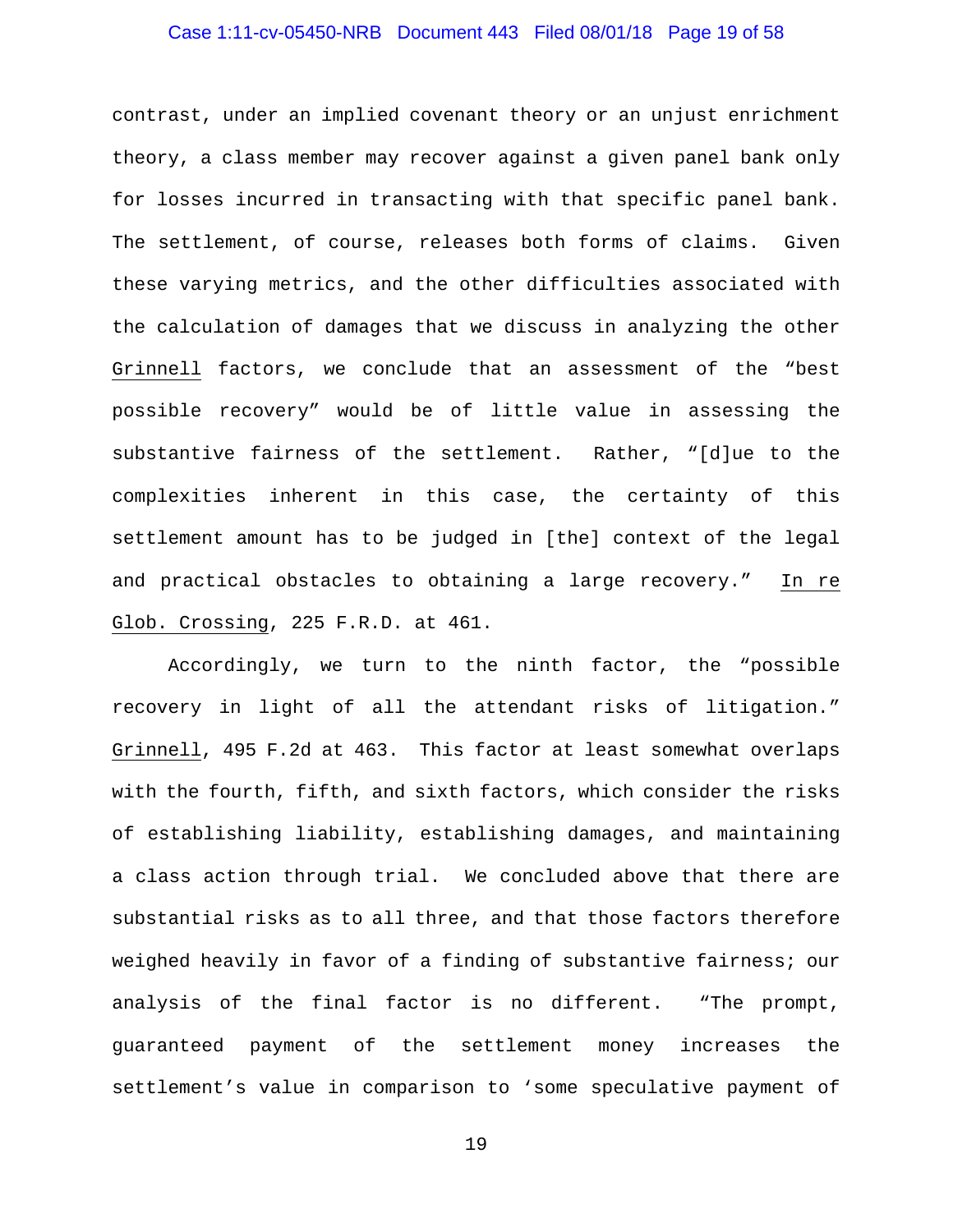# Case 1:11-cv-05450-NRB Document 443 Filed 08/01/18 Page 20 of 58

a hypothetically larger amount years down the road,'" and "when judged against the realistic, rather than theoretical, potential for recovery after trial, the settlement amount is extremely beneficial." In re Glob. Crossing, 225 F.R.D. at 461 (quoting A.C.L.N., 2004 WL 1087261, at \*5).

We conclude that the Grinnell factors, taken together, strongly weigh in favor of a finding of substantive fairness.

#### **4. Final Approval of the Plans of Distribution**

"A district court 'has broad supervisory powers with respect to the . . . allocation of settlement funds.'" In re Credit Default Swaps Antitrust Litig. (In re CDS), No. 13 MD 2476 (DLC), 2016 WL 2731524, at \*9 (S.D.N.Y. Apr. 26, 2016) (omission in original) (quoting In re Holocaust Victim Assets Litig., 424 F.3d 132, 146 (2d Cir. 2005)). "To warrant approval, the plan of allocation must also meet the standards by which the settlement was scrutinized -- namely, it must be fair and adequate." In re Giant Interactive Grp., Inc. Sec. Litig., 279 F.R.D. 151, 163 (S.D.N.Y. 2011) (quoting In re WorldCom, Inc. Sec. Litig., 388 F. Supp. 2d 319, 344 (S.D.N.Y. 2005)).

"[I]n the case of a large class action the apportionment of a settlement can never be tailored to the rights of each plaintiff with mathematical precision." In re PaineWebber Ltd. P'ships Litig., 171 F.R.D. 104, 133 (S.D.N.Y.), aff'd, 117 F.3d 721 (2d Cir. 1997) (per curiam). Accordingly, "a plan of allocation need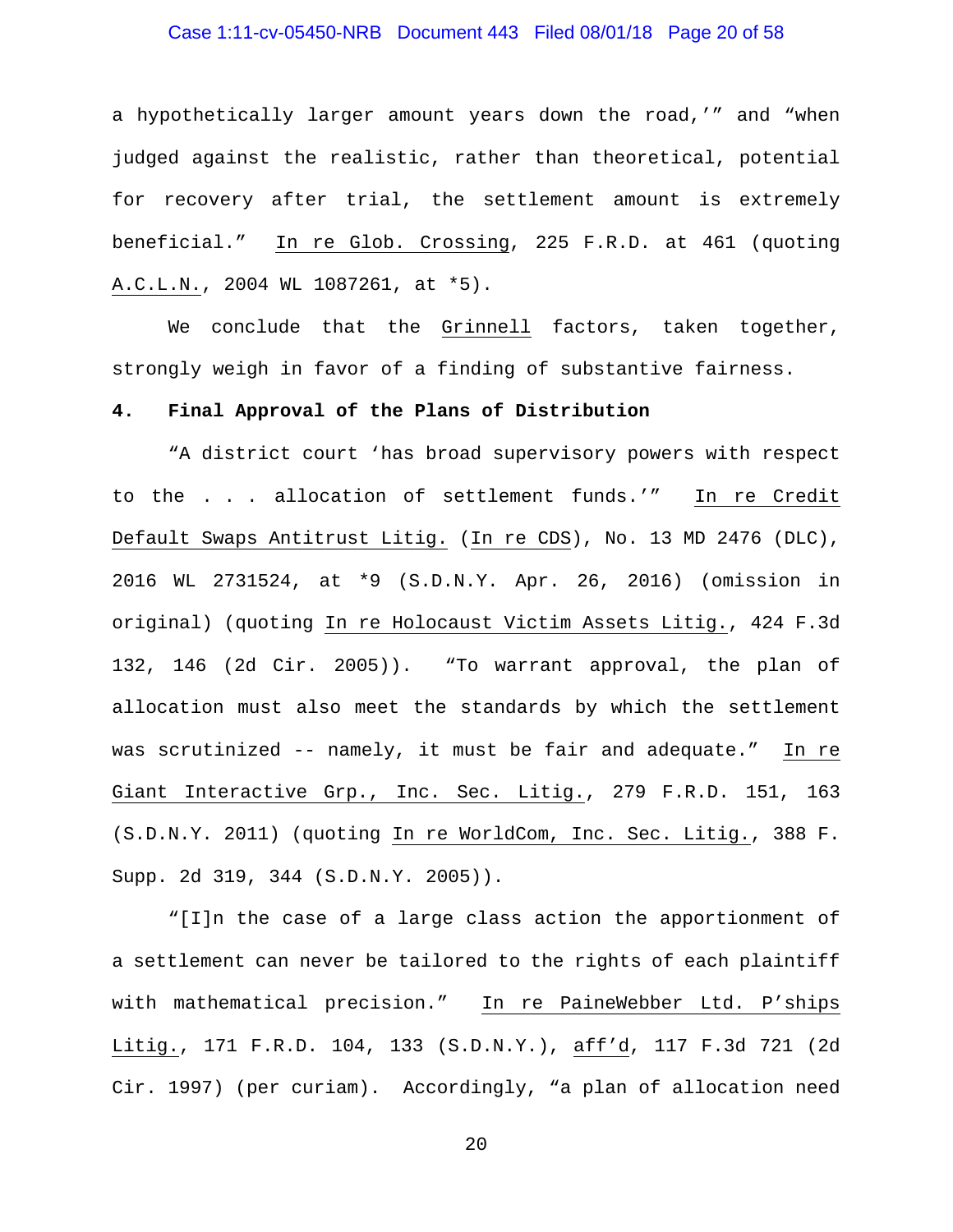# Case 1:11-cv-05450-NRB Document 443 Filed 08/01/18 Page 21 of 58

not be perfect." Hart v. RCI Hosp. Holdings, Inc., No. 09 Civ. 3043 (PAE), 2015 WL 5577713, at \*12 (S.D.N.Y. Sept. 22, 2015). Rather, "[a]n allocation formula need only have a reasonable, rational basis, particularly if recommended by experienced and competent class counsel." In re Wachovia, 2012 WL 2774969, at \*5. Ultimately, "[t]he goal of any distribution method is to get as much of the available damages remedy to class members as possible and in as simple and expedient a manner as possible." 4 William B. Rubenstein, Newberg on Class Actions § 12:15 (5th ed.) (Westlaw 2018); see also In re CDS, 2016 WL 2731524, at \*9 ("A principal goal of a plan of distribution must be the equitable and timely distribution of a settlement fund without burdening the process in a way that will unduly waste the fund." (emphasis added)).

The Plan of Distribution for the Barclays settlement (amended and set forth as Exhibit A to the August 24, 2017 letter from William C. Carmody to the Court, ECF No. 2239-1) and the Plan of Distribution for the Citi Settlement (set forth as Exhibit 1 to the Declaration of Seth Ard dated September 6, 2017, ECF No. 2253- 1), each provide for pro rata distributions of the respective settlement funds net of expenses, attorneys' fees, and incentive awards to class members. We previously approved these Plans of Distribution preliminarily, see Aug. 28, 2017 Order, ECF No. 2243 (approving the plan of distribution, as amended, as to the Barclays settlement); Sept. 26, 2017 Order, ECF No. 2290 (approving the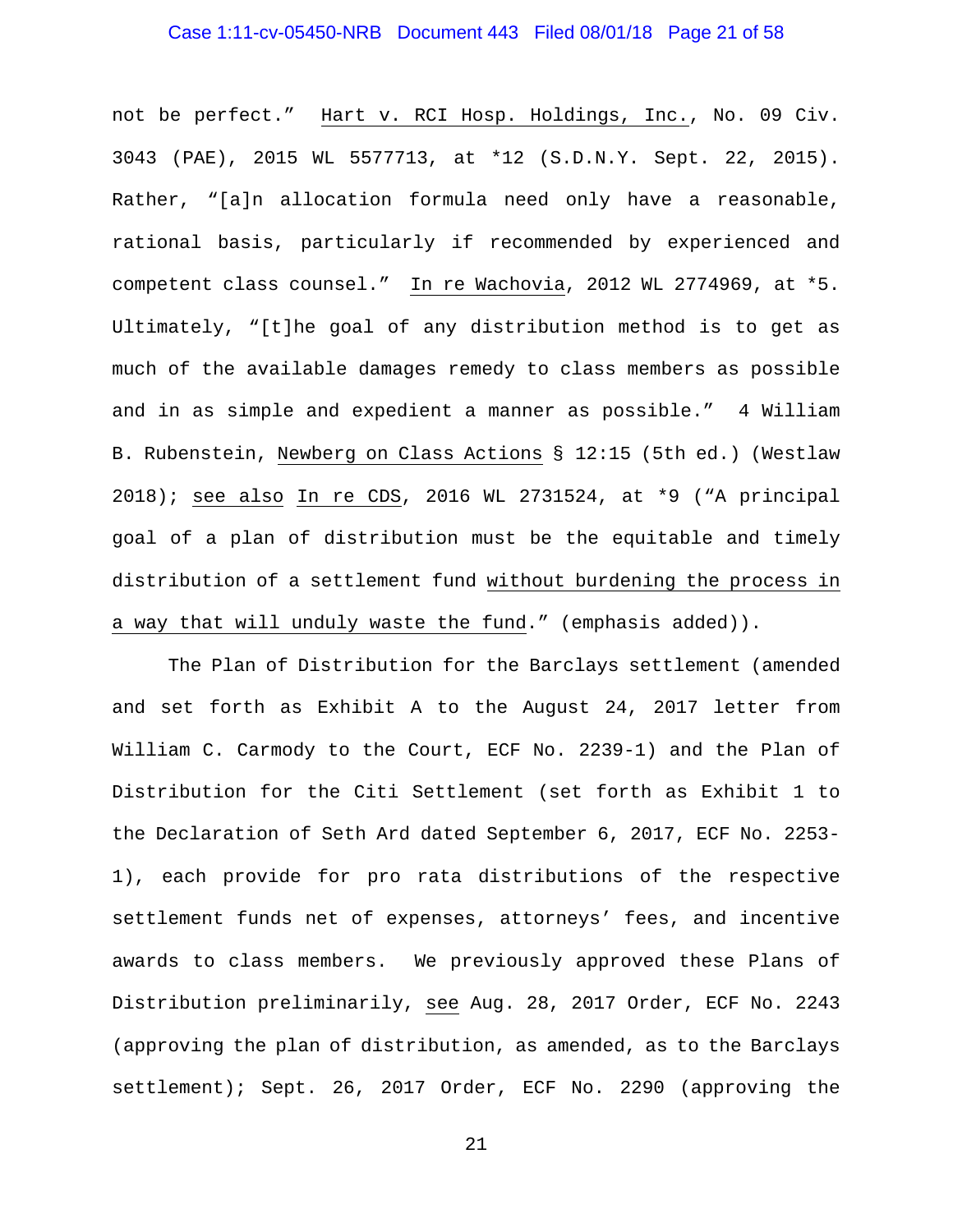# Case 1:11-cv-05450-NRB Document 443 Filed 08/01/18 Page 22 of 58

plan of distribution as to the Citi settlement), and see no reason to change course at this juncture. The Plans of Distribution ensure a reasonable relationship between the magnitude of a class member's alleged loss due to suppression and the recovery that the class member will receive, while requiring only mathematically straightforward calculations that are easily performed. While greater precision could be achieved by taking into account, for example, the issues of netting and absorption that we have repeatedly emphasized, see, e.g., LIBOR VII, 299 F. Supp. 3d at 599-92, the Plans of Distribution and the pro rata means of allocation they contemplate strike a reasonable balance between precision and efficiency. The Plans of Distribution are finally approved.

#### **III. OBJECTIONS**

We next consider the three objections lodged against the two settlements: (1) Maimonides Medical Center's objection to the Barclays settlement, (2) Managed Care Advisory Group's objection to the Barclays settlement, and (3) the Virgin Islands Public Finance Authority's objection to the Citi settlement.

#### **1. Maimonides Medical Center**

Maimonides Medical Center (MMC) entered into an interest-rate swap with Bank of America in April 2006, under which it would pay Bank of America interest at a fixed 4.14 percent in exchange for 70 percent of one-month LIBOR, and held this swap through the class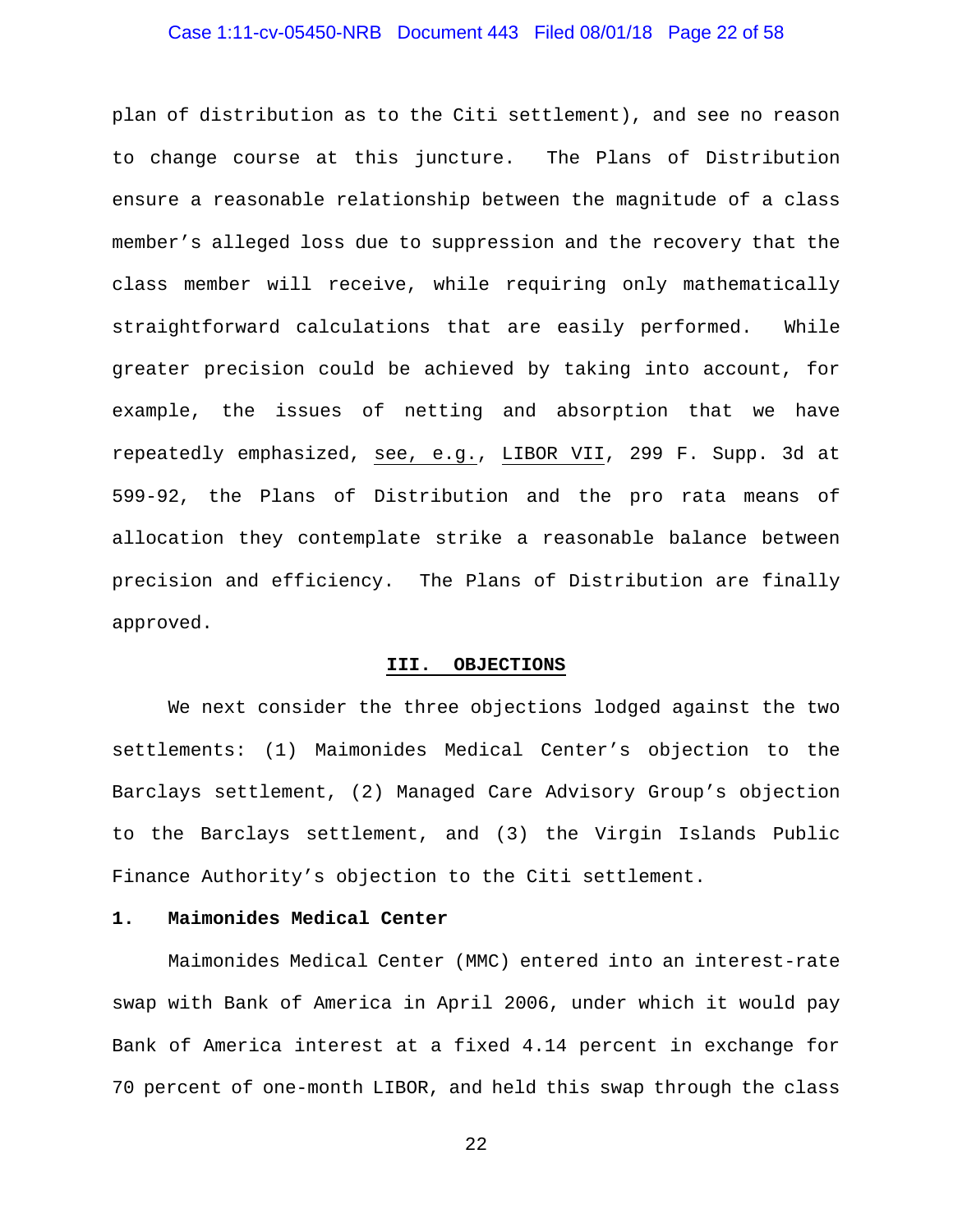# Case 1:11-cv-05450-NRB Document 443 Filed 08/01/18 Page 23 of 58

period. See Letter from Les Jacobowitz to the Court ex. 1, Oct. 10, 2017, ECF No. 2320-1. MMC is therefore a member of the settlement classes and has standing to the Barclays settlement.

Citing no authority, MMC objects on grounds that read, in their entirety:

The Medical Center's main objections include: (i) breach of contract and unfair enrichment by the breaching Defendants, (ii) lack of transparency by the Defendants, (iii) insufficient Class Period timeframe and (iv) inadequate compensation of the Class Members due to the overall significant swap exposure of the Class Members.

See Letter from Les Jacobowitz to the Court at 3, Oct. 10, 2017, ECF No. 2320-1. While the sparseness of MMC's objections render them somewhat difficult to parse, we nonetheless consider each point in turn.

First, MMC contends that the defendants have engaged in "breach of contract and unfair enrichment." These are indeed among the claims asserted by the OTC plaintiffs in the second amended complaint (operative as to Barclays), supported by allegations that, at this juncture, remain only allegations. Particularly in light of the difficulties that OTC plaintiffs may face in establishing liability and damages, MMC's contention that these allegations form the basis of an objection is more or less indecipherable.

Second, MMC objects that the settlement process has been characterized by a "lack of transparency by the Defendants." Though MMC clarified at the Barclays fairness hearing that its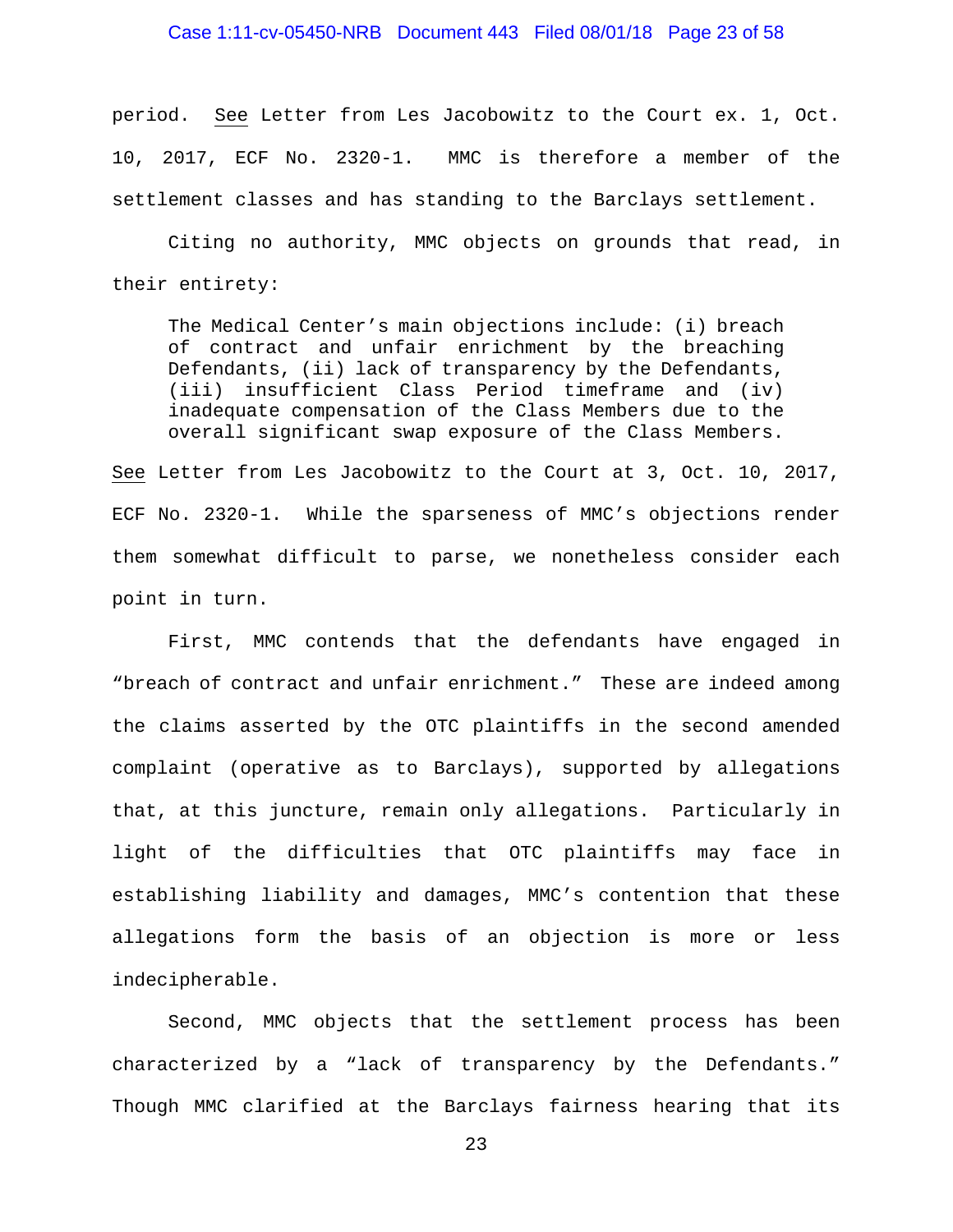# Case 1:11-cv-05450-NRB Document 443 Filed 08/01/18 Page 24 of 58

counsel "[did]n't know how these settlement negotiations" came to pass and that "it would be ironic if the 120 million was the number that had come from Barclays in determining . . . the settlement amount that is being decided today," Oct. 23, 2017 Hr'g Tr. 49:25- 50:3, ECF No. 2344, this objection remains baffling and its relevance is not readily discernable. To the extent MMC calls into question the procedural fairness of the settlement, however, MMC does not overcome the presumption of procedural fairness that arises "from an arm's-length, good faith negotiation between experienced and skilled litigators." Charron, 731 F.3d at 247.

Third, MMC argues that the settlement is characterized by an "insufficient class period timeframe." This objection is again difficult to decrypt, as MMC does not, however, explain whether it believes the class period should begin earlier, end later, both, or neither. But regardless, "it is not the Court's prerogative to pick and choose terms of the settlement . . . or substitute terms more to the Court's liking," McBean, 233 F.R.D. at 382, and so we decline MMC's invitation that we quibble with the Barclays settlement class's class period, cf. In re WorldCom, 388 F. Supp. 2d at 343 ("Because [MMC] chose to remain a Class Member, there is no unfairness in applying the Release to all of [its] claims, even if they involve securities purchased prior to the Class Period, so long as they are predicated on the same facts alleged in the class action complaint."). The legally relevant point is that we have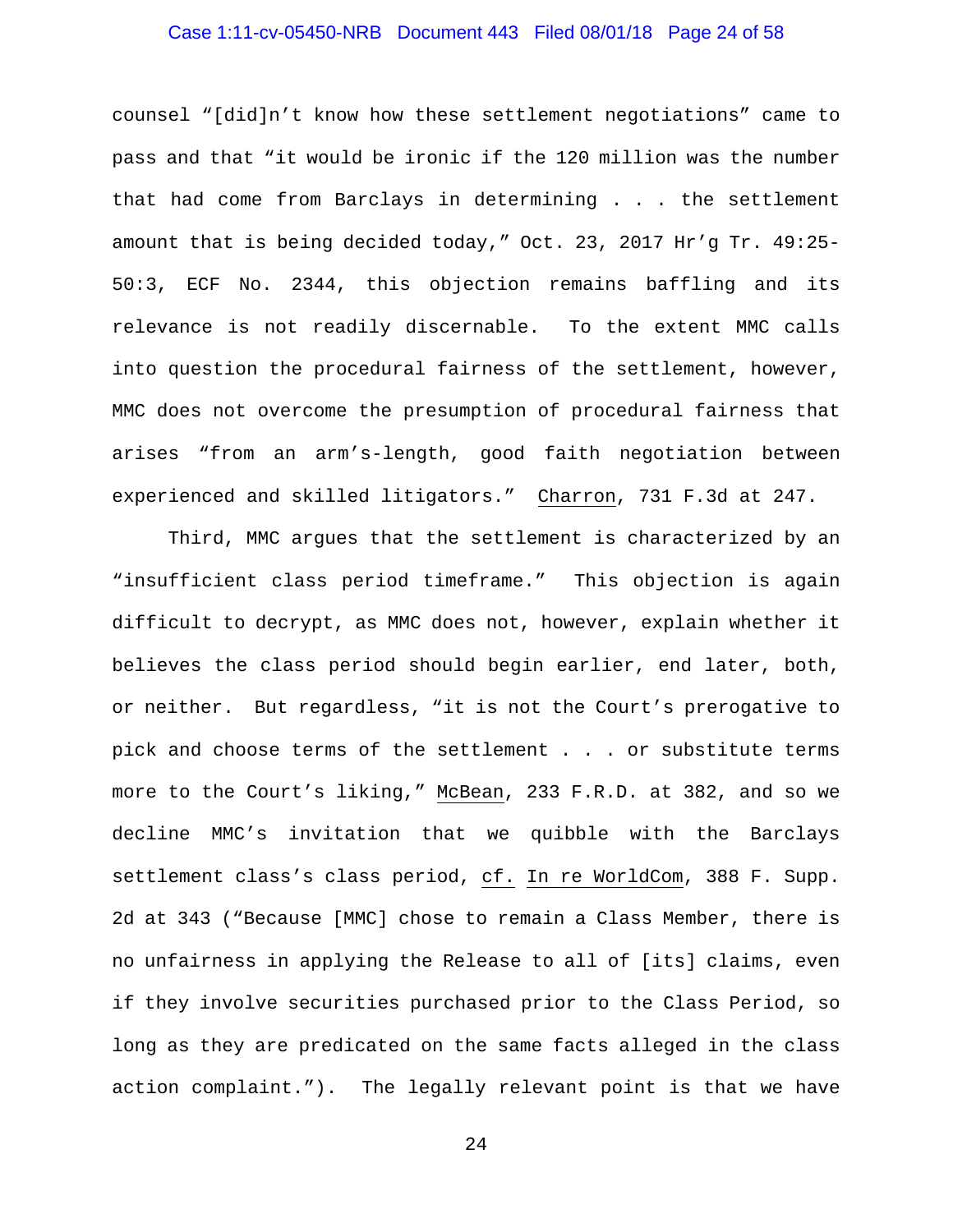# Case 1:11-cv-05450-NRB Document 443 Filed 08/01/18 Page 25 of 58

found, under the Grinnell factors, that the settlement on its terms is fair, reasonable, and adequate.

We further note, however, that the settlement class period corresponds closely with the period on which OTC plaintiffs have focused their allegations, August 2007 through May 2010, see, e.g., Second Am. Compl. ¶¶ 1-2, 66, 338, Sept. 10, 2013, ECF No. 406, and that given the pro rata nature of the distribution plan we have approved, a modified class period is unlikely to meaningfully change the amount of recovery to any settlement class member. OTC plaintiffs' expert modeling shows little amounts of suppression beyond the settlement class period as a general matter, and while inclusion of that suppression will increase a class member's overall notional stake, see Plan of Distribution ¶ 5(a), that increase will not necessarily flow through to the class member's pro rata share, which is the ultimate determinant of that class member's recovery, see  $\underline{\text{id.}}$  (  $5(b)-(c)$ .

Fourth, MMC asserts that the Barclays settlement provides "inadequate compensation" to class members in light of their overall swap exposures. $11$  As an initial matter, we have already

<span id="page-24-0"></span><sup>&</sup>lt;sup>11</sup> We also remark that MMC's submission suggests that its LIBOR exposure may be less than the full amount of its loan. As MMC notes, it was "required" to enter into the swap "[i]n connection with a \$31,200,000 bond financing with the New York City Capital Resource Corporation's Variable Rate Demand Revenue Bonds (Loan Enhanced Assistance Program), Series 2006 A." Letter from Les Jacobowitz to the Court at 2, Oct. 10, 2017, ECF No. 2320-1. To the extent that bond financing involved MMC's payment of interest at a LIBOR-based rate, the bond financing would reduce MMC's overall exposure to LIBOR below that suggested by the swap standing alone.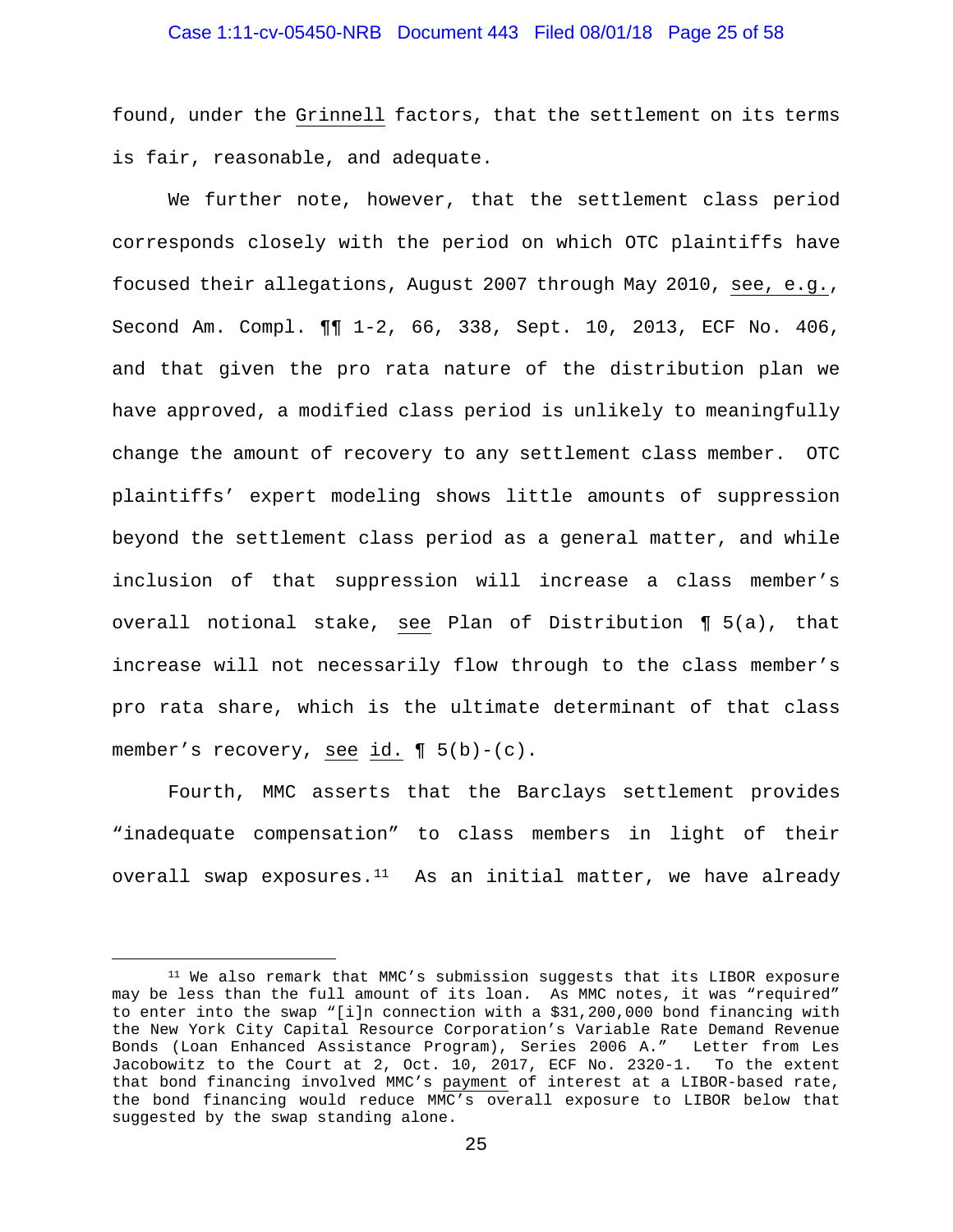# Case 1:11-cv-05450-NRB Document 443 Filed 08/01/18 Page 26 of 58

concluded that the Barclays settlement is substantively fair under the Grinnell factors, and note that the vast majority of class members -- as demonstrated through their revealed preferences - consider the compensation provided by the settlement sufficiently adequate such that they have not sought exclusion or objected.

At the October 23, 2017 fairness hearing, counsel for MMC made reference to certain fines that had been paid by Barclays to the Department of Justice, the Commodities Futures Trading Commission, and the United Kingdom's Financial Services Authority. According to MMC, Barclays had paid \$435 million to those regulatory authorities, which suggests "\$191 million for an equivalent type of settlement." Oct. 23, 2017 Hr'g Tr. 42:4-5. But even assuming that \$120 million and \$191 million do not lie within the same range of reasonableness, MMC's conflation of civil damages on the one hand and criminal and regulatory fines on the other is unpersuasive.

Criminal liability may be more expansive than civil liability, and the two forms of liability serve largely different purposes. As the Supreme Court has explained, "[c]ompensatory damages 'are intended to redress the concrete loss that the plaintiff has suffered by reason of the defendant's wrongful conduct,'" State Farm Mut. Auto. Ins. Co. v. Campbell, 538 U.S. 408, 416 (2003) (quoting Cooper Indus., Inc. v. Leatherman Tool Grp., Inc., 532 U.S. 424, 432 (2001)), while the criminal law, by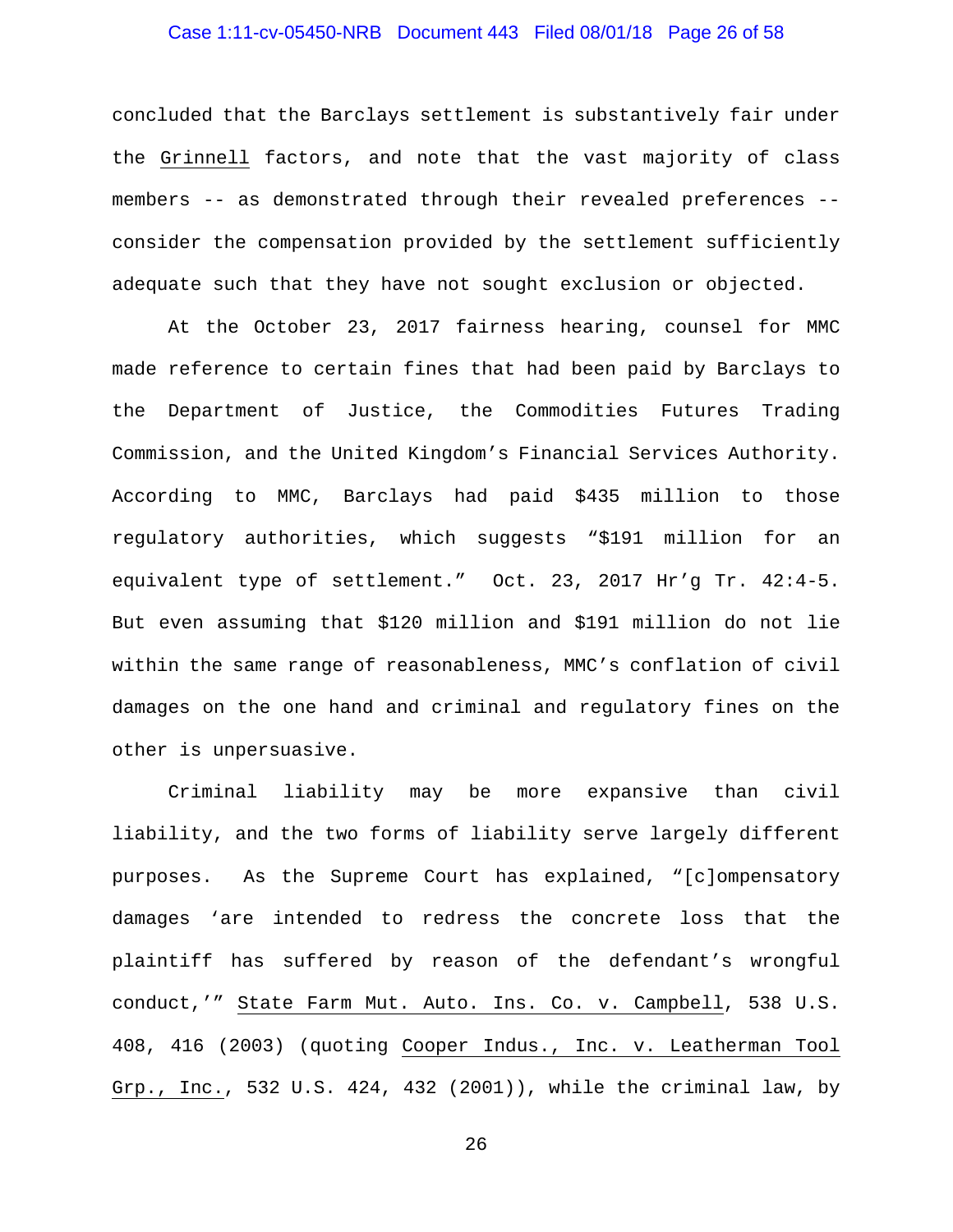# Case 1:11-cv-05450-NRB Document 443 Filed 08/01/18 Page 27 of 58

contrast, advances interests such as "the interests of punishment and deterrence," Exxon Shipping Co. v. Baker, 554 U.S. 471, 504 (2008) (quoting Browning-Ferris Indus. of Vt., Inc. v. Kelco Disposal, Inc., 492 U.S. 257, 275 (1989)). As particularly relevant here, the government may prosecute "[e]very contract, combination . . . or conspiracy, in restraint of" interstate or foreign commerce as a criminal violation, 15 U.S.C. § 1, but the law also recognizes that "not every victim of an antitrust violation needs to be compensated under the antitrust laws" through the recovery of civil damages, Gelboim, 823 F.3d at 779; see also Assoc. Gen. Contractors of Cal., Inc. v. Cal. State Council of Carpenters, 459 U.S. 519 (1983). Indeed, the critical question of "whether the putative plaintiff is a proper party to perform the office of a private attorney general and thereby vindicate the public interest in antitrust enforcement" has been considered at length and highlights this difference in scope. LIBOR VI, 2016 WL 7378980, at \*15 (quoting Gelboim, 823 F.3d at 780).

Similarly, regulatory enforcement authority may sweep more broadly than a private civil right of action. For example, under the Securities Exchange Act, "while a plaintiff must prove reliance . . . in a private securities fraud suit, there is no such requirement in an SEC enforcement action." SEC v. Apuzzo, 689 F.3d 204, 213 (2d Cir. 2012) (citation omitted). Likewise, under the Commodity Exchange Act, "a plaintiff has standing to bring a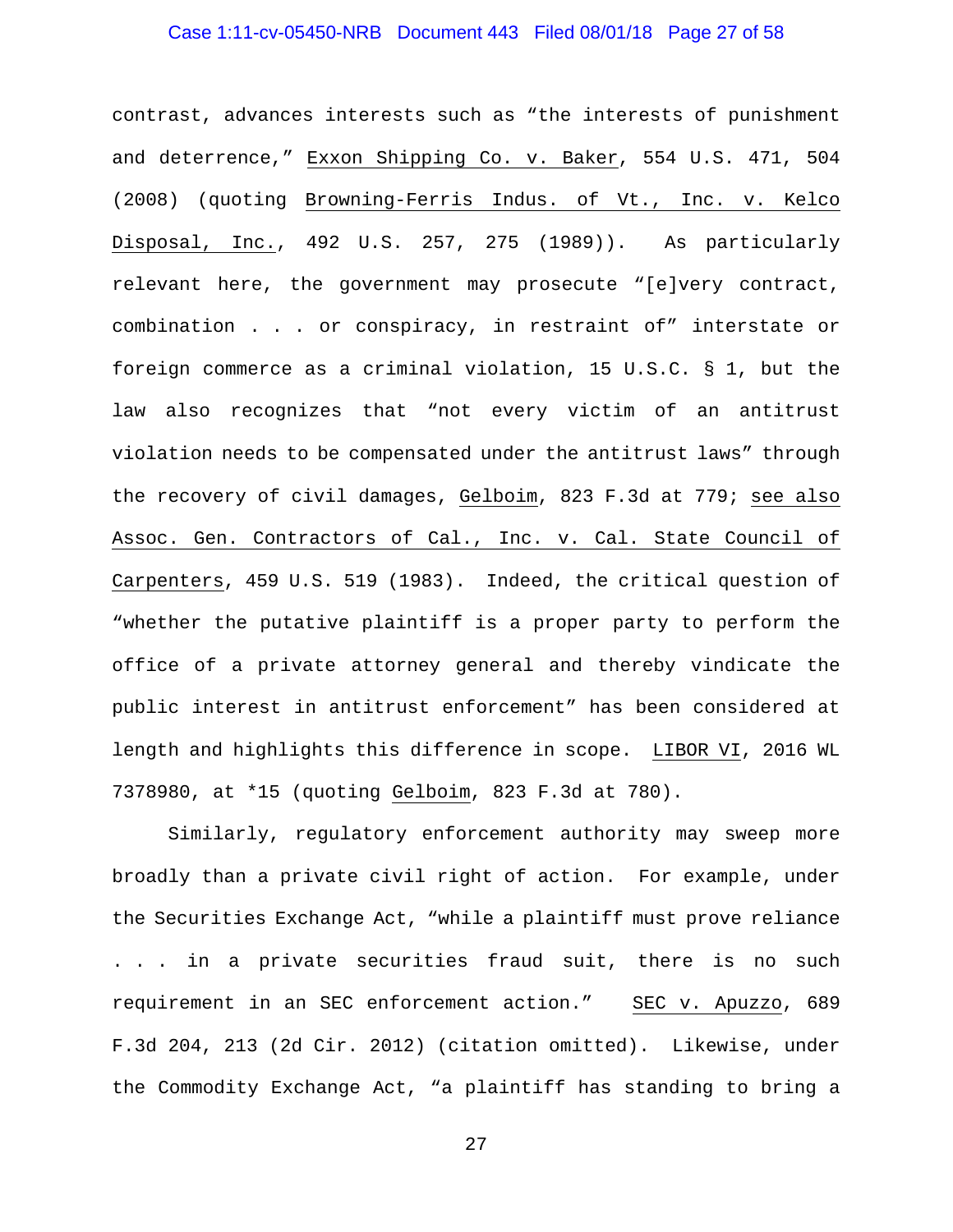# Case 1:11-cv-05450-NRB Document 443 Filed 08/01/18 Page 28 of 58

commodities manipulation action only if he has suffered 'actual damages' as a result of defendant's manipulation," LIBOR VII, 299 F. Supp. 3d at 495 n.46 (quoting LIBOR II, 962 F. Supp. 2d at 620), but the CFTC is subject to no such requirement, see id. at 539 (citing DiPlacido v. CFTC, 364 F. App'x 657, 661 (2d Cir. 2009)).

As a result of these types of differences, the amount of criminal and regulatory fines previously levied against a defendant will rarely be an appropriate metric by which to estimate civil damages. Those amounts will be an even less appropriate metric by which to assess the appropriateness of a civil settlement, where competing assessments of risk -- of civil liability to private plaintiffs as distinguished from criminal or regulatory liability -- are incorporated into settlement amount.

Ultimately, MMC was made aware, at the Barclays fairness hearing, of its ability to opt out and exclude itself from the Barclays settlement. Oct. 23, 2017 Hr'g Tr. 55:15-56:5; cf. Fed. R. Civ. P. 23(e)(4) (providing that prior to settlement approval, a court may "afford[] a new opportunity to request exclusion to individual class members who had an earlier opportunity to request exclusion but did not do so"). It has not done so, and its chosen course of action is telling. See, e.g., In re WorldCom, 388 F. Supp. 2d at 343. MMC's objection is overruled.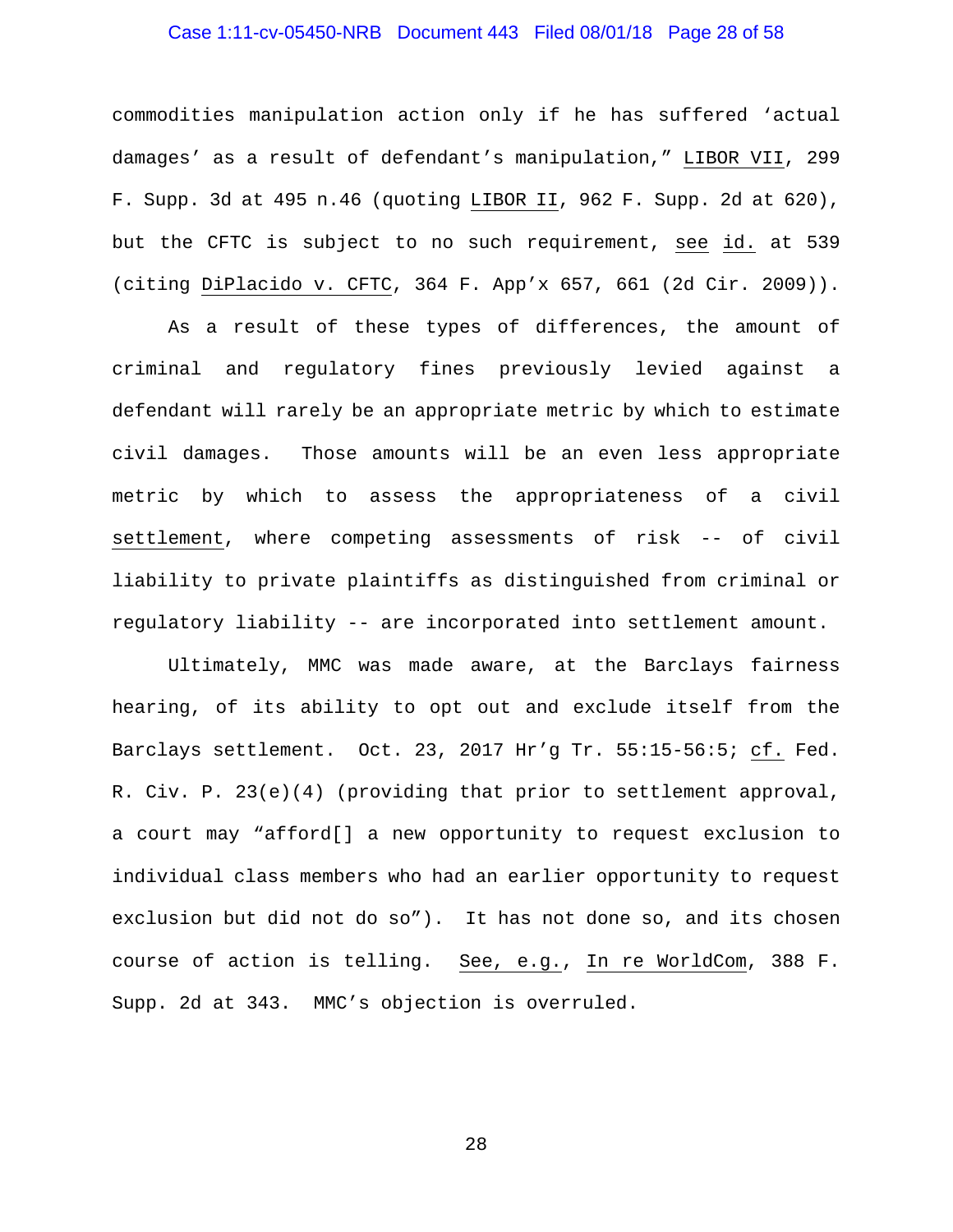#### **2. Managed Care Advisory Group**

Managed Care Advisory Group (MCAG) holds itself out as a firm "with a broad range of clients who file for recovery in the various class actions [sic] and to do so hire MCAG to organize and marshal their claim information for submission to the courts, information, [sic] and paying agents involved in the class action matters," and broadly asserts the ability to "act behind the scenes with these clients to organize their submissions, take on the role of legal representative, or act as power of attorney and directly submit claims forms for clients." MCAG Mem. in Opp'n to Final Approval at 2, Oct. 9, 2017, ECF No. 2305. $12$  MCAG objects to the OTC-Barclays settlement, OTC plaintiffs contest MCAG's standing, and we address MCAG's standing before any consideration of the merits of MCAG's objection.

#### **Standing**

Rule 23(e)(5) provides that "[a]ny class member may object [to a proposed settlement] if it requires court approval under [Rule 23(e)]." Fed. R. Civ. P. 23(e)(5) (emphasis added). Consistent with this textual command, courts have recognized that "[o]nly Class members have standing to object to the Settlement of a class action." In re Drexel Burnham Lambert Grp., Inc., 130 B.R. 910, 923 (S.D.N.Y. 1991), aff'd, 960 F.2d 285 (2d Cir. 1992).

<span id="page-28-0"></span><sup>&</sup>lt;sup>12</sup> Though the process established by the Court did not provide for any such filing, MCAG also filed a sur-reply brief in opposition to final approval, ECF No. 2330, at 6:00 p.m. on Sunday, October 22, 2017, fewer than 24 hours before the 10:45 a.m. fairness hearing on October 23.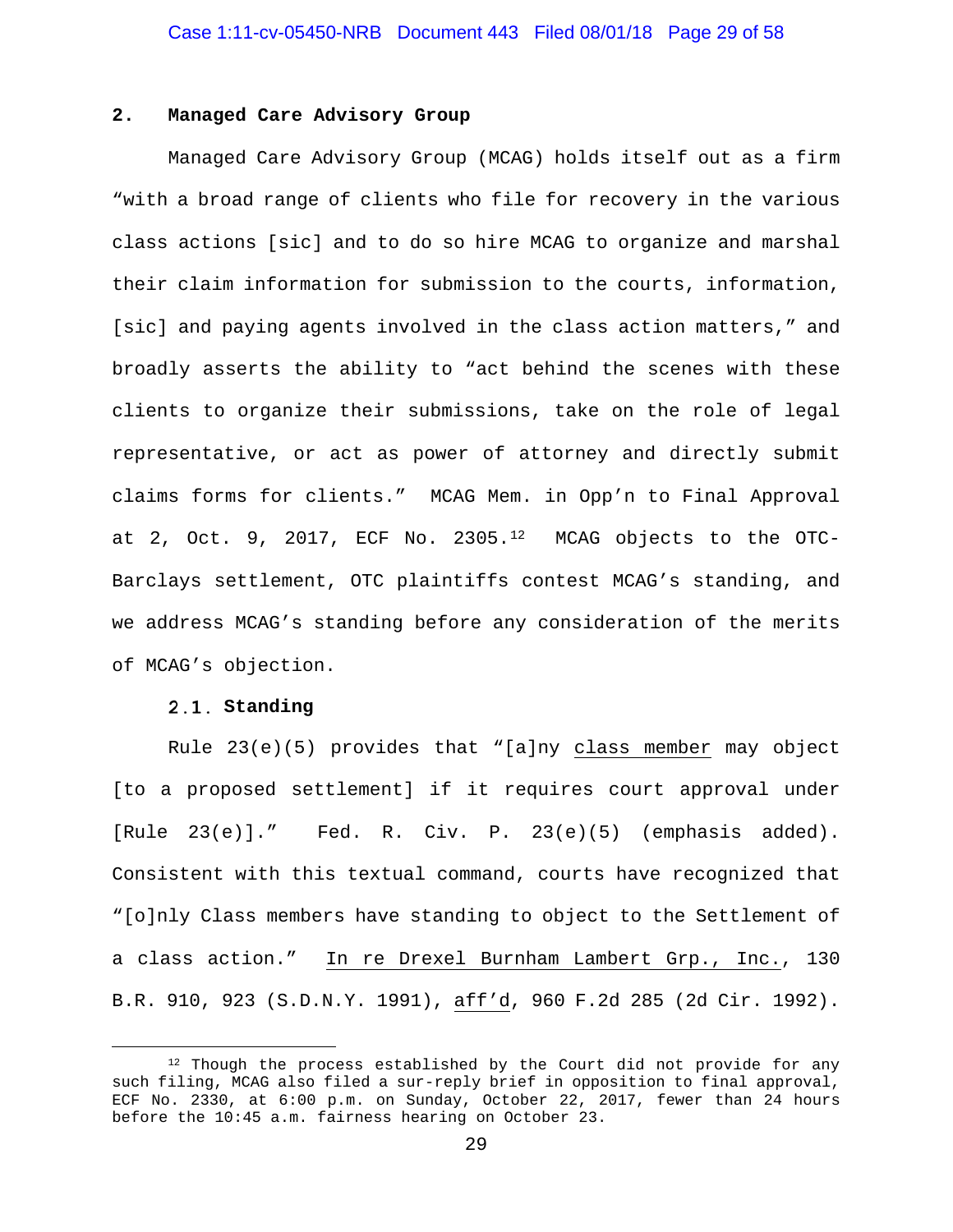#### Case 1:11-cv-05450-NRB Document 443 Filed 08/01/18 Page 30 of 58

That is, "[n]onparties to a settlement generally do not have standing to object to a settlement of a class action." Cent. States Se. & Sw. Areas Health & Welfare Fund v. Merck-Medco Managed Care, L.L.C., 504 F.3d 229, 244 (2d Cir. 2007) (quoting 4 Alba Conte & Herbert B. Newberg, Newberg on Class Actions § 13:69 (4th ed. 2002)); see 2 McLaughlin on Class Actions § 6:10 (14th ed.) (Westlaw 2017) ("Generally, non-parties and non-settling defendants lack standing to object to most provisions of a partial settlement, because their rights are usually not affected by the settlement."). "The objector, as a party seeking to generate a court ruling, has the burden of demonstrating her standing." 4 William B. Rubenstein, Newberg on Class Actions § 13:22 (5th ed.) (Westlaw 2018).

MCAG does not claim to have transacted in qualifying LIBORbased instruments with the panel banks and is not itself a class member. Rather, MCAG asserts it has authority, under various arrangements with class members, to file claims and involve itself in settlements on those class members' behalves.[13](#page-29-0)

We are dubious that MCAG in fact has such authority, and MCAG's actions taken to date does nothing to assuage our suspicions. We have previously expressed our skepticism as to

<span id="page-29-0"></span><sup>13</sup> Curiously enough, MCAG initially referred to its ability to "act as power of attorney and directly submit claims forms for clients," MCAG Mem. in Opp'n to Final Approval at 2, Oct. 9, 2017, ECF No. 2305, but now disclaims that power of attorney is necessary in order for it to directly submit a claim on behalf of a class member, see Letter from Joseph D. Carney to the Court at 6, July 20, 2017, ECF No. 2637.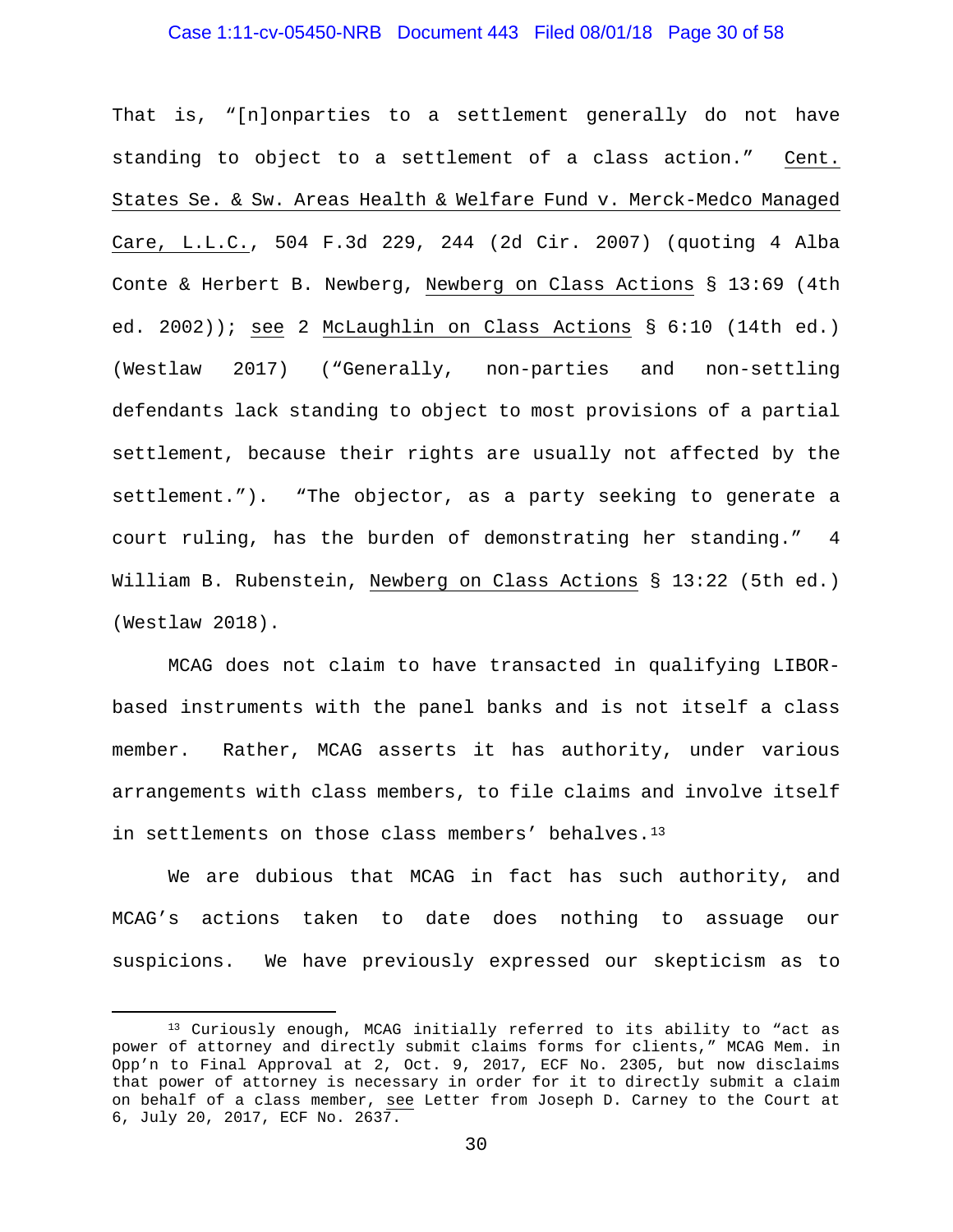# Case 1:11-cv-05450-NRB Document 443 Filed 08/01/18 Page 31 of 58

whether MCAG has authority to file the extent of claims it did, given its "purported filing of claims on behalf of, among other entities, General Electric Corp., Morgan Stanley, and perhaps most incredibly, Citizens Bank, presumably the then-U.S. subsidiary of panel bank Royal Bank of Scotland." Apr. 11, 2018 Order at 1, ECF No. 2489. Accordingly, we ordered that "MCAG shall provide Class Counsel and the Claims Administrator . . . proof of its authority to file the claim for each of the claims that MCAG has already filed" and that "should MCAG wish to continue filing claims on behalf of class members moving forward, it shall attach proof of its authority when filing each claim." Id. at 2-3 (second emphasis added).

MCAG subsequently withdrew a substantial portion of the claims it had previously filed, see Letter from William C. Carmody to the Court at 3 & n.1, June 29, 2018, ECF No. 2603; Letter from Joseph D. Carney to the Court at 6, July 20, 2018, ECF No. 2637, and MCAG does not dispute that it has been less than fully compliant with our April 11, 2018 order directing that MCAG provide proof of authority contemporaneously with any subsequent claims, see Letter from William C. Carmody to the Court at 3, June 29, 2018, ECF No. 2603; Letter from William C. Carmody to the Court at 3, July 24, 2018, ECF No. 2639. Given the apparent difficulty that MCAG has had in establishing its authority to file claims thus far, and its continued reluctance to be forthcoming with such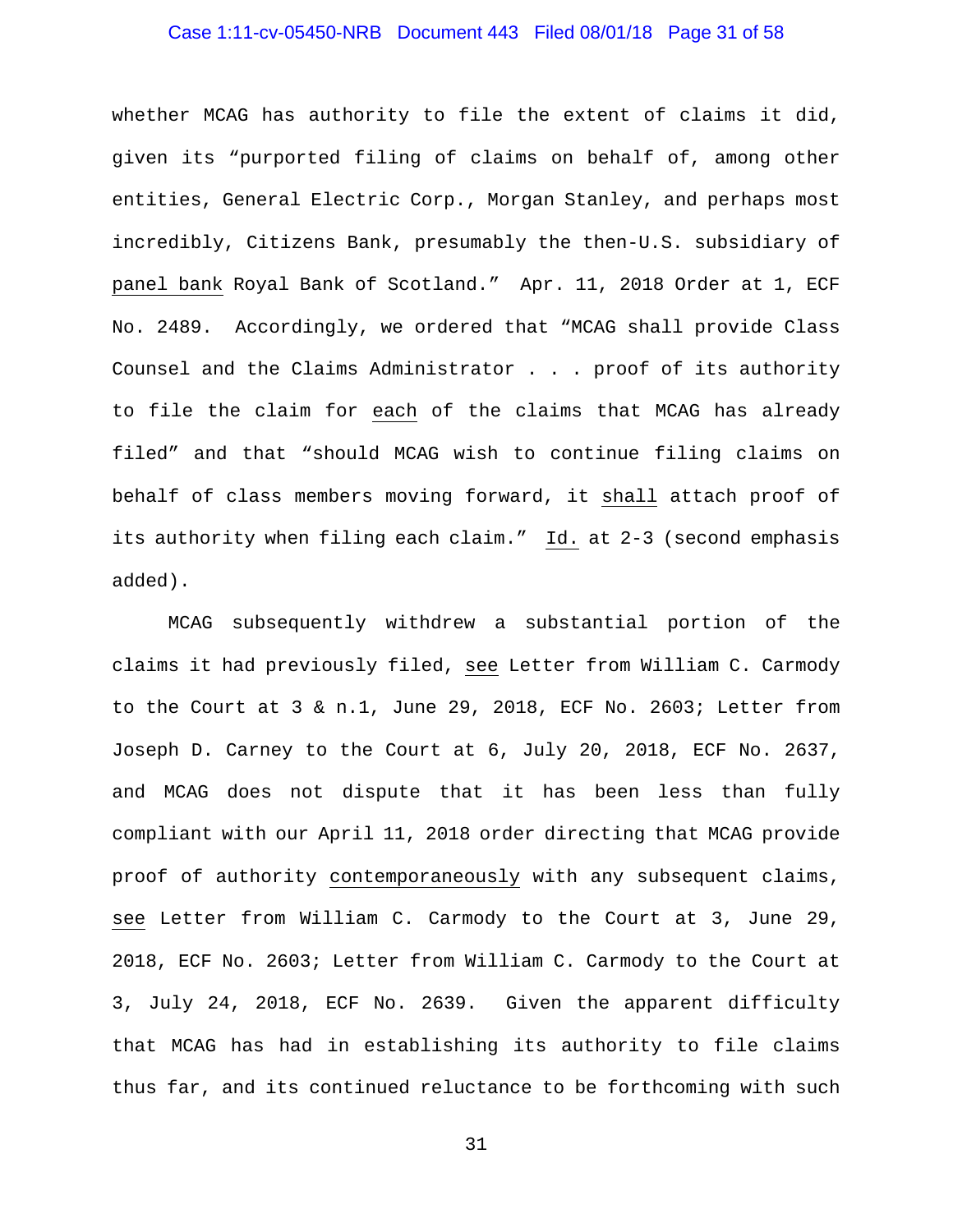# Case 1:11-cv-05450-NRB Document 443 Filed 08/01/18 Page 32 of 58

proof in the face of an order of this Court so directing, we would be hard pressed to conclude that MCAG in fact possesses the authority it asserts.

But even if MCAG were to have claim-filing authority, whether it has authority to undertake the further-reaching act of objecting to the settlement is a separate question. For MCAG to have such authority, it would, at minimum, $14$  (1) need to have been validly assigned such authority by (2) an entity that is a member of the Barclays class. Yet many of the entities on whose behalf MCAG has filed claims appear not to be class members at all. Even though MCAG was required to submit proof of its standing along with its objection, see Barclays Settlement Long Form Notice at 10, ECF No. 1943-1 (requiring that any objection be submitted before the relevant objection deadline and include "Proof of membership in the Class, including documentation evidencing ownership of a U.S. Dollar LIBOR-Based Instrument during the Class Period (August 2007 and May 2010)"). Questions of MCAG's standing have been raised almost immediately following the submission of MCAG's objection, and its response has been more or less limited to naked assertions of its authority to do so. See, e.g., MCAG Suppl. Opp'n to Final

<span id="page-31-0"></span> <sup>14</sup> We say "at minimum," because at least one court has rejected MCAG's argument that it has standing by virtue of its contractual relationships with class members. See In re Tricor Indirect Purchaser Antitrust Litig., No. 05- 360-SLR, 2009 WL 3460769, at \*2 (D. Del. Oct. 28, 2009).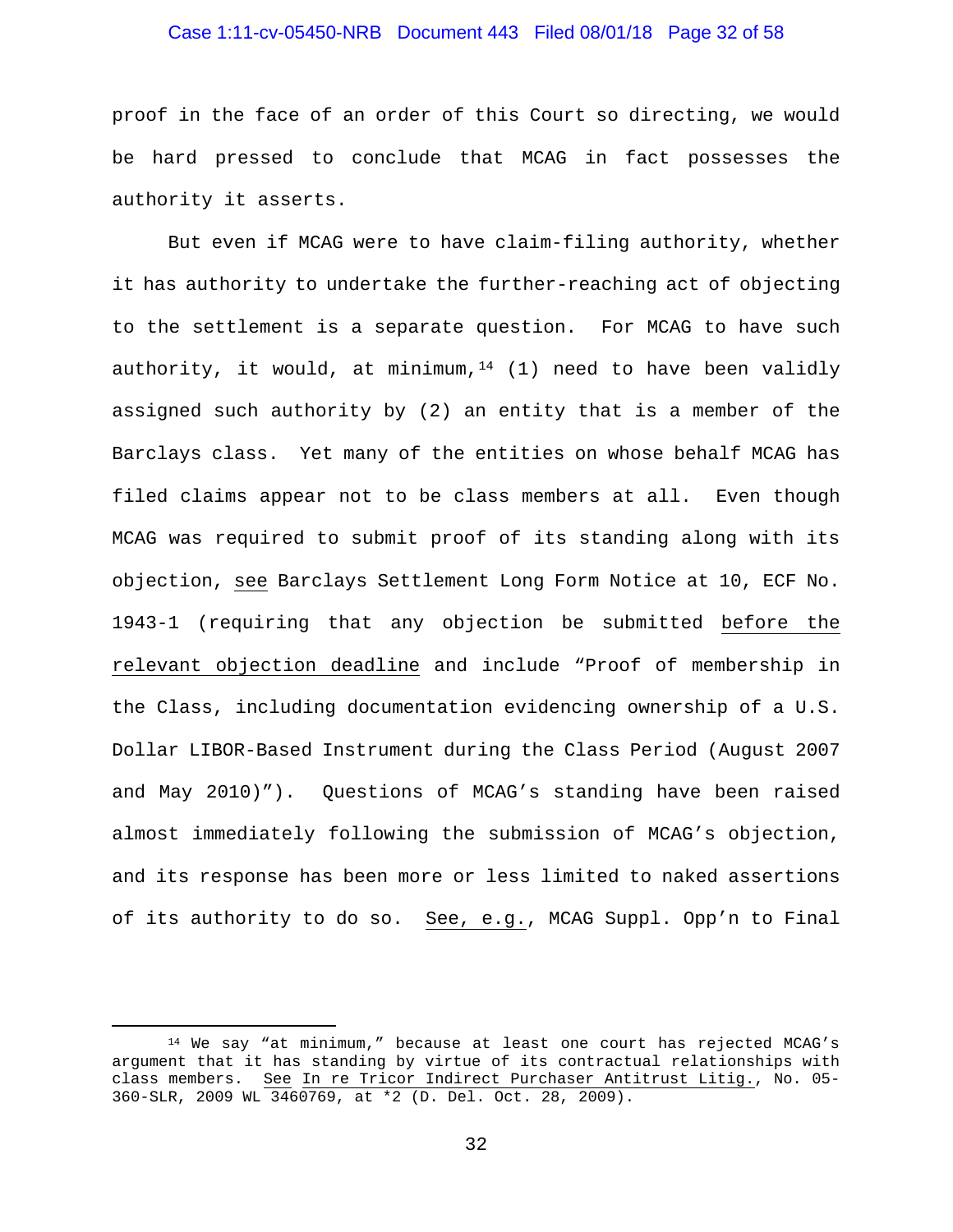#### Case 1:11-cv-05450-NRB Document 443 Filed 08/01/18 Page 33 of 58

Approval at 12-17, Oct. 22, 2017, ECF No. 2330.[15](#page-32-0) Even if MCAG could provide proof that it was given authority to object, it has not offered (let alone actually presented) any proof to the Court that an entity conferring such authority is itself a proper member of the Barclays class.

Indeed, MCAG admits that it has filed numerous claims with no actual knowledge as to whether the entity on whose behalf the claim is being filed is in fact a member of the Barclays or Citi settlement classes. Letter from Joseph D. Carney to the Court at 2, July 20, 2018, ECF No. 2637. Rather, MCAG appears to have submitted claims based on its educated guesses as to which entities would have owned LIBOR-based instruments satisfying the class definition, see id., thereby foisting on the claims administrator the entire burden of determining which entities in fact have valid claims and, as a corollary, saddling the class with the expenses

<span id="page-32-0"></span> <sup>15</sup> MCAG contends, at one point, that it has its own organizational standing to object to the settlement. For it to have organizational standing, MCAG must, "[bear] the burden of showing: (i) an imminent 'injury in fact' to itself as an organization (rather than to its members) that is 'distinct and palpable'; (ii) that its injury is 'fairly traceable' to [the complained-of act]; and (iii) that a favorable decision would redress its injuries." Centro de la Comunidad Hispana de Locust Valley v. Town of Oyster Bay, 868 F.3d 104, 109 (2d Cir. 2017) (quoting Nnebe v. Daus, 644 F.3d 147, 156 (2d Cir. 2011)); see also Knife Rights, Inc. v. Vance, 802 F.3d 377, 388 (2d Cir. 2015) ("Insofar as the organizational plaintiffs sue on their own behalf, they must independently satisfy the requirements of Article III standing."). But MCAG's arguments as to its organizational standing, e.g., MCAG Suppl. Opp'n to Final Approval at 14, ECF No. 2330, relate solely to the claims of the class members on whose behalf it has purported to file claims, rather than an injury to itself. Accordingly, the question of MCAG's organizational standing is no different here from the question of MCAG's authority to assert an objection on behalf of its purported clients. Nor could MCAG have associational standing, since it is not a membership-based organization either formally or functionally. See Disability Advocates, Inc. v. N.Y. Coal. for Quality Assisted Living, Inc., 675 F.3d 149, 156-57 (2d Cir. 2012).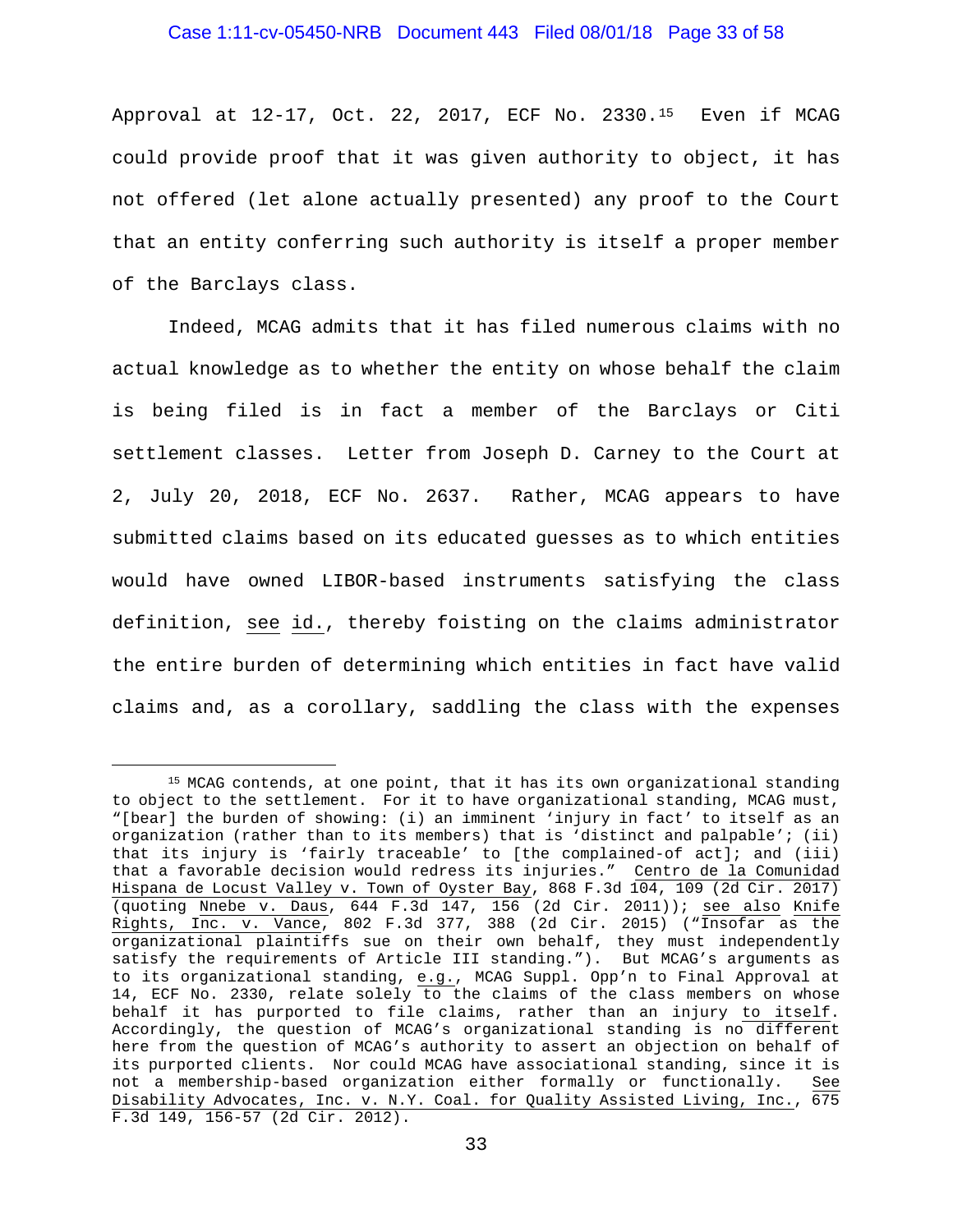# Case 1:11-cv-05450-NRB Document 443 Filed 08/01/18 Page 34 of 58

incurred by the claims administrator in so doing. In addition, one would seriously question why MCAG's process has resulted in the submission of claims for some entities in only one of the two settlements, as the two settlement classes are identical except for minor differences in opt-outs.

MCAG's responses have been insufficient on multiple levels, and we therefore find, as a factual matter, MCAG has failed to carry its burden of establishing that it has standing to object to the Barclays settlement.

#### **Merits**

But even if MCAG did have standing, its objection would fail on the merits. The crux of MCAG's objection relates to over-thecounter transactions with non-Panel Banks that are allegedly extinguished by the Barclays settlement. According to MCAG, nay, Guaranty Bank,  $^{16}$  $^{16}$  $^{16}$  the settlement suffers from three flaws: (1) the release of those claims without compensation renders the settlement overbroad; (2) claims arising out of non-Panel Bank transactions do not share an identical factual predicate and therefore may not be released; and (3) OTC plaintiffs cannot

<span id="page-33-0"></span><sup>&</sup>lt;sup>16</sup> MCAG's objection here could perhaps be more accurately characterized as Guaranty Bank's objection. MCAG's first brief submitted in support of its objection is, in large part, a copy-paste job from an earlier objection submitted by Guaranty Bank in opposition to preliminary approval of the Barclays<br>settlement. Compare ECF No. 1395 (Guaranty Bank's objection), with ECF No. Compare ECF No. 1395 (Guaranty Bank's objection), with ECF No. 2305 (MCAG's objection). MCAG, of course, does not purport to have a contractual relationship with Guaranty Bank and does not purport to be representing Guaranty Bank in any capacity.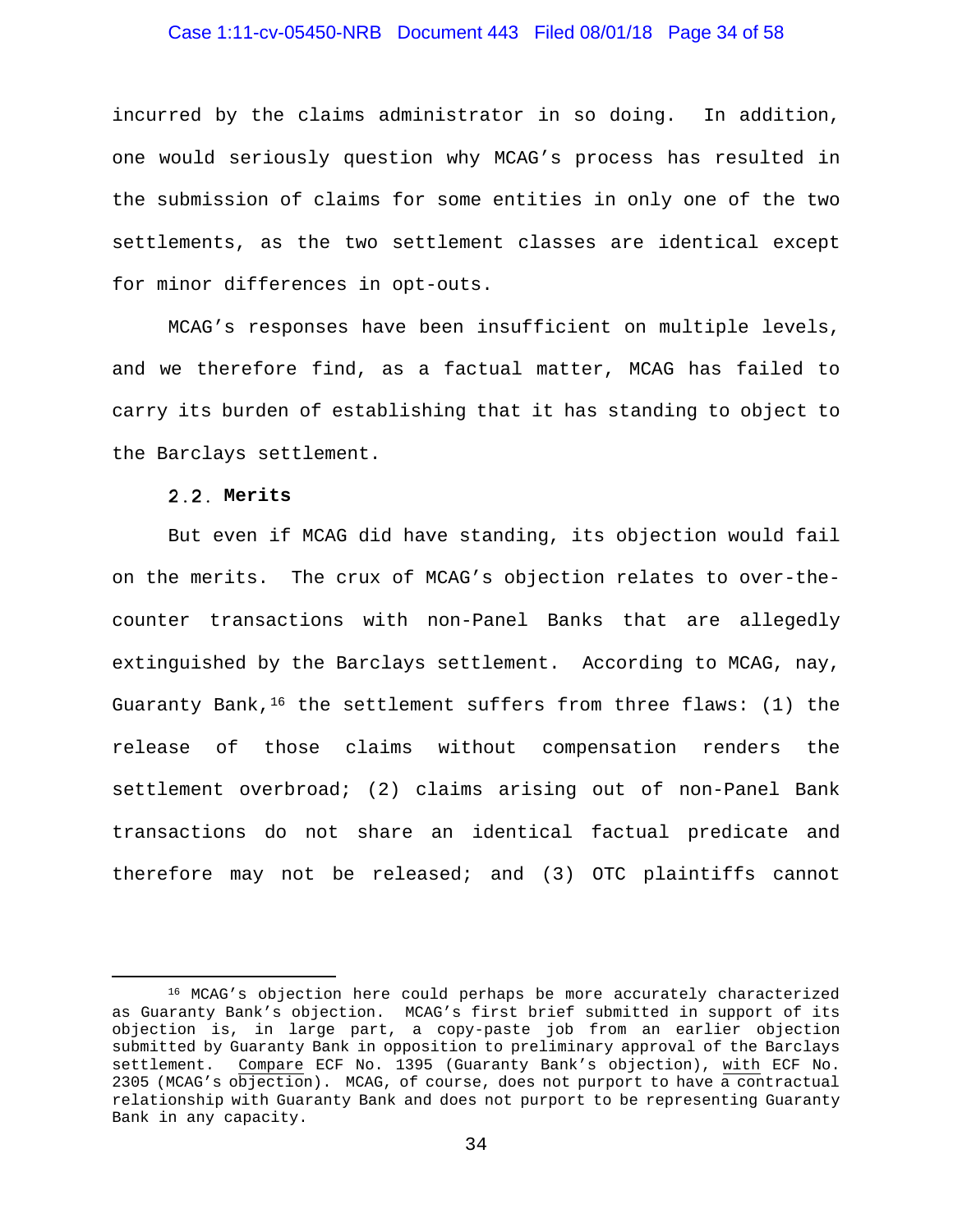# Case 1:11-cv-05450-NRB Document 443 Filed 08/01/18 Page 35 of 58

adequately represent class members who transacted with both Panel Banks and non-Panel Banks.

These contentions are unavailing. As a threshold matter, we have previously considered the non-Panel Bank transactions about which MCAG expresses concern: claims arising out of those transactions were dismissed in LIBOR VI for lack of antitrust standing. See LIBOR VI, 2016 WL 7378980, at \*16. To the extent such claims retain any value following LIBOR VI, MCAG proceeds from an incorrect factual premise, as those claims are not released to the extent they are part of the Bondholder action<sup>[17](#page-34-0)</sup> or the Green Pond actions.[18](#page-34-1) Given that the Bondholder action covers all LIBORbased debt securities issued by non-Panel Banks and that the Green Pond actions cover transactions with a lengthy list of non-Panel Bank institutions, the scope of claims arising out of non-Panel Bank transactions that are extinguished is minimal.<sup>[19](#page-34-2)</sup>

Consider, for example, the evidence that MCAG itself submitted at the Barclays Fairness Hearing. MCAG provided reports from the Office of the Comptroller of the Currency (OCC) identifying the 25 bank holding companies with the largest notional

 <sup>17</sup> Gelboim v. Credit Suisse Grp. AG, Case No. 12 Civ. 1025.

<span id="page-34-1"></span><span id="page-34-0"></span><sup>18 33-35</sup> Green Pond Road Assocs. LLC v. Bank of Am. Corp., Case No. 12 Civ. 5822; Courtyard at Amwell II, LLC v. Bank of Am. Corp., Case No. 12 Civ. 6693.

<span id="page-34-2"></span><sup>&</sup>lt;sup>19</sup> The Bondholder and Green Pond plaintiffs have reached their own settlements with a number of panel banks.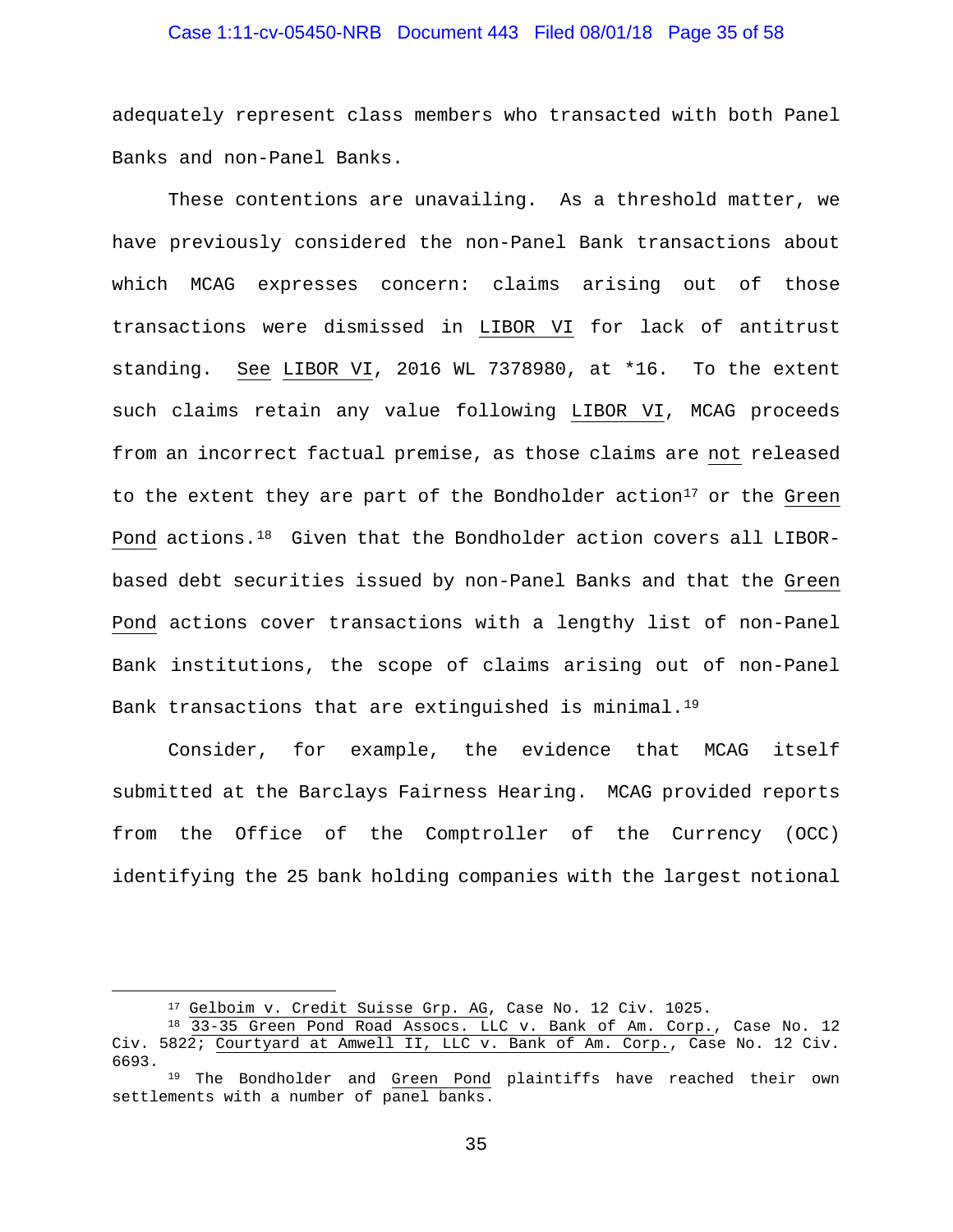# Case 1:11-cv-05450-NRB Document 443 Filed 08/01/18 Page 36 of 58

amount of derivatives contracts.[20](#page-35-0) Taking March 31, 2008, as an example, MCAG asserts that Panel Banks correspond to only 4 of the top 25 (JPMorgan, Citi, Bank of America, and Barclays). Setting aside MCAG's failure to recognize HSBC as a panel bank, its failure to recognize Taunus Corporation as the main U.S. subsidiary of Deutsche Bank, $21$  and its failure to recognize that two other entities became part of other panel banks,  $22$  16 of the remaining 17 institutions listed in the top 25 are captured by the Green Pond carve-out once consolidation in the financial industry occurring since 2008 is considered.<sup>23</sup> That is, only one of the top 25, First Horizon National Corporation is not, and the notional amount of its forwards, swaps, and options amount to 0.024 percent of the total notional amount held by the top 25, and the OCC in turn notes that "the largest 25 banks with derivatives activity account for nearly 100% of all contracts." $^{24}$  As the statistics and authorities that MCAG itself provided at the Barclays fairness

<span id="page-35-0"></span><sup>&</sup>lt;sup>20</sup> E.g., Comptroller of the Currency, OCC's Quarterly Report on Bank<br>Trading and Derivatives Activities, https://www.occ.gov/topics/capitaland Derivatives Activities, https://www.occ.gov/topics/capital-<br>financial-markets/derivatives/dg108.pdf [hereinafter 200801 OCC markets/financial-markets/derivatives/dq108.pdf [hereinafter Report].

<span id="page-35-1"></span><sup>&</sup>lt;sup>21</sup> See Deutsche Bank Changes Legal Status of U.S. Unit, Reuters (Mar. 21, 2012,  $\frac{12}{7:12}$  P.M.), https://www.reuters.com/article/deutschebank-us-2012, 7:12 P.M.), https://www.reuters.com/article/deutschebank-usidUSL6E8ELB1N20120321.

<span id="page-35-2"></span><sup>22</sup> Unionbancal Corporation became part of panel bank Bank of Tokyo-Mitsubishi, and Citizens Bank became part of panel bank Royal Bank of Scotland. <sup>23</sup> Wachovia Corporation was acquired by Wells Fargo and Company, and

<span id="page-35-4"></span><span id="page-35-3"></span>National City Corporation was subsumed into PNC Financial Services Group.

<sup>24</sup> 2008Q1 OCC Report at 7; see also id. tbl.1.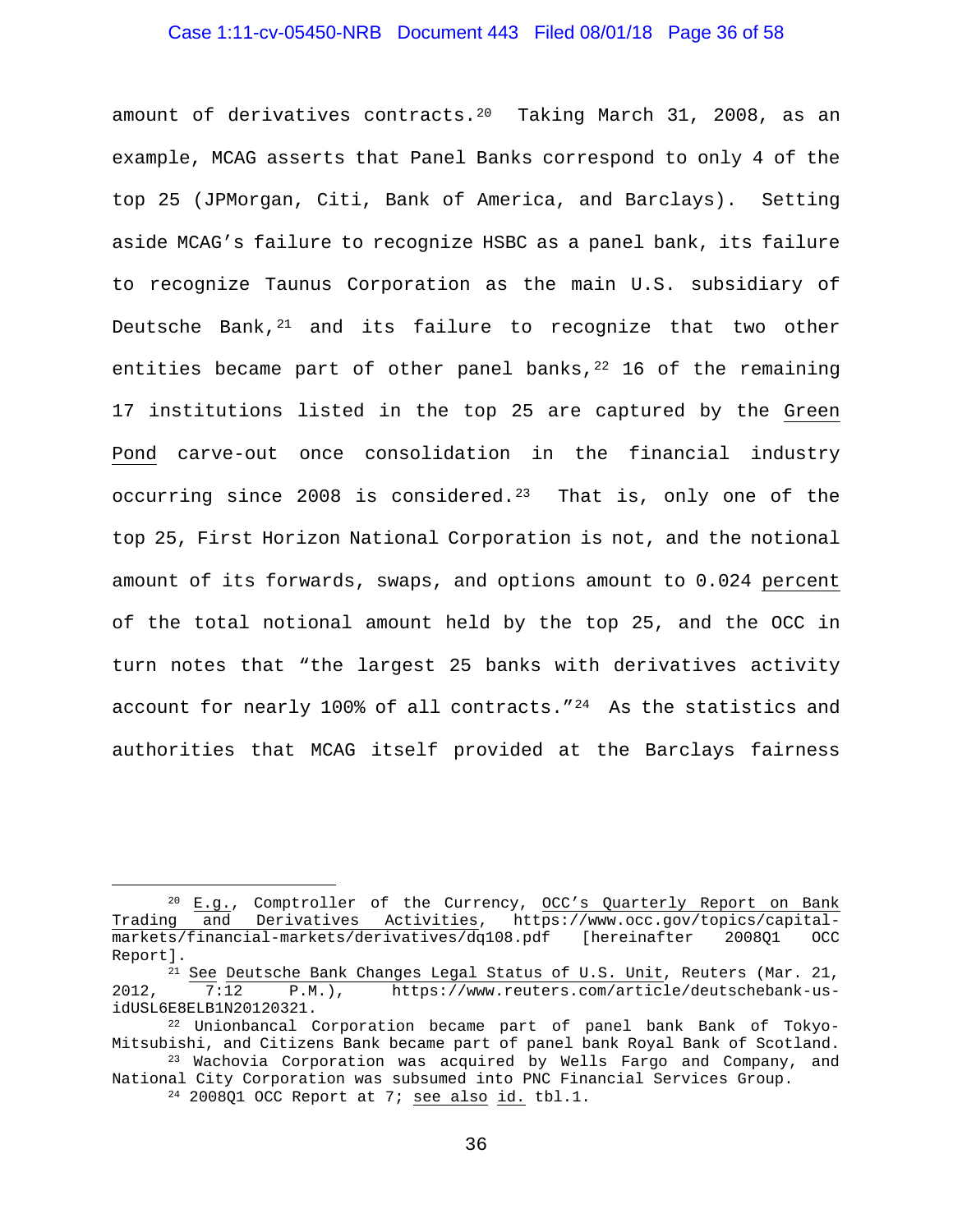# Case 1:11-cv-05450-NRB Document 443 Filed 08/01/18 Page 37 of 58

hearing indicate, almost 100% of OTC derivatives transactions with non-Panel Banks are accounted for by the Green Pond carve-outs.[25](#page-36-0)

But even if MCAG were right on the facts, it would be wrong on the law: we have previously concluded that claims arising out of Panel Bank transactions and non-Panel Bank transactions do arise out of an identical factual predicate -- "the alleged suppression and manipulation of LIBOR." Barclays Preliminary Approval Order, 2016 WL 7625708, at \*2. Claims arising out of non-Panel Bank transactions may be properly released as a result (even though the scope of such released claims is in fact de minimis). See Wal-Mart Stores, 396 F.3d at 107. MCAG argues that the non-Panel Banks did not participate in the setting of LIBOR, but makes no argument as to why the conduct of non-Panel Banks is relevant when the only defendants here are Panel Banks (and associated individuals and entities). The claims about which MCAG expresses concern do not ultimately involve the conduct of non-Panel Banks, and therefore do not change our conclusion that those claims arise from an identical factual predicate: the alleged suppression and manipulation of LIBOR by Panel Banks.<sup>[26](#page-36-1)</sup>

<span id="page-36-0"></span><sup>&</sup>lt;sup>25</sup> The Bondholder action captures all relevant non-Panel Bank bond issuances, regardless of financial institution.

<span id="page-36-1"></span> $16$  We have also previously rejected MCAG's third contention, that OTC plaintiffs do not adequately represent the Barclays class, because certain members of the Barclays class also transacted with non-Panel Bank institutions in addition to the Panel Banks. See Barclays Preliminary Approval Order, 2016 WL 7625708, at \*7. While adequacy of representation requires some alignment of interests between class representatives and class members, see, e.g., Wal-Mart Stores, 396 F.3d at 113, it does not require perfect alignment, see, e.g., In re Literary Works in Elec. Databases Copyright Litig., 654 F.3d 242, 249 (2d Cir. 2011) ("[A] conflict must be 'fundamental' to violate Rule  $23(a)(4)$ ).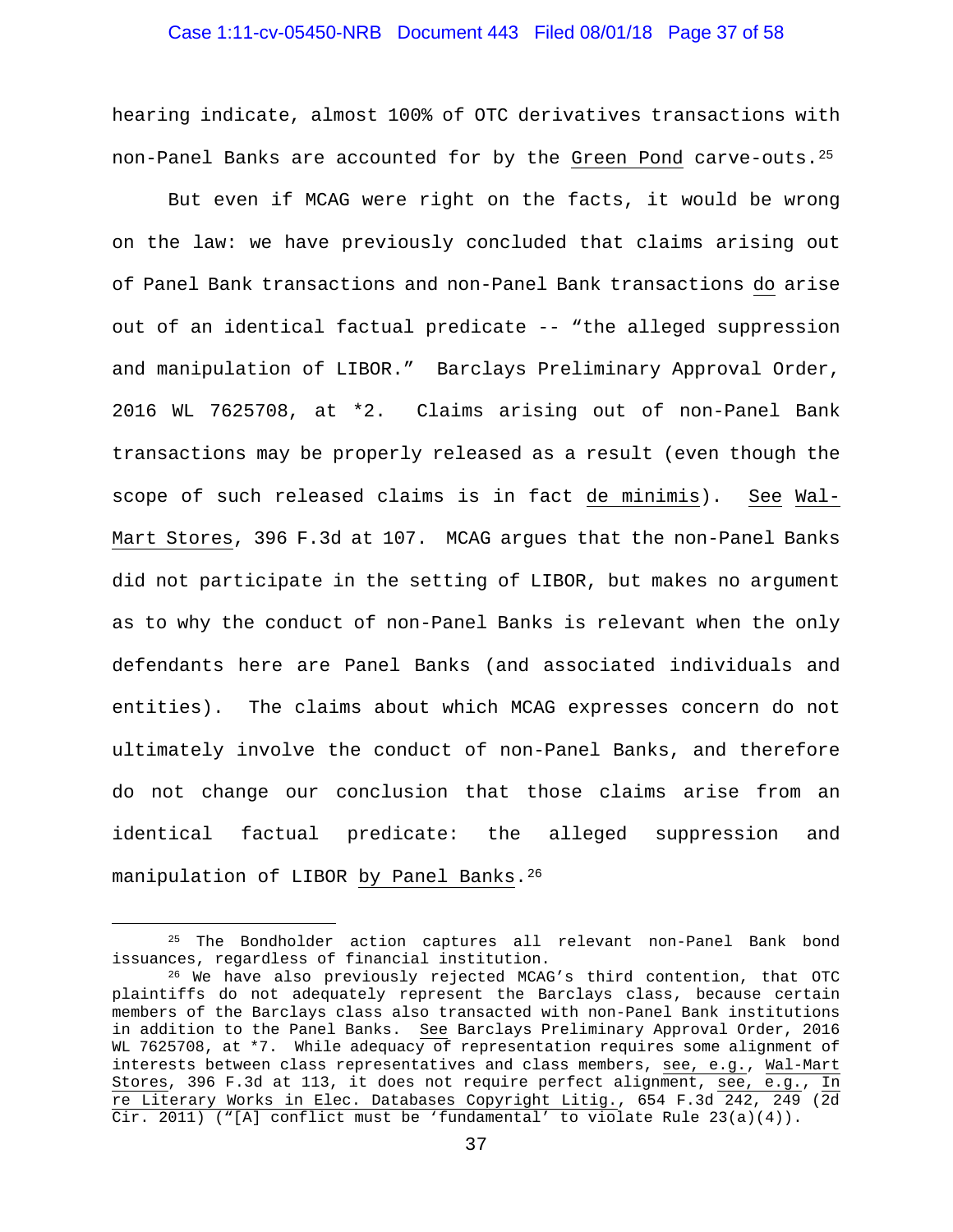\* \* \*

MCAG's objection is overruled. It has not carried its burden of establishing its standing, and its behavior here is hardly inconsistent with the type of unscrupulous behavior previously identified by another court within this Circuit. See generally In re Payment Card Interchange Fee & Merchant Discount Antitrust Litig., No. 05-MD-1720 (JG), 2014 WL 4966072, at \*9-10 (E.D.N.Y. Oct. 3, 2014). But even if MCAG had standing, its objection is meritless because it misapprehends the Barclays Settlement's impact on claims arising out of transactions with non-Panel Banks.

#### **3. Virgin Islands Public Finance Authority**

The Virgin Islands Public Finance Authority (VIPFA) objects to the OTC-Citi settlement. See Letter from Les Jacobowitz to the Court, Jan. 2, 2018, ECF No. 2399. We again consider issues of standing first.

#### **Standing**

VIPFA does not assert that it purchased a financial instrument entitling it to payment based directly on U.S. Dollar LIBOR from one of the LIBOR panel banks. Rather, VIPFA contends that it is nonetheless a class member because it entered into an interest rate swap with UBS under which VIPFA paid UBS the one-week USD BMA Municipal Swap Index in exchange for UBS's payment of 67.03% of the 10-year USD ISDA Swap Rate, which is also known as the 10-year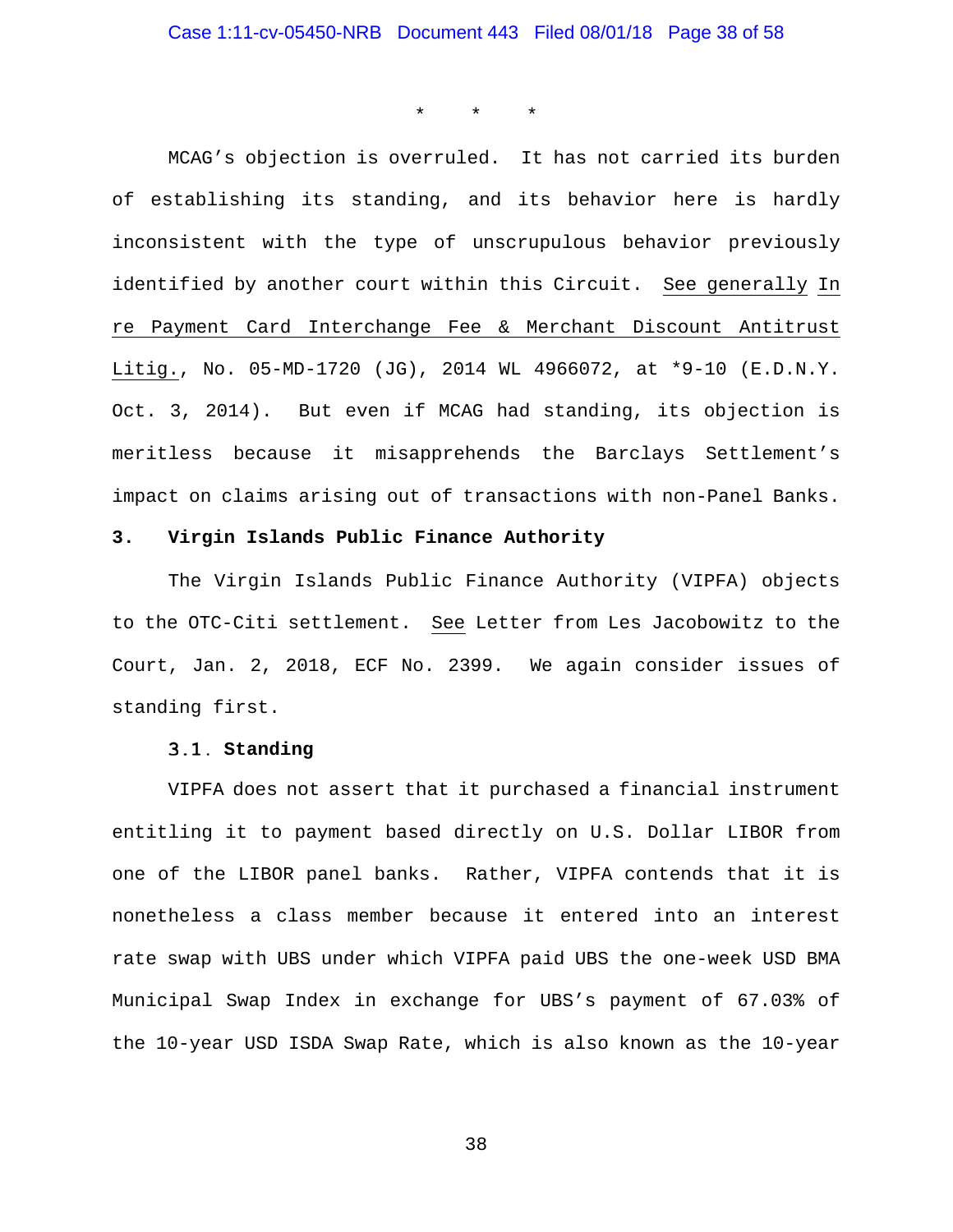# Case 1:11-cv-05450-NRB Document 443 Filed 08/01/18 Page 39 of 58

ISDAFix rate. See ISDA Master Agreement between UBS AG and Virgin Islands Public Finance Authority, Sept. 19, 2006, ECF No. 2399-1.

But ISDAFix -- a wholly separate interest rate index that is the subject of its own litigation pending in this district before Judge Furman, see generally, e.g., Alaska Elec. Pension Fund v. Bank of Am. Corp. (ISDAFix), 175 F. Supp. 3d 44, 51 (S.D.N.Y. 2016) -- is not LIBOR. VIPFA correctly notes that ISDAFix is intended to represent a rate related to LIBOR in that the *x*-year ISDAFix rate is supposed to represent the interest rate corresponding to the fixed leg of a hypothetical fixed-for-floating interest-rate swap with a maturity of *x* years and where the floating leg of the swap is based on 3-month LIBOR[.27](#page-38-0) That is, the *x*-year ISDAFix rate is a function of not only 3-month LIBOR, but also expectations of future 3-month LIBOR over the next *x* years. And as relevant here, ISDAFix was set through a process not unlike the setting of LIBOR: a panel of contributor banks was selected for each ISDAFix currency, and contributor banks would make submissions that would then be trimmed and averaged[.28](#page-38-1) While ISDAFix (now known as the

<span id="page-38-0"></span> <sup>27</sup> For example, the Federal Reserve Bank of St. Louis describes the 10 year swap rate as the "[r]ate paid by fixed-rate payer on an interest rate swap with maturity of ten years" and "[is] for a Fixed Rate Payer in return for receiving three month LIBOR, and [is] based on rates collected at 11:00 a.m. Eastern time by Garban Intercapital plc and published on Reuters Page<br>ISDAFIX®1." 10-Year Swap Rate, Fed. Reserve Bank of St. Louis, 10-Year Swap Rate, Fed. https://fred.stlouisfed.org/series/DSWP10 (last visited July 31, 2018).

<span id="page-38-1"></span><sup>28</sup> See ISDAFIX, Int'l Swaps & Derivatives Ass'n, Inc. (June 30, 2012), https://web.archive.org/web/20120630173533/https://www.isda.org/asset-classes /interest-rates-derivatives/isdafix. While some banks are members of both, the US Dollar ISDAFix contributor panel is different from the US Dollar LIBOR panel. Indeed, LIBOR panel bank Portigon AG is an ISDAFix plaintiff.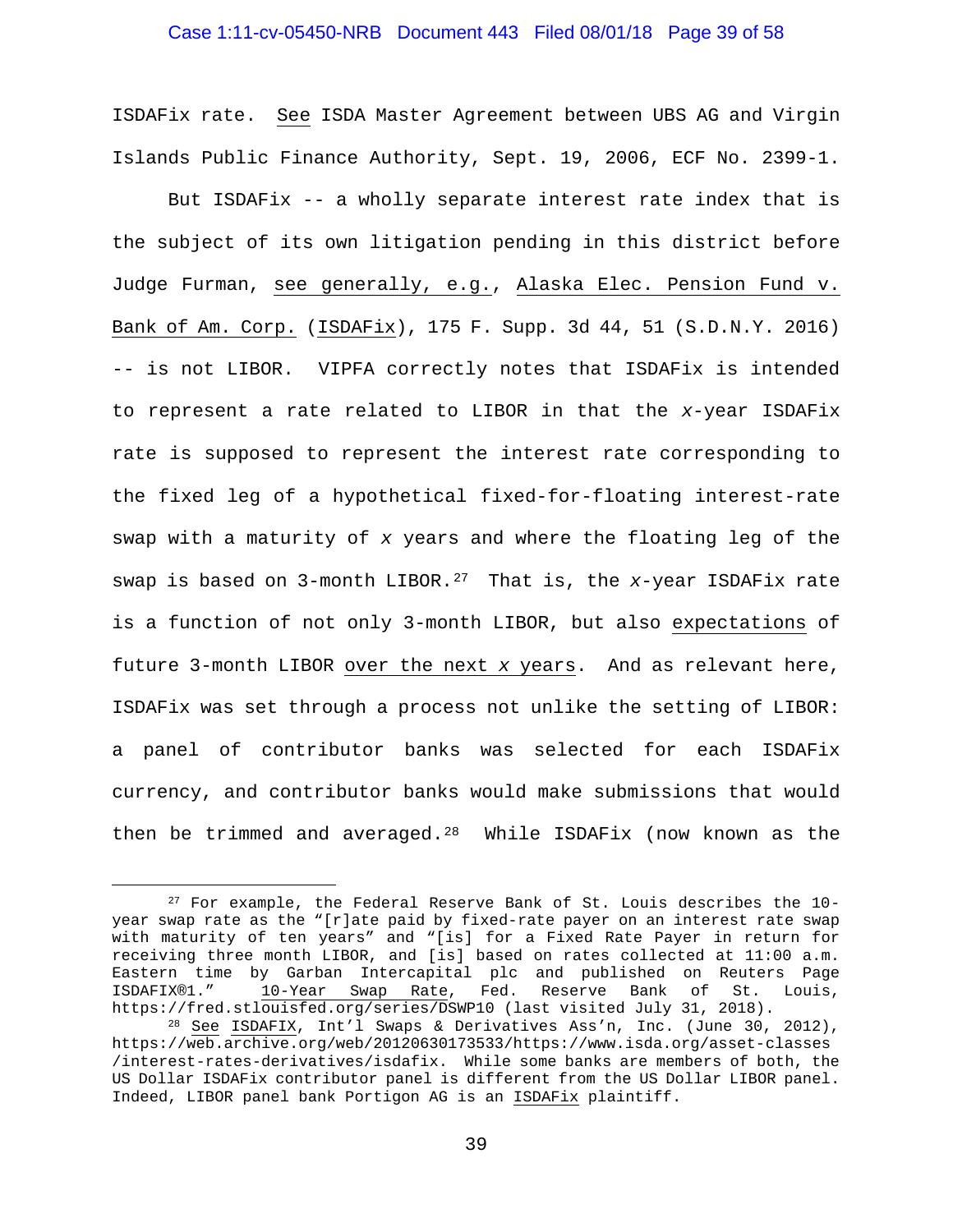# Case 1:11-cv-05450-NRB Document 443 Filed 08/01/18 Page 40 of 58

ICE Swap Rate) has since been reformed to be calculated using observed trade data,  $29$  it was formerly dependent on the submissions made by the contributor banks at their (allegedly abusable) discretion.

Therefore, while spot 3-month LIBOR and the rate that ISDAFix is supposed to represent are theoretically related through the principles of absorption discussed in LIBOR VI and LIBOR VII, see LIBOR VII, 299 F. Supp. 3d at 591 (citing LIBOR VI, 2016 WL 7378980, at \*20), that relationship is too attenuated to render VIPFA's ISDAFix-based swap a "US Dollar LIBOR-Based Instrument" -- i.e., "[a]n instrument that includes any term, provision, obligation or right to be paid or to receive interest based upon the U.S. Dollar LIBOR rate" -- as defined in the Citi Settlement Agreement and for purposes of the Citi settlement class. Citi Settlement Agreement ¶ 2(ss). VIPFA's ISDAFix-based swap does not entitle it to be paid or to receive interest based on US Dollar LIBOR; rather, it entitles VIPFA to be paid and to receive interest based on a rate that is related to US Dollar LIBOR as a matter of finance theory but is ultimately determined through an independent submission and calculation process.

To further illustrate the tenuousness of VIPFA's position, consider if VIPFA sued the US Dollar LIBOR panel banks advancing

<span id="page-39-0"></span><sup>&</sup>lt;sup>29</sup> Calculation of ICE Swap Rate from Tradeable Quotes, ICE Benchmark Admin.<br>(2015), https://www.theice.com/publicdocs/ICE Swap Rate Full Calculation https://www.theice.com/publicdocs/ICE\_Swap\_Rate\_Full\_Calculation \_Methodology.pdf.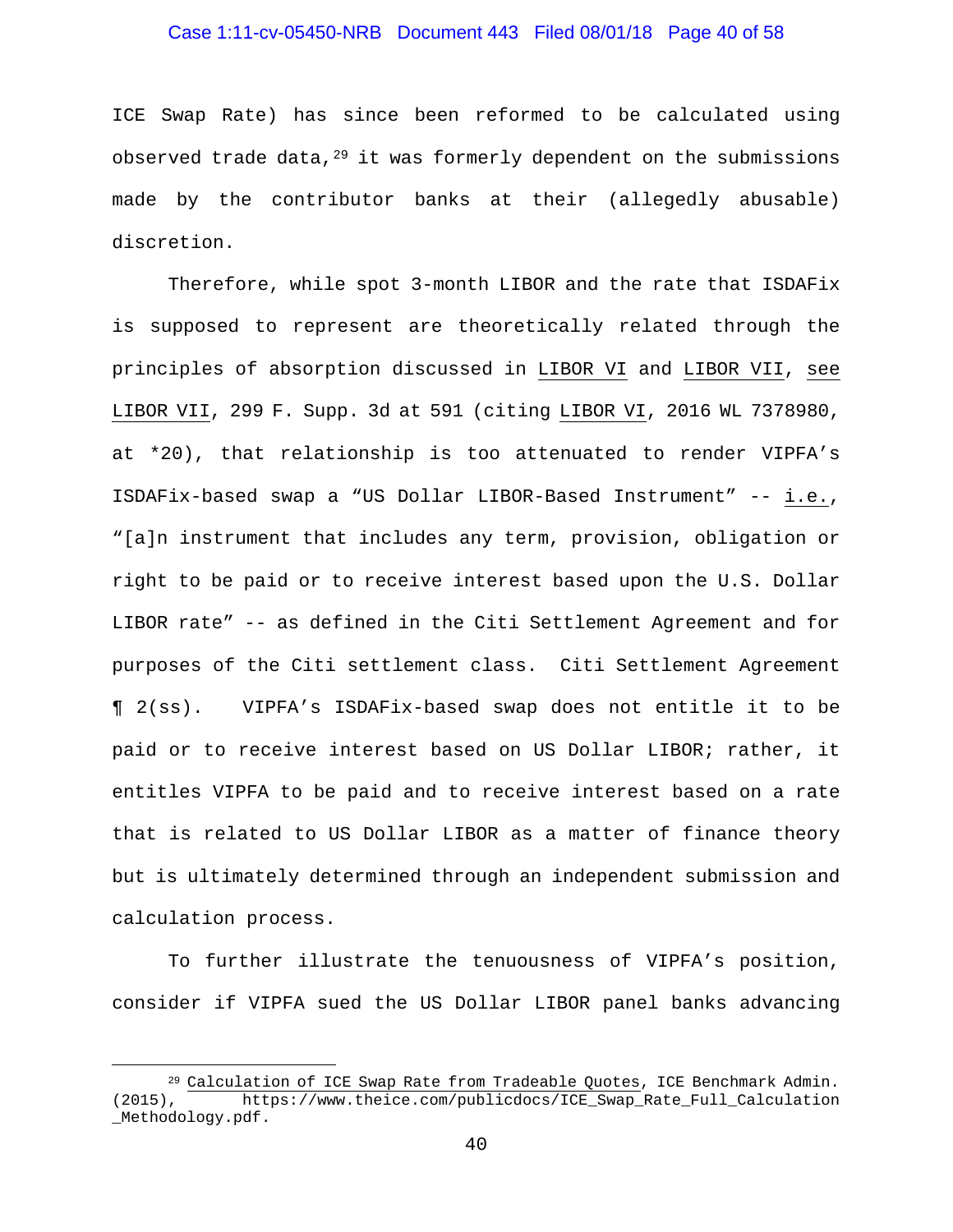# Case 1:11-cv-05450-NRB Document 443 Filed 08/01/18 Page 41 of 58

the causes of action asserted by the OTC plaintiffs. An antitrust claim would plainly fail, as VIPFA would not be an efficient enforcer of the antitrust laws under the analysis conducted by the Second Circuit in Gelboim, 823 F.3d at 778-80, and by this Court in LIBOR VI, 2016 WL 7378980, at \*15-23. Any chain of causation would be interrupted by the independent process by which ISDAFix was previously calculated (thereby rendering damages particularly speculative), and more direct victims would exist in the form of Panel Bank counterparties whose financial instruments entitled them to payment based on LIBOR itself (i.e., the OTC plaintiffs). An implied covenant of good faith and fair dealing claim or an unjust enrichment claim against Citi would fare no better, as the swap on which VIPFA relies was entered into with UBS and not Citi. See LIBOR VII, 299 F. Supp. 3d at 581 n.160 (citing LIBOR III, 27 F. Supp. 3d at 482).

In sum, ISDAFix is not LIBOR, and VIPFA's ISDAFix-based swap is not a "US Dollar LIBOR-Based Instrument" as defined in the Citi settlement agreement or for purposes of the Citi settlement class. VIPFA therefore lacks standing, and this lack of standing is sufficient by itself to warrant the overruling of its objection.

# **Merits**

But even if VIPFA had standing, its objection would be overruled on the merits. VIPFA correctly identifies the Grinnell factors as controlling our inquiry into the fairness of the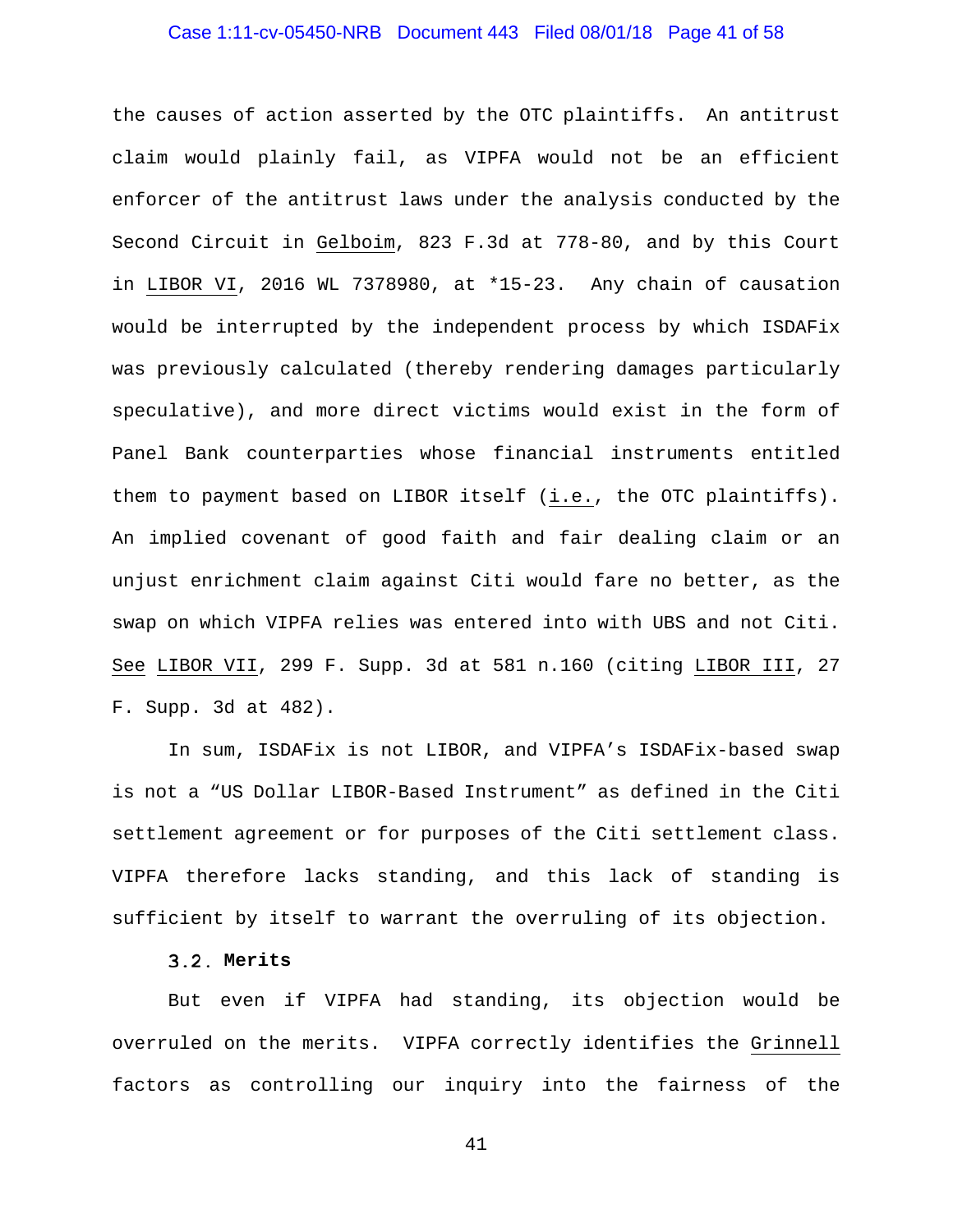# Case 1:11-cv-05450-NRB Document 443 Filed 08/01/18 Page 42 of 58

settlement, but VIPFA's analysis of the Grinnell factors belies a thorough misunderstanding of the history of this case, its present posture, and the path forward. While VIPFA correctly notes that this case has certainly been complex up to this point, it errs in suggesting that the first and third Grinnell factors therefore weigh against settlement; rather, all signs suggest that this case would continue to be complex and intensive moving forward if litigated. As we have discussed, we have only recently addressed class certification and, absent a settlement, full-fledged fact discovery, summary judgment motions, and trial would await. Similarly, as we have documented above, this case and this action face ample challenges moving forward in terms of establishing liability, establishing damages, and maintaining class-action status (the fourth, fifth, and sixth Grinnell factors). VIPFA's analysis of the seventh Grinnell factor, the defendants' ability to withstanding a greater judgment, is not incorrect, but the defendants' ability to do so is simply not dispositive. See, e.g., McBean, 233 F.R.D. at 388.

VIPFA's analysis of the eighth and ninth Grinnell factors warrants more detailed treatment, though it ultimately remains unpersuasive. First, VIPFA estimates damages attributable to Citi to be \$23.9 billion, calculated using the average notional amount of Citi's U.S. dollar interest rate contracts (derived from reports published by the OCC) and a damages multiplier calculated based on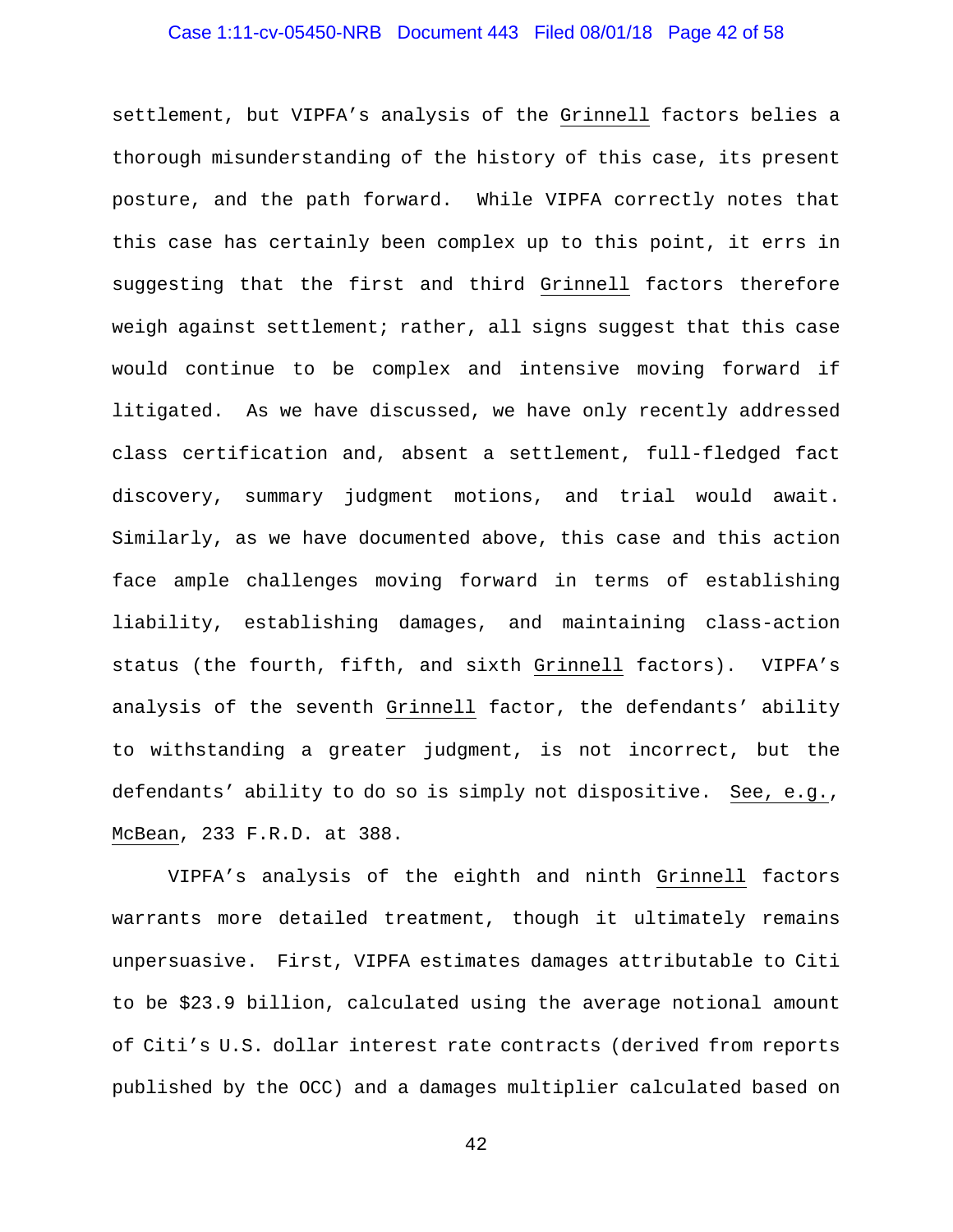# Case 1:11-cv-05450-NRB Document 443 Filed 08/01/18 Page 43 of 58

the swap held by MMC. $30$  See Mem. from Les Jacobowitz to the Court, Jan. 2, 2018, ECF No. 2399-4. While VIPFA's counsel may enjoy bandying about casually empirical, but large, dollar amounts, "there is no reason, at least in theory, why a satisfactory settlement could not amount to a hundredth or even a thousandth part of a single percent of the potential recovery," Grinnell, 495 F.2d at 455 n.2 -- even assuming that this proffered calculation is minimally reliable.

But such an assumption may be generous. The statistics presented in the OCC reports relied on by VIPFA include interestrate contacts that would be well outside the scope of the class -- including (1) non-OTC contracts, (2) non-LIBOR-based contracts, and (3) contracts on which Citi received rather than paid LIBOR. While this second dimension of overinclusiveness is perhaps merely curious given that VIPFA itself held a non-LIBOR-based contract that would be included in the corresponding figure for UBS, the third dimension is entirely unjustifiable given that it is undisputed that panel banks both borrowed and lent at LIBOR-based rates and that we have repeatedly rejected as implausible allegations that "each bank borrowed more money using a LIBORbased interest rate than the amount it lent using a LIBOR-based interest rate throughout the class period." LIBOR VI, 2016 WL

<span id="page-42-0"></span> <sup>30</sup> VIPFA and MMC were represented in their capacity as objectors by the same attorney.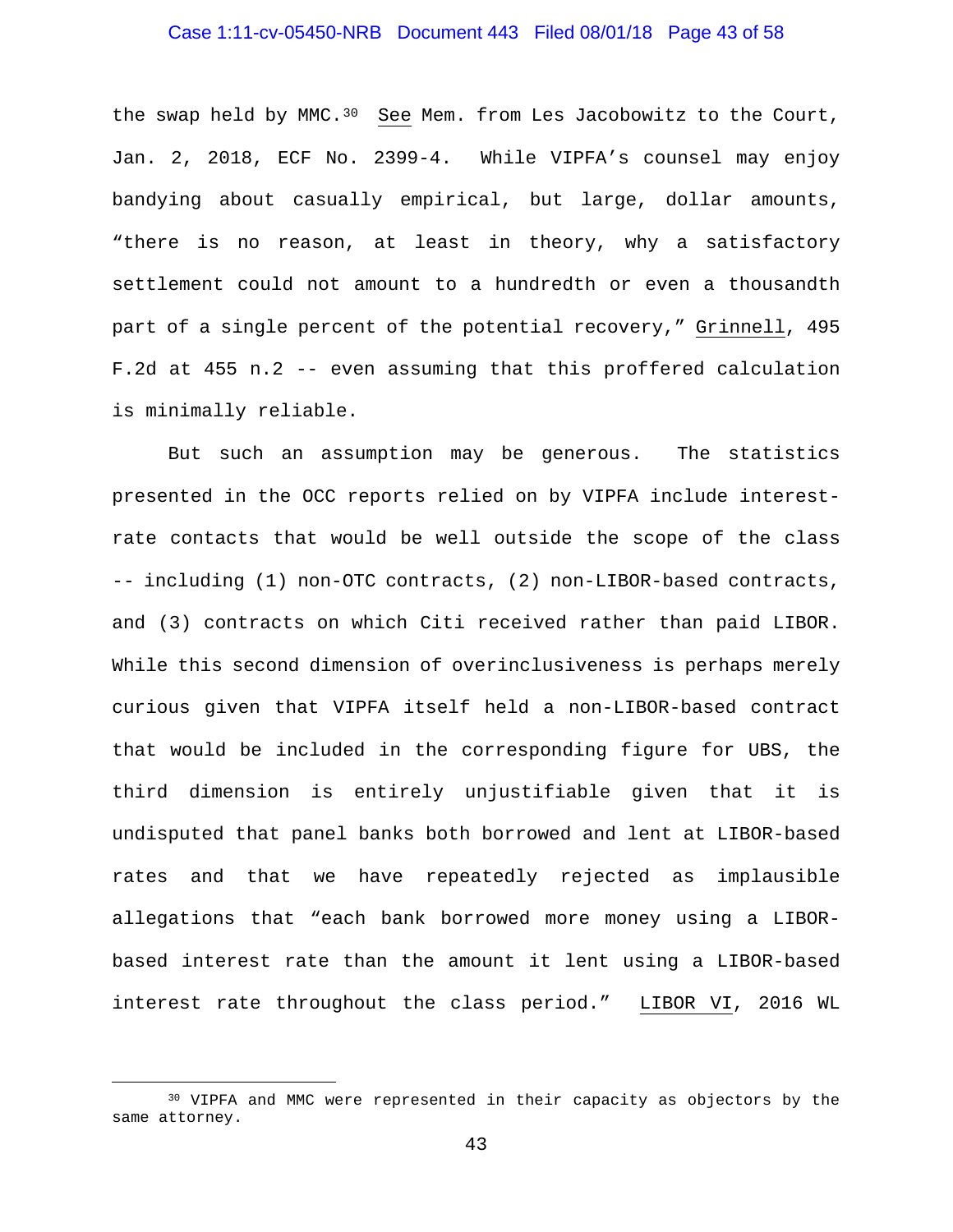# Case 1:11-cv-05450-NRB Document 443 Filed 08/01/18 Page 44 of 58

7378980, at \*5. By failing to account for any of these issues, the \$23.9 billion figure that VIPFA offers bears no reasonable relationship to an actual assessment of damages.

Second, VIPFA contends that the amount of the Citi settlement (\$130 million) is disproportionate when compared to amount of the Barclays settlement (\$120 million), because the notional value of Citi's interest rate contracts far exceeded that of Barclays and that Citi's liability is therefore much greater than Barclays'. Again assuming the appropriateness in this context -- of OTC contracts where a panel bank paid (rather than received) interest at U.S. Dollar LIBOR (rather than another interest rate) -- of the figures in the OCC reports on which VIPFA relies, the dollar amount of contracts issued by the settling panel bank is not related to its liability: OTC plaintiffs advance an antitrust conspiracy theory, under which the conspirators may be held jointly and severally liable. Indeed, this joint and several liability is why, for example, a plaintiff like MMC, which did not transact with either Barclays or Citi, may participate in these settlements. Accordingly, neither of VIPFA's empirical arguments causes us to reassess how the eighth and ninth Grinnell factors figure into the Citi settlement's fairness and reasonableness.

\* \* \*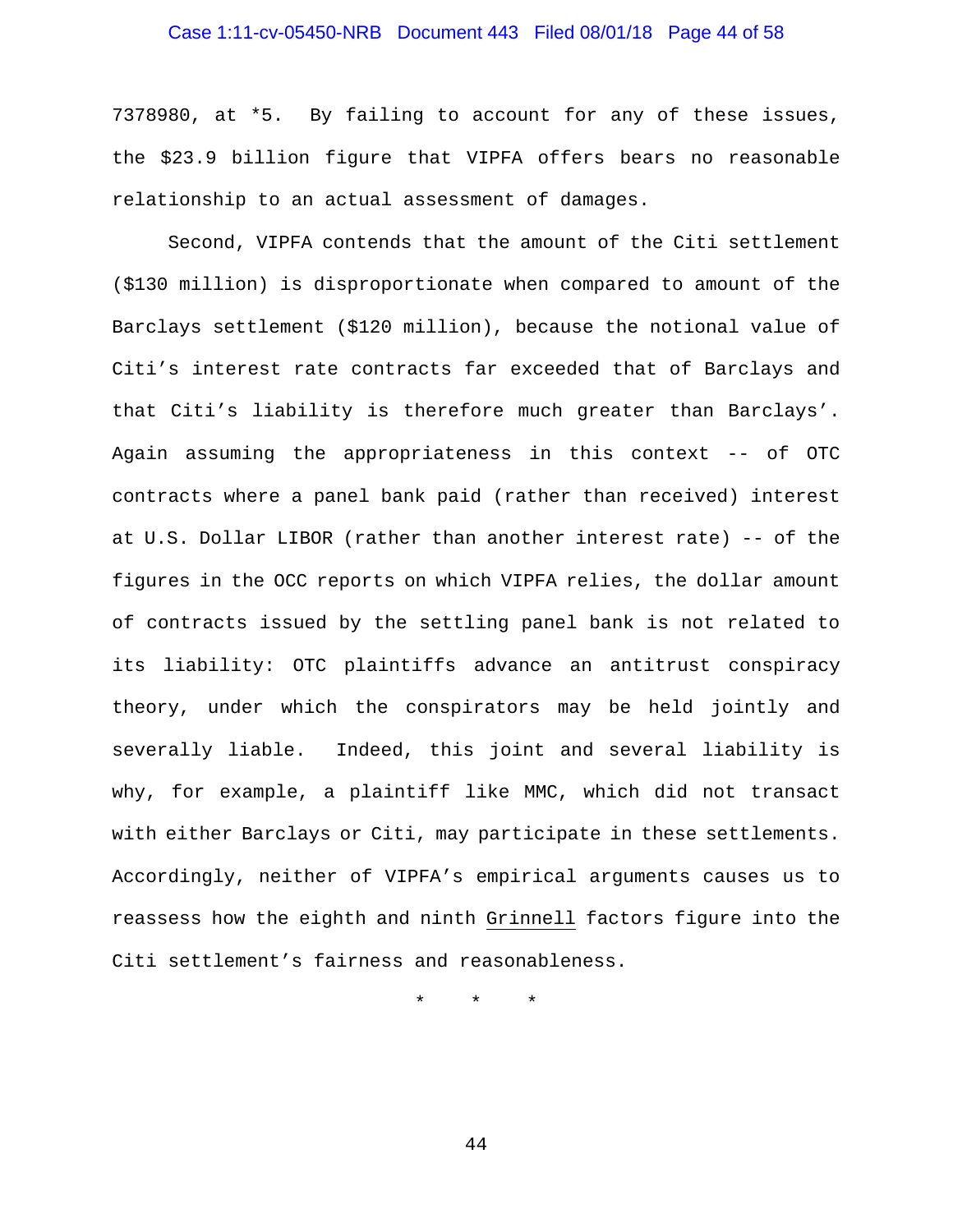# Case 1:11-cv-05450-NRB Document 443 Filed 08/01/18 Page 45 of 58

Because ISDAFix is not LIBOR, VIPFA is not a member of the Citi settlement class and therefore lacks standing to object.  $31$ But, of course, even if VIPFA were a class member and we were to consider its objection on the merits, its arguments would not alter our conclusion that the settlement is fair, adequate, and reasonable under the Grinnell factors. VIPFA's objection is overruled.

#### **IV. PROVISIONS OF FINAL JUDGMENT**

We proceed to set forth certain additional provisions of the final judgments as to Barclays and Citi.

#### **1. Final Judgment and Order as to Barclays**

1. The Court approves and directs the implementation of all the terms of the Barclays Settlement.

2. If this Final Judgment and Order is set aside, materially modified, or overturned by this Court or on appeal, and is not fully reinstated on further appeal, this Final Judgment and Order shall be deemed vacated and shall have no force or effect whatsoever.

3. Except as to any individual claim of those Persons who have validly and timely requested exclusion from the Barclays Class (the Barclays Opt-Outs), all Released Parties,  $32$  and Releasing

<span id="page-44-0"></span> <sup>31</sup> VIPFA would certainly appear to be a member of the ISDAFix settlement classes certified by Judge Furman. Its efforts would perhaps have been more productively spent monitoring those settlements.

<span id="page-44-1"></span> $32$  For purposes of the Barclays settlement and pursuant to paragraph  $2(gg)$ of the Barclays Settlement Agreement, "Released Parties" are defined as: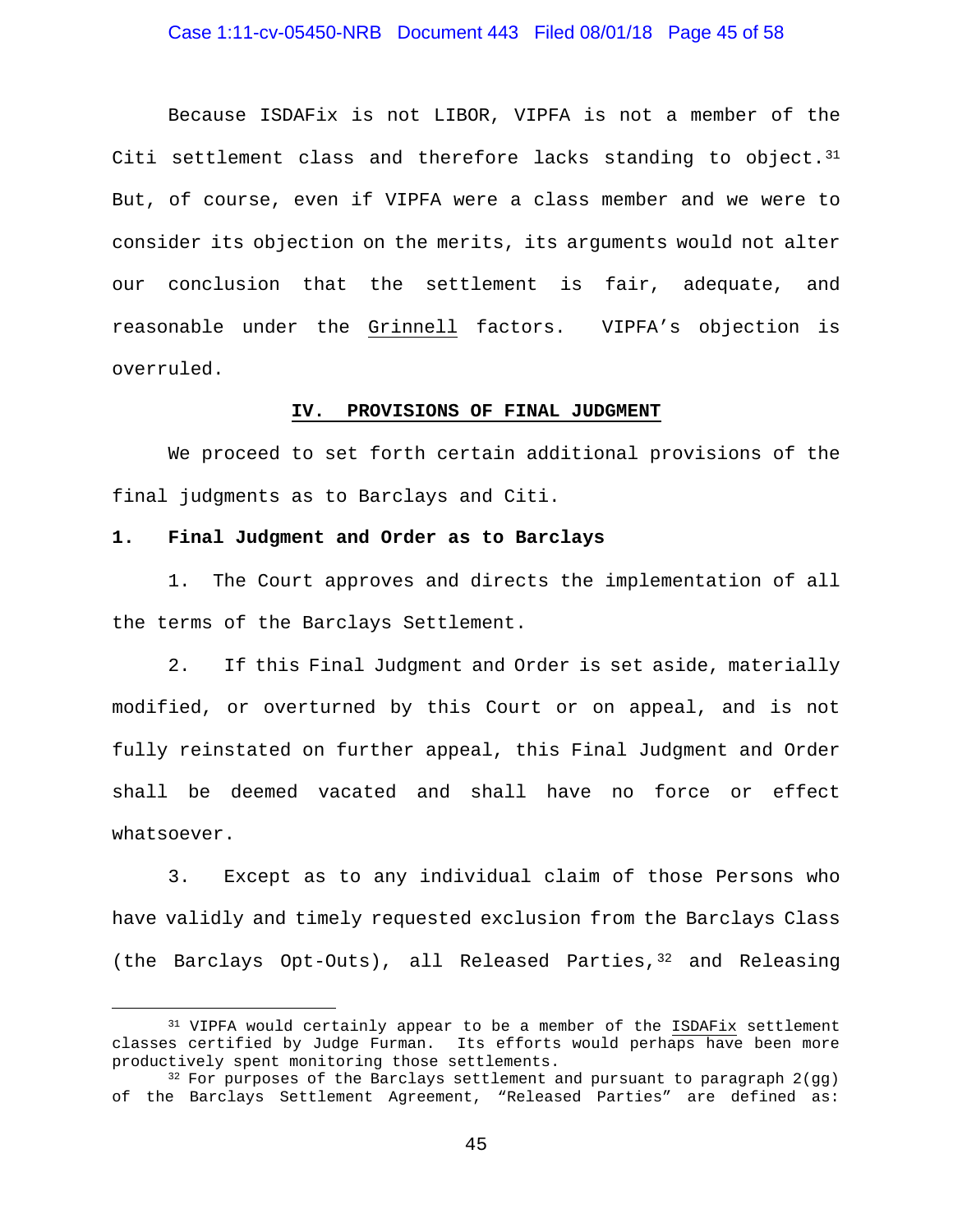#### Case 1:11-cv-05450-NRB Document 443 Filed 08/01/18 Page 46 of 58

Parties<sup>[33](#page-45-0)</sup> are bound by this Final Judgment and Order and by the Barclays Settlement Agreement.

4. Except as to the Barclays Opt-Outs, the Court dismisses the OTC Action, as well as all of the Released Claims,  $34$  against any of the Released Parties by the Releasing Parties, with

Ĩ. "Barclays and each of its past or present direct and indirect parents (including holding companies), subsidiaries, affiliates, associates (all as defined in SEC Rule 12b-2 promulgated pursuant to the Securities Exchange Act of 1934), predecessors, successors, and each of their respective officers, directors, employees, agents, attorneys, legal or other representatives, trustees, heirs, executors, administrators, advisors, and assigns. Released Parties does not include: (i) any of the other Defendants; or (ii) any other Person formerly named as a party in the OTC Action." Barclays Settlement Agreement ¶ 2(gg).

<span id="page-45-0"></span><sup>33</sup> Pursuant to paragraph 2(hh) of the Barclays Settlement Agreement, "Releasing Parties" are defined as: "Individually and collectively, Class Plaintiffs and each OTC Class Member, on behalf of themselves and any of their respective past or present officers, directors, stockholders, agents, employees, legal representatives, partners, associates, trustees, parents, subsidiaries, divisions, affiliates, heirs, executors, administrators, purchasers, predecessors, successors, and assigns, whether or not they object to the settlement set forth in this Agreement and whether or not they make a claim for payment from the Net Settlement Fund." Barclays Settlement Agreement

<span id="page-45-1"></span> $\P$  2(hh).<br><sup>34</sup> Pursuant to paragraph 2(ff) of the Barclays Settlement Agreement, "Released Claims" are defined as: "Any and all manner of claims, causes of action, cross-claims, counter-claims, charges, liabilities, demands, judgments, suits, obligations, debts, setoffs, rights of recovery, or liabilities for any obligations of any kind whatsoever (however denominated), whether class or individual, in law or equity or arising under constitution, statute, regulation, ordinance, contract, or otherwise in nature, for fees, costs, penalties, fines, debts, expenses, attorneys' fees, and damages, whenever incurred, and liabilities of any nature whatsoever (including joint and several), known or unknown, suspected or unsuspected, asserted or unasserted, arising from or relating in any way to any conduct alleged or that could have been alleged in and arising from the factual predicate of the OTC Action; provided, however, that Released Claims do not include (1) claims that are the subject of the Settlement Agreement, dated October 7, 2014, between Barclays and the Exchange-Based Plaintiffs, specifically claims arising from or relating in any way to any conduct alleged in the Exchange-Based Plaintiffs' Action or that could have been alleged in the Exchange-Based Plaintiffs' Action concerning Eurodollar future contracts or options; (2) claims arising under foreign law related to transactions outside the United States; or (3) claims to enforce any of the terms of this Agreement. For the avoidance of doubt, Released Claims does not include claims relating to or arising out of the purchase of non-U.S. Dollar LIBOR-Based Instruments or any other claims that do not arise out of the factual predicate of the OTC Action, such as a claim to complete the settlement or otherwise enforce the terms of a U.S. Dollar LIBOR-Based Instrument." Barclays Settlement Agreement ¶ 2(ff). This term is subject to the limitations in provisions 7 and 8 of the Barclays portion of this judgment.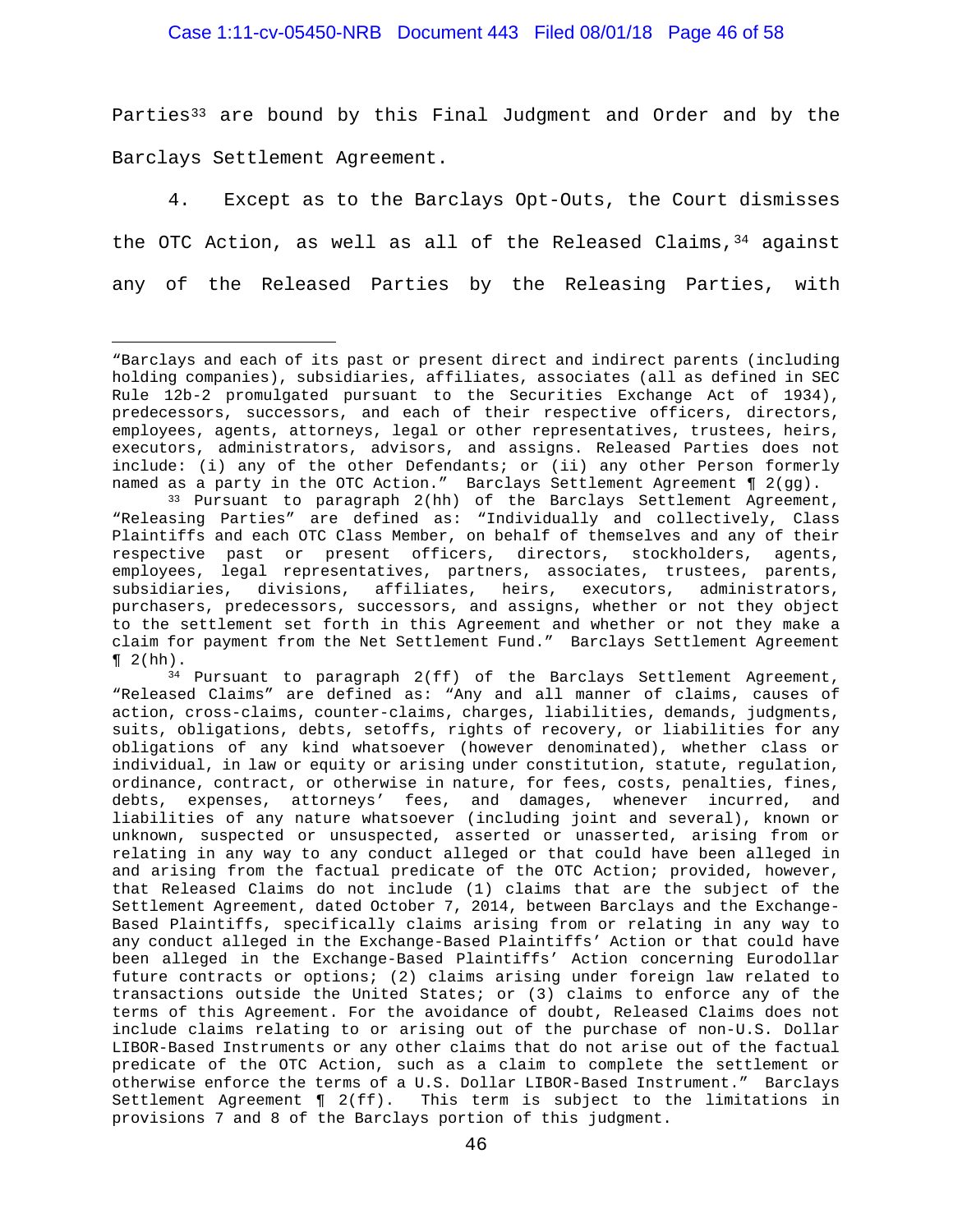# Case 1:11-cv-05450-NRB Document 443 Filed 08/01/18 Page 47 of 58

prejudice. The Parties are to bear their own costs, except as otherwise provided in the Barclays Settlement, provided that such dismissal shall not affect, in any way, the right of the Releasing Parties to pursue claims, if any, outside the scope of the Released Claims.

5. Any Barclays Opt-Outs that have timely and validly requested exclusion from the Barclays Class are hereby excluded from the Barclays Class, are not bound by this Final Judgment and Order, and may not make any claim or receive any benefit from the Barclays Settlement, whether monetary or otherwise.

6. Upon the Effective Date, the Releasing Parties: (a) shall be deemed to have hereby fully and irrevocably waived, released, relinquished, and discharged all Released Claims against the Released Parties, regardless of whether such Releasing Party executes and delivers a proof of claim; (b) shall be forever enjoined from prosecuting in any forum any Released Claim against any of the Released Parties; and (c) agree and covenant not to sue any of the Released Parties on the basis of any Released Claims or to assist any third party in commencing or maintaining any suit against any Released Party related in any way to any Released Claims.

7. Notwithstanding the foregoing, persons or entities that only purchased bonds issued by entities other than a Defendant (or a Defendant's subsidiary or affiliate) are not members of the OTC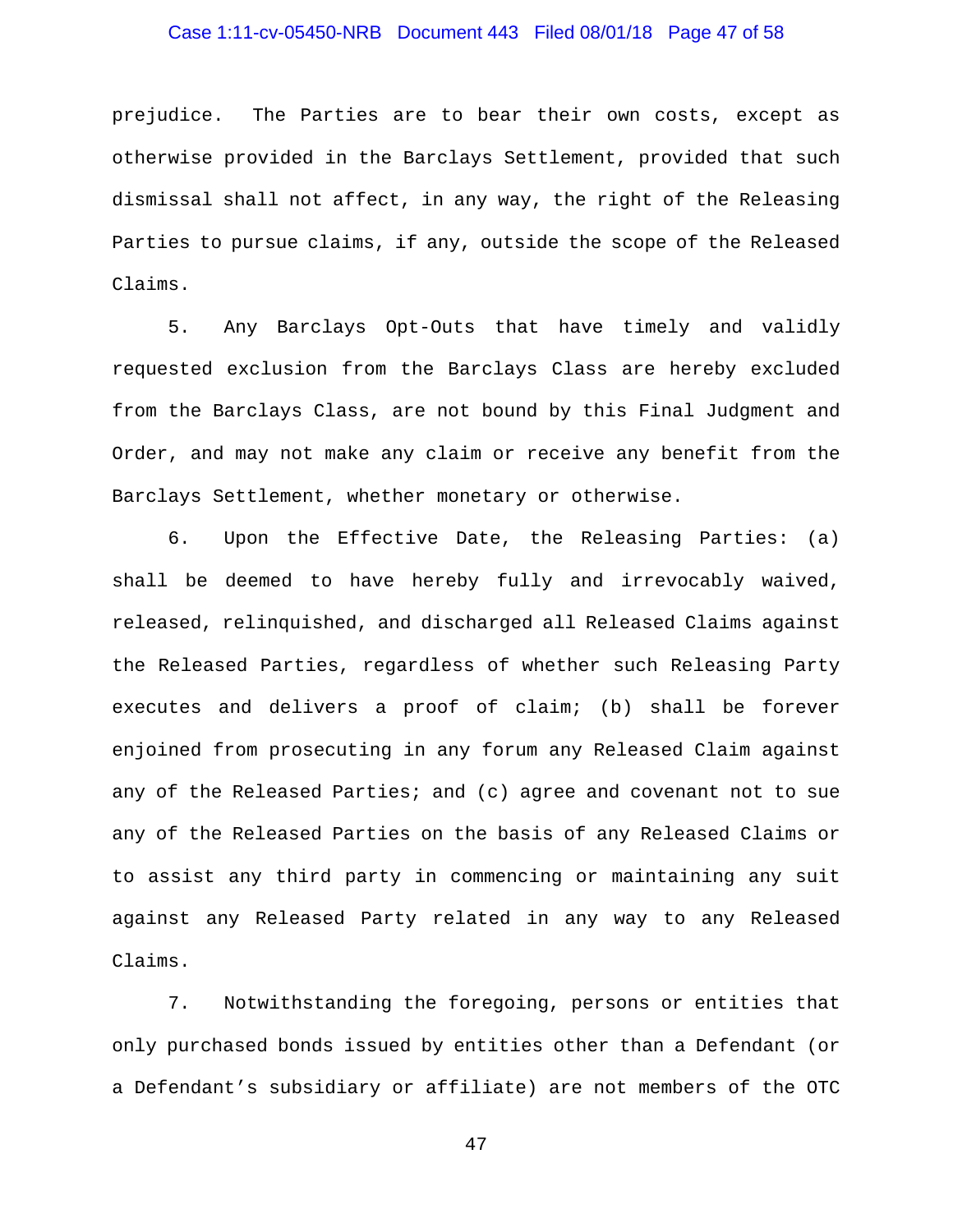#### Case 1:11-cv-05450-NRB Document 443 Filed 08/01/18 Page 48 of 58

Class. Further, claims that are alleged in the Bondholder Plaintiff Action (Case No. 12 Civ. 1025 (NRB)) concerning U.S. Dollar LIBOR-Based Debt Securities<sup>[35](#page-47-0)</sup> are not released by the OTC Settlement. Thus, any claim based on a U.S. Dollar LIBOR-Based Debt Security may be asserted only against the Barclays' settlement of the Bondholder Plaintiff Action ("Bondholder Settlement") (and not the OTC Settlement), and will only be released pursuant to the Bondholder Settlement. Likewise, any claim based on a debt security tied to U.S. Dollar LIBOR that was issued by a Defendant (or a Defendant's subsidiary or affiliate) as obligor and was purchased directly from a Defendant (or a Defendant's subsidiary or affiliate) may be asserted only against the OTC Settlement (and not the Bondholder Settlement), and will only be released pursuant to the OTC Settlement. Any OTC Class Member who is also a member of the class alleged in the Bondholder Plaintiff Action will be entitled to assert claims to share in the settlement funds established in both actions in accordance with the limitations set forth in this paragraph. Similarly, any member of the class in

<span id="page-47-0"></span> <sup>35</sup> "U.S. Dollar LIBOR-Based Debt Securities" means any U.S. Dollardenominated debt security (a) that was assigned a unique identification number by the CUSIP system; (b) on which interest was payable at any time during August 1, 2007 through May 31, 2010; and (c) where that interest was payable at a rate based on U.S. Dollar LIBOR. U.S. LIBOR-Based Debt Securities include, but are not limited to, any such bonds, corporate bonds, municipal bonds, government bonds, asset backed securities, residential mortgage backed securities, commercial mortgage backed securities, collateralized debt obligations and collateralized loan obligations. Excluded from the definition of U.S. Dollar LIBOR-Based Debt Securities are any such securities that were issued by any<br>Defendant or its subsidiaries or affiliates as obligor. "CUSIP" stands for Defendant or its subsidiaries or affiliates as obligor. Committee on Uniform Securities Identification Procedures.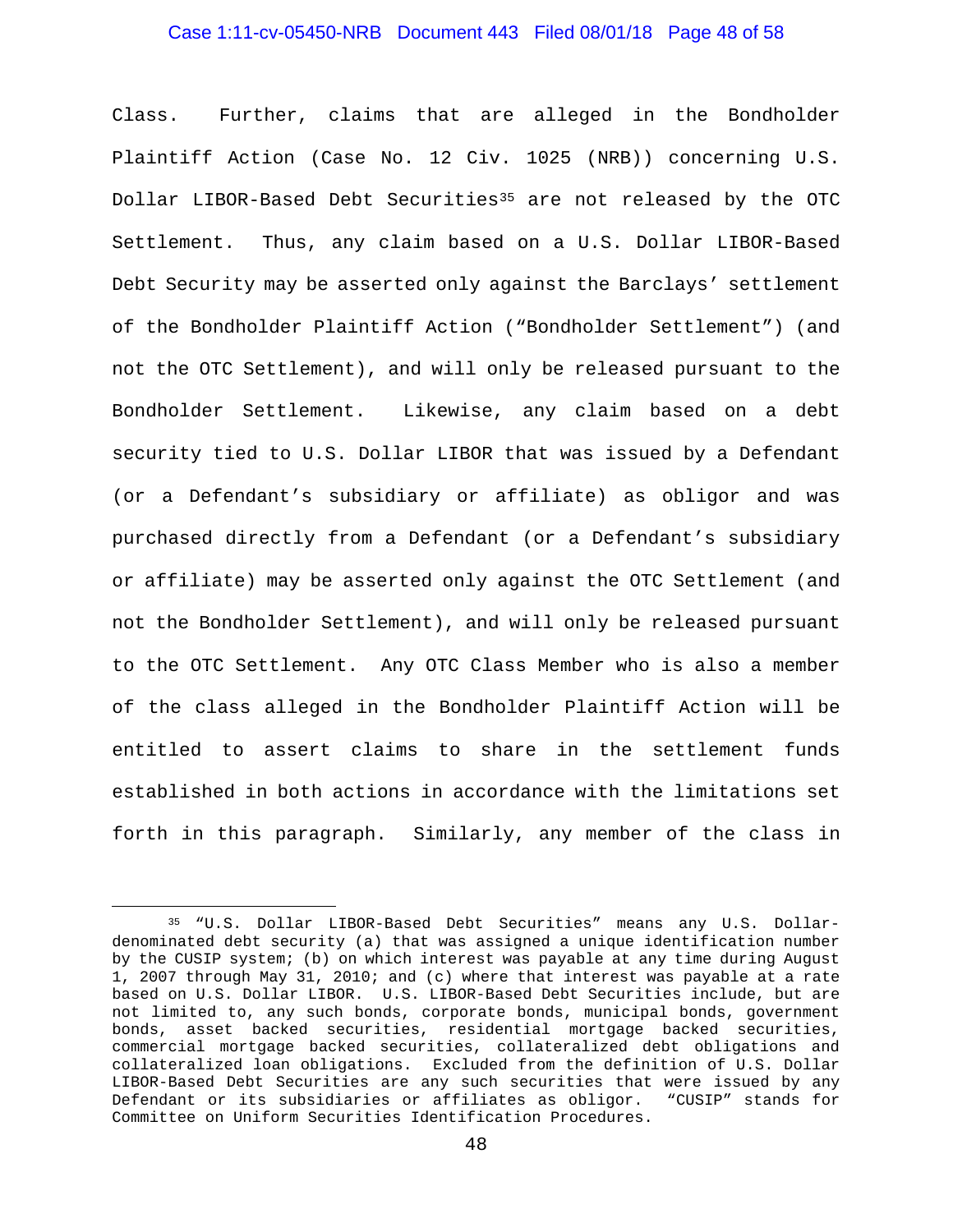#### Case 1:11-cv-05450-NRB Document 443 Filed 08/01/18 Page 49 of 58

the Bondholder Plaintiff Action who is also a member of the OTC Class will be entitled to assert claims to share in both settlement funds in accordance with the limitations set forth in this paragraph.

8. In addition, claims concerning U.S. Dollar LIBOR-Based Instruments purchased from one or more Non-Defendant OTC Financial Institutions[36](#page-48-0) which are alleged in 33-35 Green Pond Road Assocs. LLC v. Bank of America Corp. (Case No. 12 Civ. 5822 (NRB)) and Courtyard at Amwell II, LLC v. Bank of America Corp. (Case No. 12 Civ. 6693 (NRB)) class actions (collectively the "Non-Defendant OTC Action") are not released by the OTC Settlement. Accordingly, any OTC Class Member who is also a member of the class alleged in the Non-Defendant OTC Action will be entitled to assert claims to share in any settlement funds established in both actions. A member of the OTC Class may also be a member of a potential class in the Non-Defendant OTC Action. If that is the case, that entity can make claims from any settlement funds established in both actions. Thus, a person or entity who purchased U.S. Dollar LIBOR-Based Instruments from Non-Defendant OTC Financial Institutions

<span id="page-48-0"></span> <sup>36</sup> The "Non-Defendant OTC Financial Institutions" are: Wells Fargo & Company; Goldman Sachs Group, Inc.; Morgan Stanley; Metlife, Inc.; U.S. Bancorp; The PNC Financial Services Group, Inc.; The Bank of New York Mellon Corporation; Capital One Financial Corporation; Ally Financial Inc.; Suntrust Banks, Inc.; BB&T Corporation; TD Bank US Holding Company; State Street Corporation; American Express Company; Regions Financial Corporation; Fifth Third Bancorp; Keycorp Cleveland; Northern Trust Corporation; Bancwest Corporation; M&T Bank Corporation; Harris Financial Corp.; BBVA USA Bancshares, Inc., as well as any of their subsidiaries or affiliates.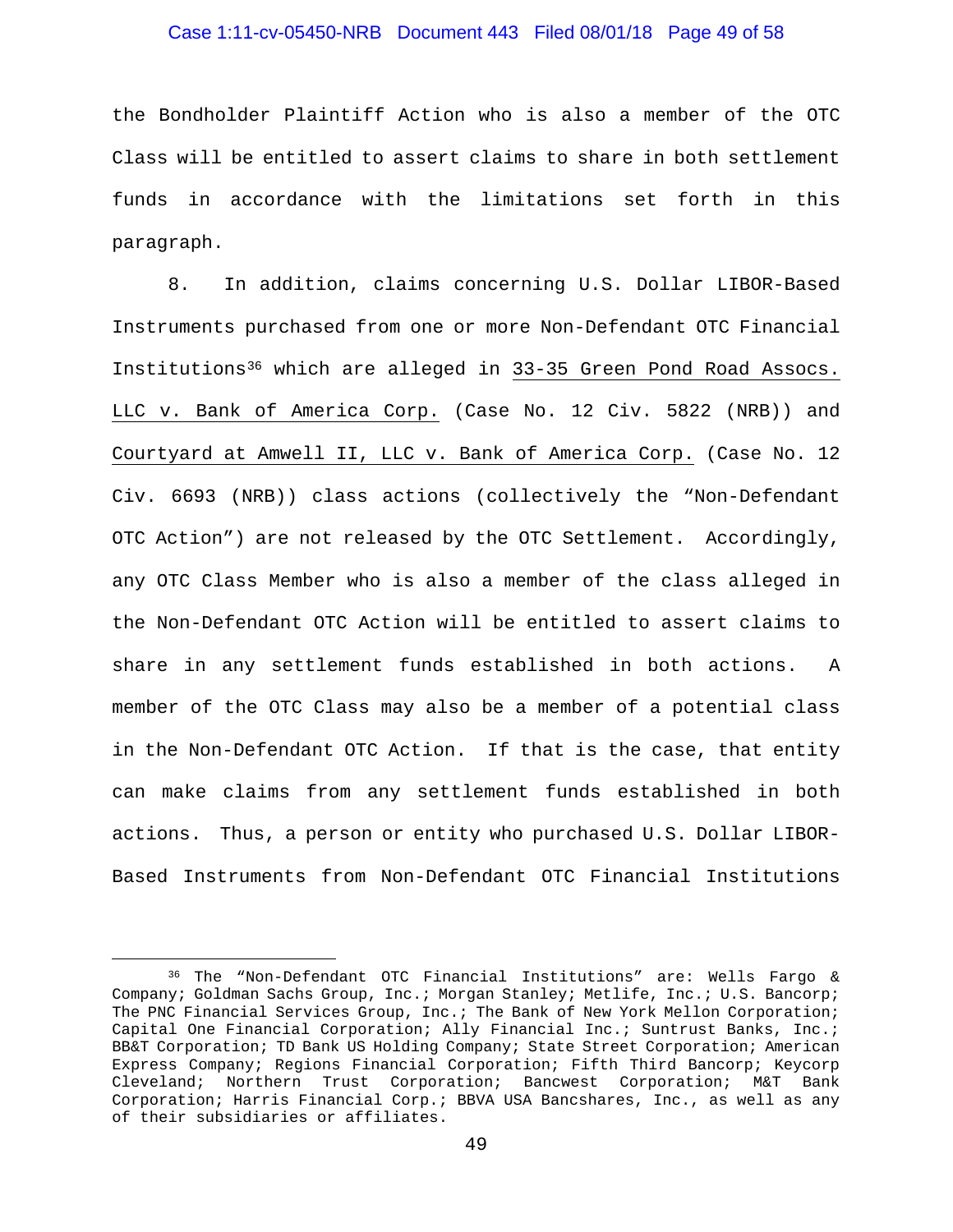# Case 1:11-cv-05450-NRB Document 443 Filed 08/01/18 Page 50 of 58

and also purchased U.S. Dollar LIBOR-Based Instruments directly from a Defendant (or subsidiary or affiliate of a Defendant) will be legally entitled to assert a claim to share in any settlement by Barclays of the Non-Defendant OTC Action based on purchases of U.S. Dollar LIBOR-Based Instruments from Non-Defendant OTC Financial Institutions, and will also be legally entitled to assert a claim to share in the OTC Settlement based on U.S. Dollar LIBOR-Based Instruments purchased directly from a Defendant (or subsidiary or affiliate of a Defendant), but will not be legally entitled to assert a claim to share in the OTC Settlement based on purchases of U.S. Dollar LIBOR-Based Instruments from Non-Defendant OTC Financial Institutions.

9. This Final Judgment and Order shall not affect, in any way, the right of the OTC Plaintiffs or OTC Class Members to pursue claims, if any, outside the scope of the Released Claims.

10. The Barclays Settlement, acts performed in furtherance of the Barclays Settlement and/or documents executed in furtherance of the Barclays Settlement may not be deemed or used as evidence of an admission or other statement supporting: (a) the validity of any claim made by OTC Plaintiffs, OTC Class Members, or Class Counsel (including the appropriateness of class certification); (b) any wrongdoing or liability of the Released Parties; or (c) any fault or omission of the Released Parties in any court, administrative agency, or other proceeding.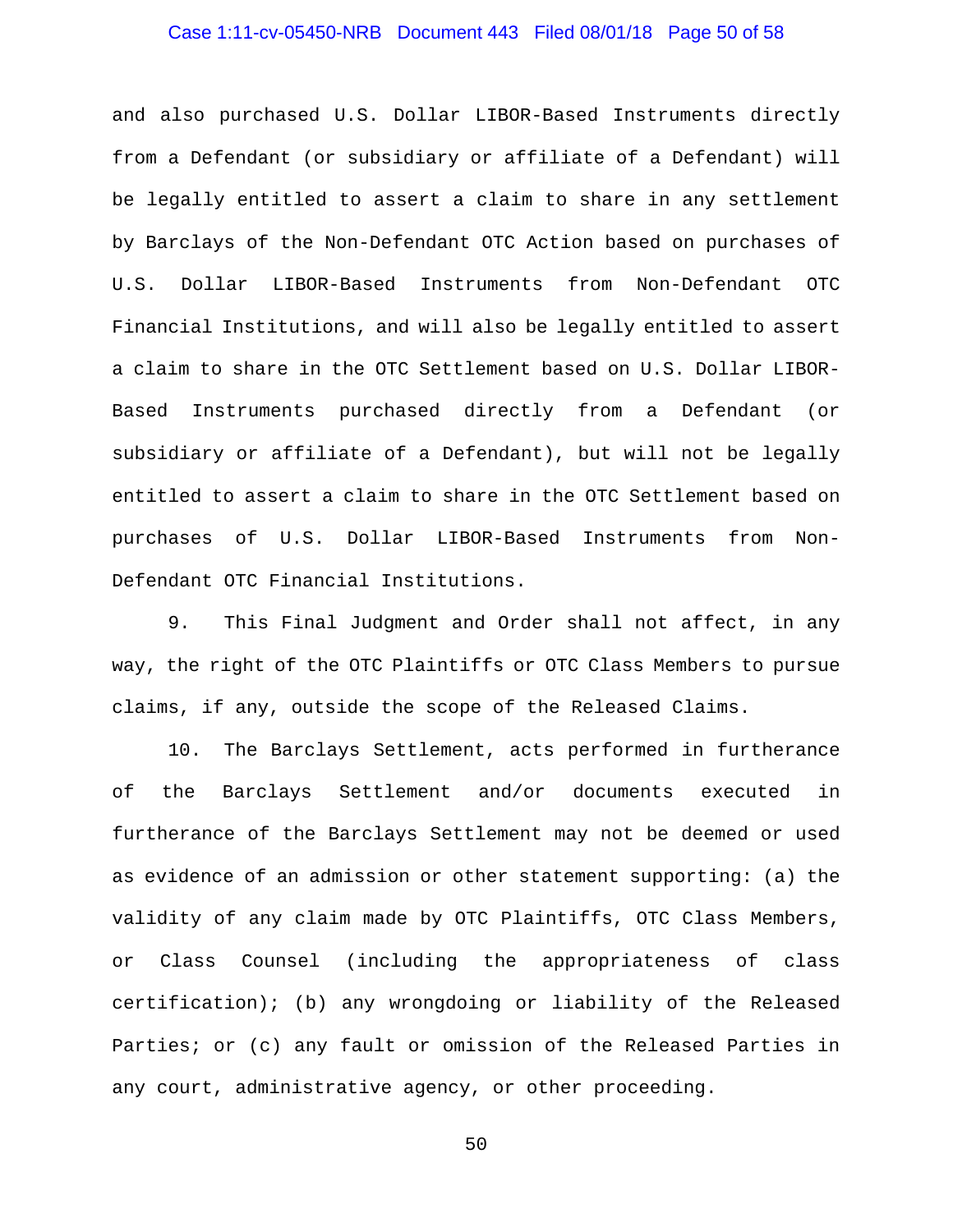# Case 1:11-cv-05450-NRB Document 443 Filed 08/01/18 Page 51 of 58

11. The Barclays Settlement shall not be offered or be admissible in evidence against Released Parties in any action or proceeding, except in an action or proceeding that is in furtherance of the Barclays Settlement's terms or brought to enforce its terms. Notwithstanding the foregoing, the Barclays Settlement may be filed in an action to enforce or interpret the terms of the Barclays Settlement and any other documents executed in connection with the performance of the agreements embodied therein. The Released Parties may file the Barclays Settlement and/or this Final Judgment and Order in any action that may be brought against them in order to support a defense or counterclaim based on the principles of res judicata, collateral estoppel, full faith and credit, release, good faith settlement, judgment bar, or reduction or any other theory of claim preclusion or issue preclusion or similar defense or counterclaim.

12. Any order entered regarding the motion for attorneys' fees and expenses in this action shall in no way disturb or affect this Final Judgment and Order and shall be considered separate from this Final Judgment and Order.

13. Without affecting the finality of this Final Judgment and Order in any way, this Court hereby retains exclusive continuing jurisdiction over: (a) implementation of the Barclays Settlement and any award or distribution of monies under the claims-made Settlement; (b) the validity and timeliness of any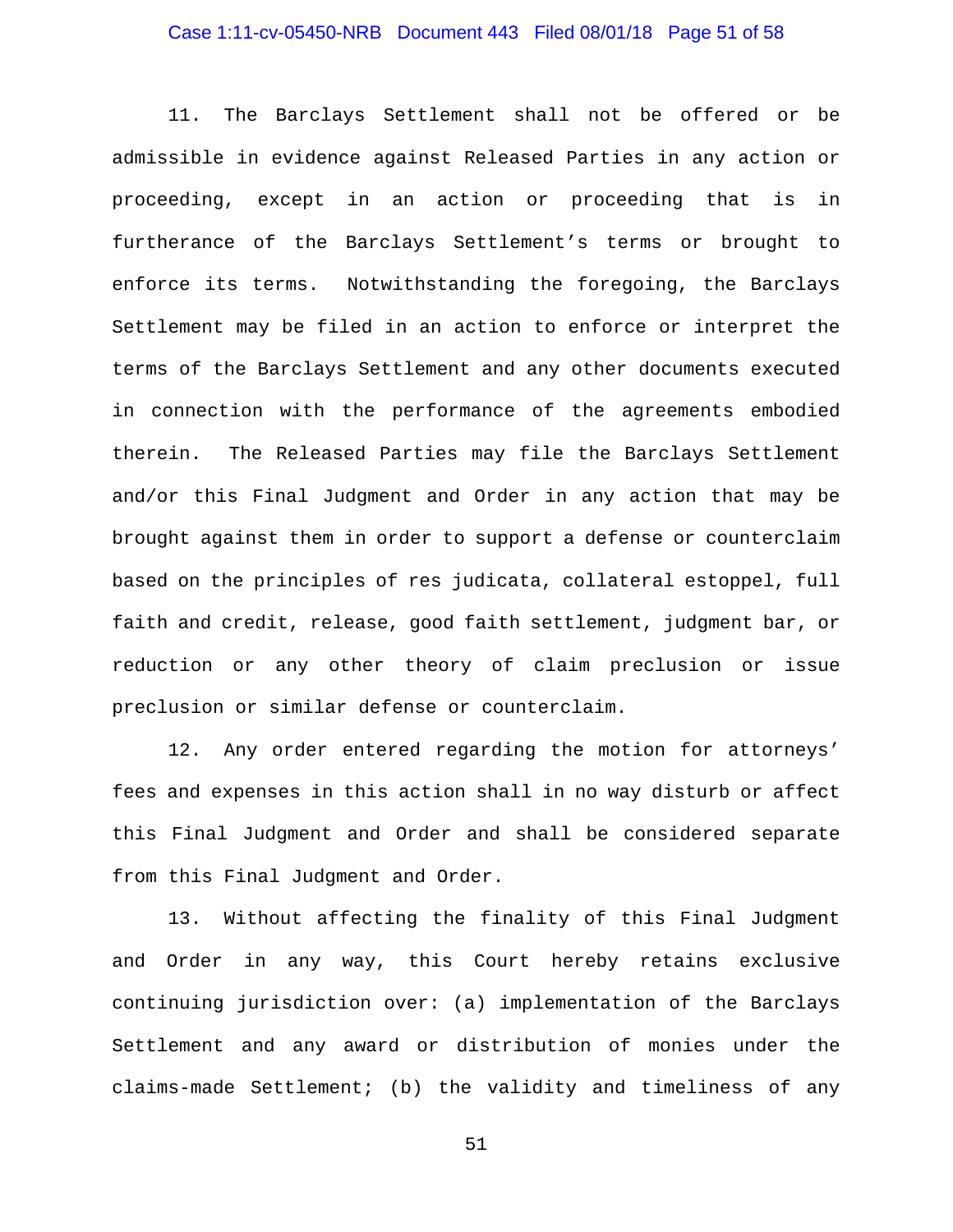# Case 1:11-cv-05450-NRB Document 443 Filed 08/01/18 Page 52 of 58

Supplemental Opt-Outs; (c) hearing and determining applications for attorneys' fees, costs, expenses, and service awards to the OTC Plaintiffs; and (d) all parties hereto for the purpose of construing, enforcing, and administering the Barclays Settlement.

14. To the extent permitted by law, the Court bars claims against the Released Parties for contribution or indemnification (however denominated) for all or a portion of any amounts paid or awarded in the OTC Action by way of any settlement, judgment or otherwise by any of the following: (a) Any of the other Defendants currently named in the OTC Action; (b) Any other Person<sup>[37](#page-51-0)</sup> formerly named as a party in the OTC Action; or (c) Any other Person subsequently added or joined as a party in the OTC Action.

15. To the extent permitted by law, the Court bars claims by the Released Parties for contribution or indemnification (however denominated) for all or a portion of any amounts paid or awarded in the OTC Action by way of any settlement, judgment or otherwise against any of the following: (a) Any of the other Defendants currently named in the OTC Action; (b) Any other Person formerly

<span id="page-51-0"></span><sup>&</sup>lt;sup>37</sup> Paragraph 2(cc) of the Barclays Settlement Agreement defines "Person" as: "An individual, corporation, limited liability corporation, professional corporation, limited liability partnership, partnership, limited partnership, association, joint stock company, estate, legal representative, trust, unincorporated association, municipality, state, state agency, any entity that is a creature of any state, any government or any political subdivision, authority, office, bureau or agency of any government, and any business or legal entity, and any spouses, heirs, predecessors, successors, representatives, or assignees of the foregoing." Barclays Settlement Agreement ¶ 2(cc).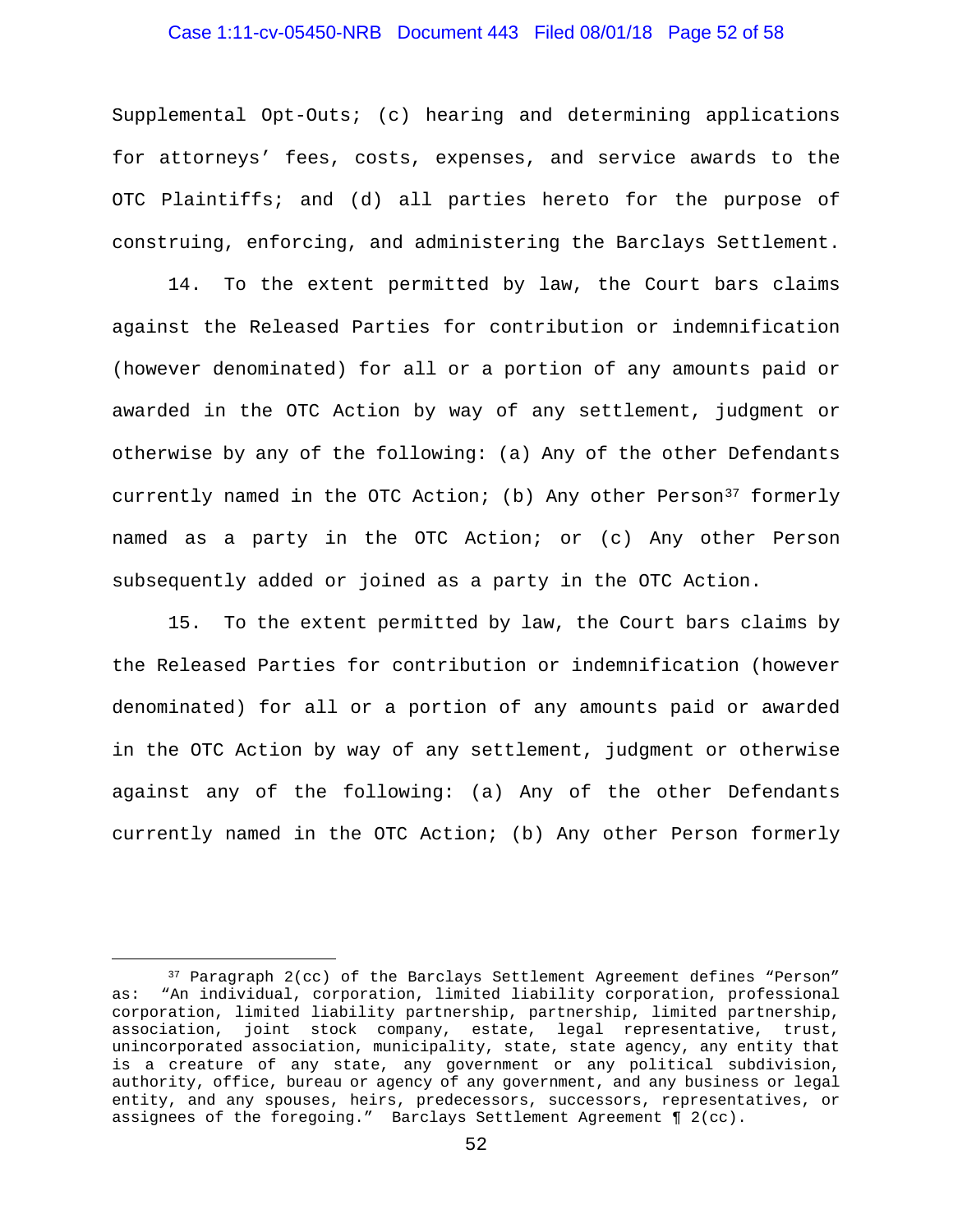#### Case 1:11-cv-05450-NRB Document 443 Filed 08/01/18 Page 53 of 58

named as a party in the OTC Action; or (c) Any other Person subsequently added or joined as a party in the OTC Action.

#### **2. Final Judgment and Order as to Citi**

1. The Court approves and directs the implementation of all the terms of the Citi Settlement.

2. If this Final Judgment and Order is set aside, materially modified, or overturned by this Court or on appeal, and is not fully reinstated on further appeal, this Final Judgment and Order shall be deemed vacated and shall have no force or effect whatsoever.

3. Except as to any individual claim of those Persons who have validly and timely requested exclusion from the Citi Class (the Citi Opt-Outs), all Released Parties, [38](#page-52-0) and Releasing Parties<sup>[39](#page-52-1)</sup> are bound by this Final Judgment and Order and by the Citi Settlement Agreement.

<span id="page-52-0"></span> <sup>38</sup> For purposes of the Citi settlement and pursuant to paragraph 2(ii) of the Citi Settlement Agreement, "Released Parties" are defined as: "Citibank and each of its past or present direct and indirect parents (including holding companies), subsidiaries, affiliates, associates (all as defined in SEC Rule 12b-2 promulgated pursuant to the Securities Exchange Act of 1934), predecessors, successors, and each of their respective officers, directors, employees, agents, attorneys, legal or other representatives, trustees, heirs, executors, administrators, advisors, and assigns. Released Parties does not include: (i) any of the other Defendants; or (ii) any other Person formerly named as a party in the OTC Action." Citi Settlement Agreement ¶ 2(ii).

<span id="page-52-1"></span> $39$  Pursuant to paragraph  $2(jj)$  of the Citi Settlement Agreement, "Releasing Parties" are defined as: "Individually and collectively, Class Plaintiffs and each OTC Class Member, on behalf of themselves and any of their respective past or present officers, directors, stockholders, agents, employees, legal representatives, partners, associates, trustees, parents, subsidiaries,<br>divisions, affiliates, heirs, executors, administrators, purchasers, affiliates, heirs, executors, administrators, predecessors, successors, and assigns, whether or not they object to the settlement set forth in this Agreement and whether or not they make a claim for payment from the Net Settlement Fund." Citi Settlement Agreement ¶ 2(jj).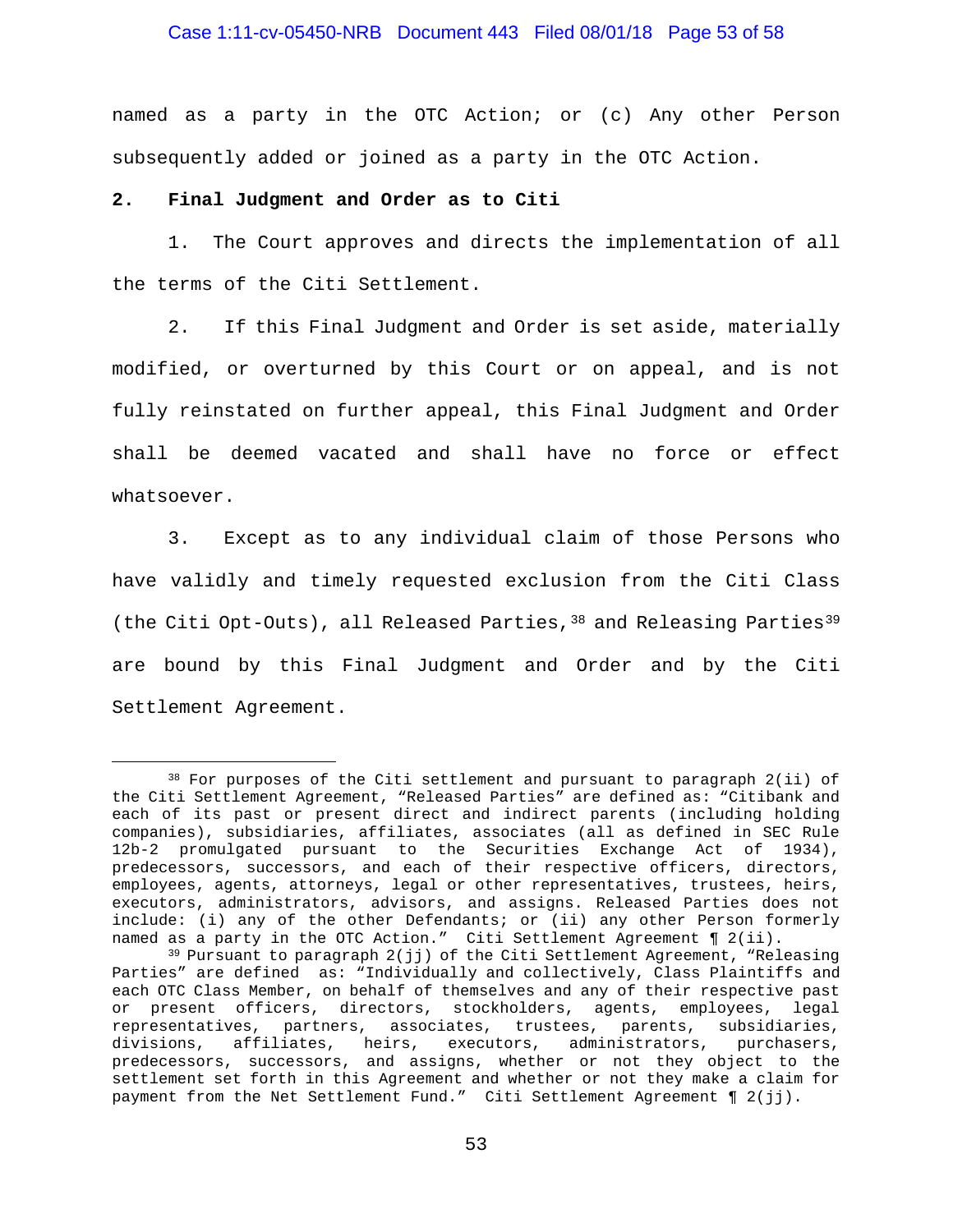4. Except as to the Citi Opt-Outs, the Court dismisses the OTC Action, as well as all of the Released Claims,  $40$  against any of the Released Parties by the Releasing Parties, with prejudice. The Parties are to bear their own costs, except as otherwise provided in the Citi Settlement, provided that such dismissal shall not affect, in any way, the right of the Releasing Parties to pursue claims, if any, outside the scope of the Released Claims.

5. Any Citi Opt-Outs that have timely and validly requested exclusion from the Citi Class are hereby excluded from the Citi Class, are not bound by this Final Judgment and Order, and may not

<span id="page-53-0"></span> <sup>40</sup> Pursuant to paragraph 2(hh) of the Citi Settlement Agreement, "Released Claims" are defined as: "Any and all manner of claims, causes of action, crossclaims, counter-claims, charges, liabilities, demands, judgments, suits, obligations, debts, setoffs, rights of recovery, or liabilities for any obligations of any kind whatsoever (however denominated), whether class or individual, in law or equity or arising under constitution, statute, regulation, ordinance, contract, or otherwise in nature, for fees, costs, penalties, fines, debts, expenses, attorneys' fees, and damages, whenever incurred, and liabilities of any nature whatsoever (including joint and several), known or unknown, suspected or unsuspected, asserted or unasserted, arising from or relating in any way to any conduct alleged or that could have been alleged in and arising from the factual predicate of the OTC Action; provided, however, that Released Claims do not include (1) claims concerning Eurodollar futures contracts or options arising from or relating in any way to the conduct alleged in the Exchange-Based Plaintiffs' Action; (2) claims for transactions purchased from one or more Non-OTC Defendant as alleged in the Green Pond Action arising from or relating to conduct that is alleged in the Green Pond Action; (3) claims concerning U.S. Dollar LIBOR-Based debt securities that were not issued or sold directly to the claimant by an OTC Defendant arising from or relating to conduct that is alleged in the Non-OTC Bondholder Action; (4) claims arising solely under foreign law related to transactions outside the United States; or (5) claims to enforce any of the terms of this Agreement. Expressly excluded from the release are any claims that Plaintiffs or any absent class members may have arising out of the purchase, sale or ownership of any U. S. Dollar- linked instruments that were issued by a nonpanel bank or which were not directly sold to or purchased from a Defendant. For the avoidance of doubt, Released Claims does not include claims relating to or arising out of the purchase of non-U.S. Dollar LIBOR-Based Instruments or any other claims that do not arise out of the factual predicate of the OTC Action, such as a claim to complete the settlement or otherwise enforce the terms of a U.S. Dollar LIBOR-Based Instrument." Citi Settlement Agreement  $\P$  2(hh).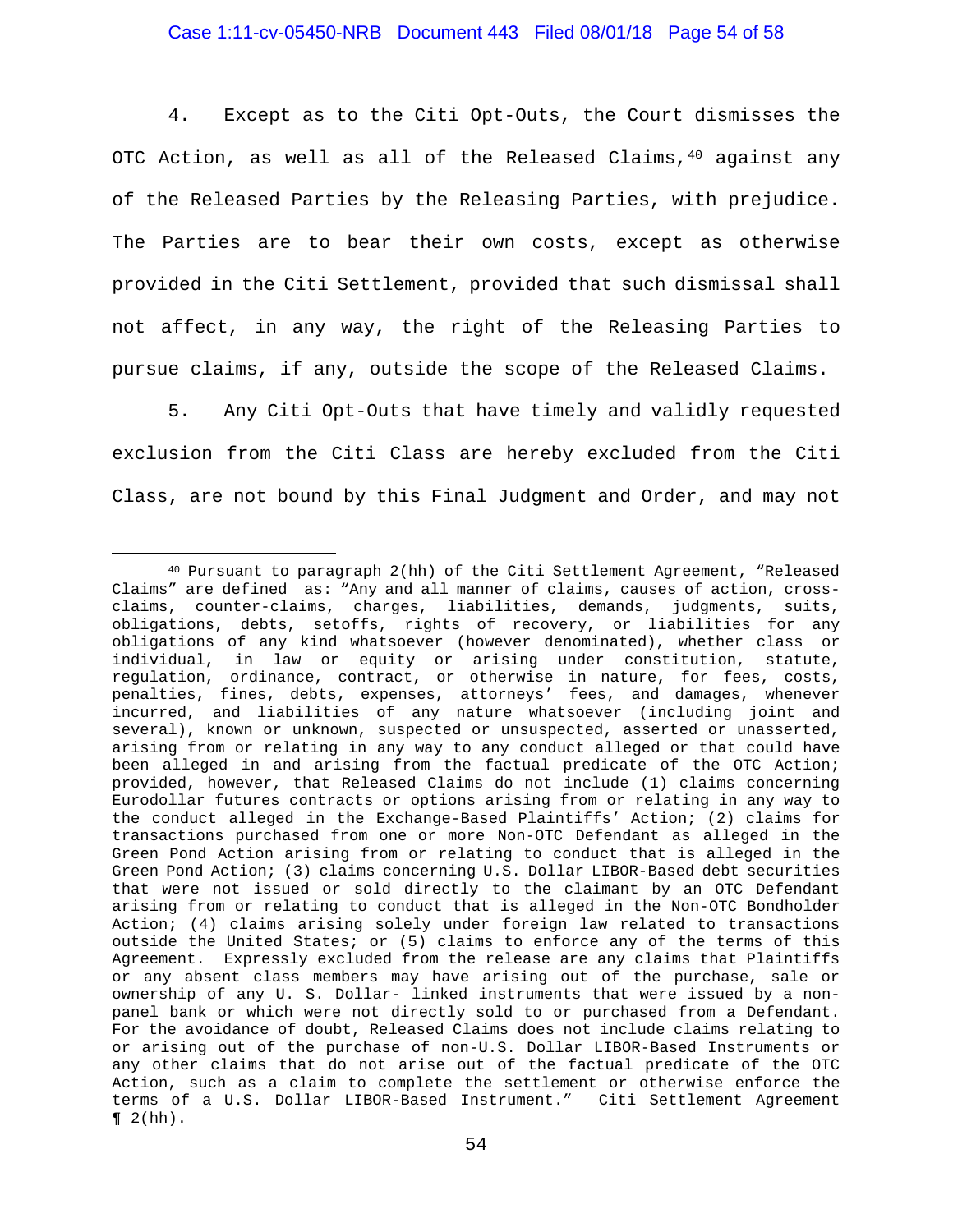# Case 1:11-cv-05450-NRB Document 443 Filed 08/01/18 Page 55 of 58

make any claim or receive any benefit from the Citi Settlement, whether monetary or otherwise.

6. Upon the Effective Date, the Releasing Parties: (a) shall be deemed to have hereby fully and irrevocably waived, released, relinquished, and discharged all Released Claims against the Released Parties, regardless of whether such Releasing Party executes and delivers a proof of claim; (b) shall be forever enjoined from prosecuting in any forum any Released Claim against any of the Released Parties; and (c) agree and covenant not to sue any of the Released Parties on the basis of any Released Claims or to assist any third party in commencing or maintaining any suit against any Released Party related in any way to any Released Claims.

7. This Final Judgment and Order shall not affect, in any way, the right of the OTC Plaintiffs or OTC Class Members to pursue claims, if any, outside the scope of the Released Claims.

8. The Citi Settlement, acts performed in furtherance of the Citi Settlement and/or documents executed in furtherance of the Citi Settlement may not be deemed or used as evidence of an admission or other statement supporting: (a) the validity of any claim made by OTC Plaintiffs, OTC Class Members, or Class Counsel (including the appropriateness of class certification); (b) any wrongdoing or liability of the Released Parties; or (c) any fault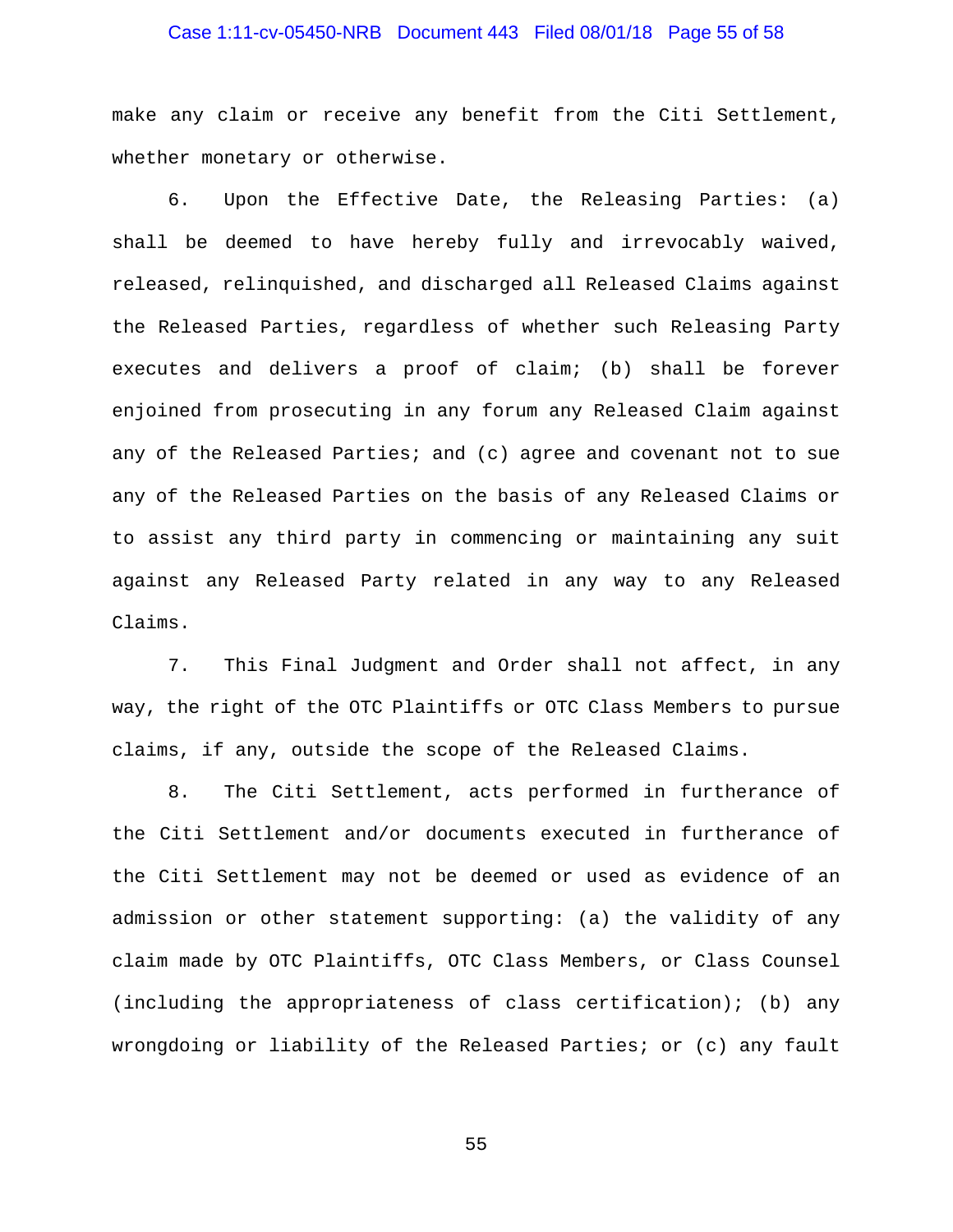# Case 1:11-cv-05450-NRB Document 443 Filed 08/01/18 Page 56 of 58

or omission of the Released Parties in any court, administrative agency, or other proceeding.

9. The Citi Settlement shall not be offered or be admissible in evidence against Released Parties in any action or proceeding, except in an action or proceeding that is in furtherance of the Citi Settlement's terms or brought to enforce its terms. Notwithstanding the foregoing, the Citi Settlement may be filed in an action to enforce or interpret the terms of the Citi Settlement and any other documents executed in connection with the performance of the agreements embodied therein. The Released Parties may file the Citi Settlement and/or this Final Judgment and Order in any action that may be brought against them in order to support a defense or counterclaim based on the principles of res judicata, collateral estoppel, full faith and credit, release, good faith settlement, judgment bar, or reduction or any other theory of claim preclusion or issue preclusion or similar defense or counterclaim.

12. Any order entered regarding the motion for attorneys' fees and expenses in this action shall in no way disturb or affect this Final Judgment and Order and shall be considered separate from this Final Judgment and Order.

13. Without affecting the finality of this Final Judgment and Order in any way, this Court hereby retains exclusive continuing jurisdiction over: (a) implementation of the Citi Settlement and any award or distribution of monies under the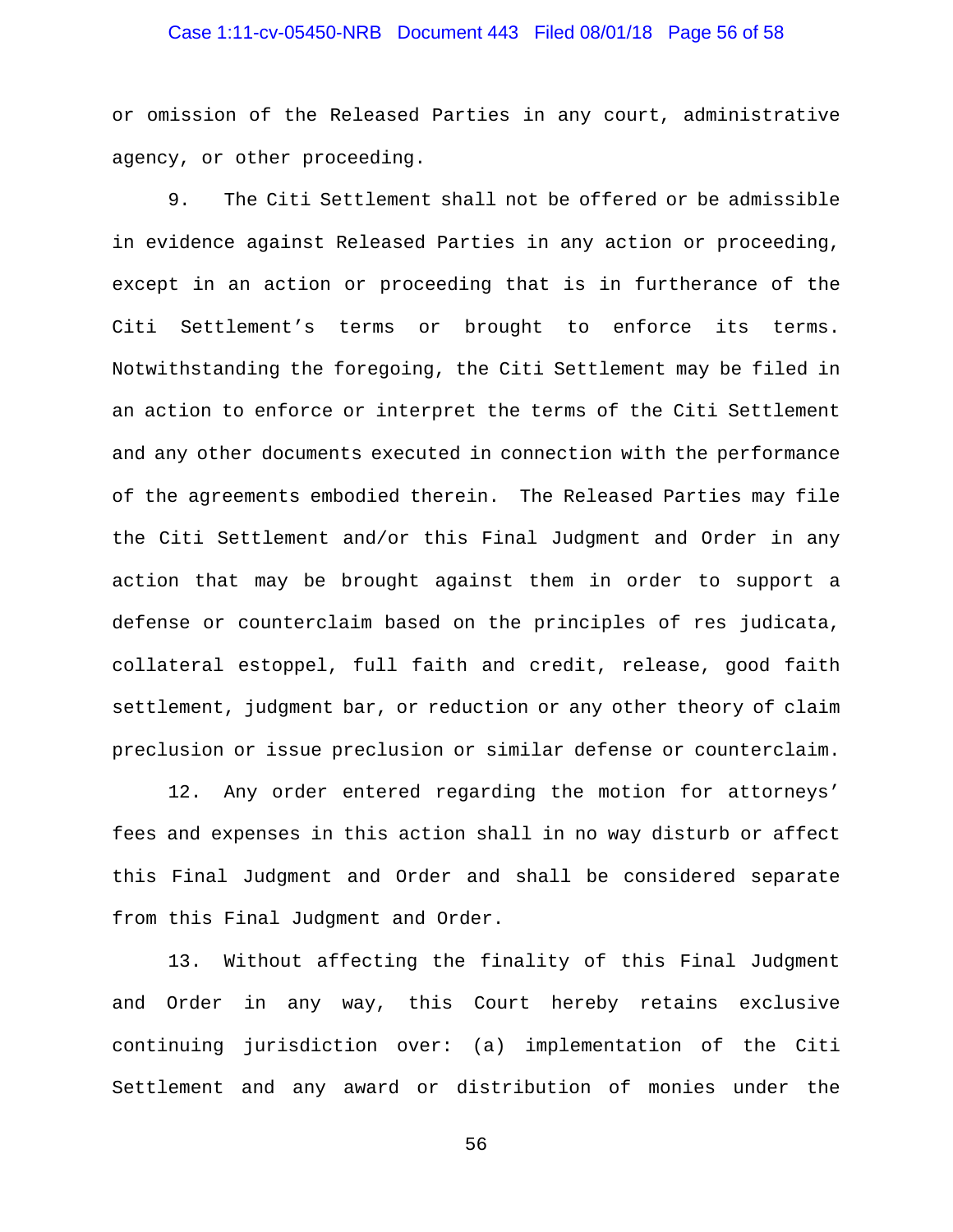#### Case 1:11-cv-05450-NRB Document 443 Filed 08/01/18 Page 57 of 58

claims-made Settlement; (b) the validity and timeliness of any Supplemental Opt-Outs; (c) hearing and determining applications for attorneys' fees, costs, expenses, and service awards to the OTC Plaintiffs; and (d) all parties hereto for the purpose of construing, enforcing, and administering the Citi Settlement.

14. To the extent permitted by law, the Court bars claims against the Released Parties for contribution or indemnification (however denominated) for all or a portion of any amounts paid or awarded in the OTC Action by way of any settlement, judgment or otherwise by any of the following: (a) Any of the other Defendants currently named in the OTC Action; (b) Any other Person $41$  formerly named as a party in the OTC Action; or (c) Any other Person subsequently added or joined as a party in the OTC Action.

15. To the extent permitted by law, the Court bars claims by the Released Parties for contribution or indemnification (however denominated) for all or a portion of any amounts paid or awarded in the OTC Action by way of any settlement, judgment or otherwise against any of the following: (a) Any of the other Defendants currently named in the OTC Action; (b) Any other Person formerly

<span id="page-56-0"></span> <sup>41</sup> Paragraph 2(ee) of the Citi Settlement Agreement defines "Person" as: "An individual, corporation, limited liability corporation, professional corporation, limited liability partnership, partnership, limited partnership, association, joint stock company, estate, legal representative, trust, unincorporated association, municipality, state, state agency, any entity that is a creature of any state, any government or any political subdivision, authority, office, bureau or agency of any government, and any business or legal entity, and any spouses, heirs, predecessors, successors, representatives, or assignees of the foregoing." Citi Settlement Agreement ¶ 2(ee).